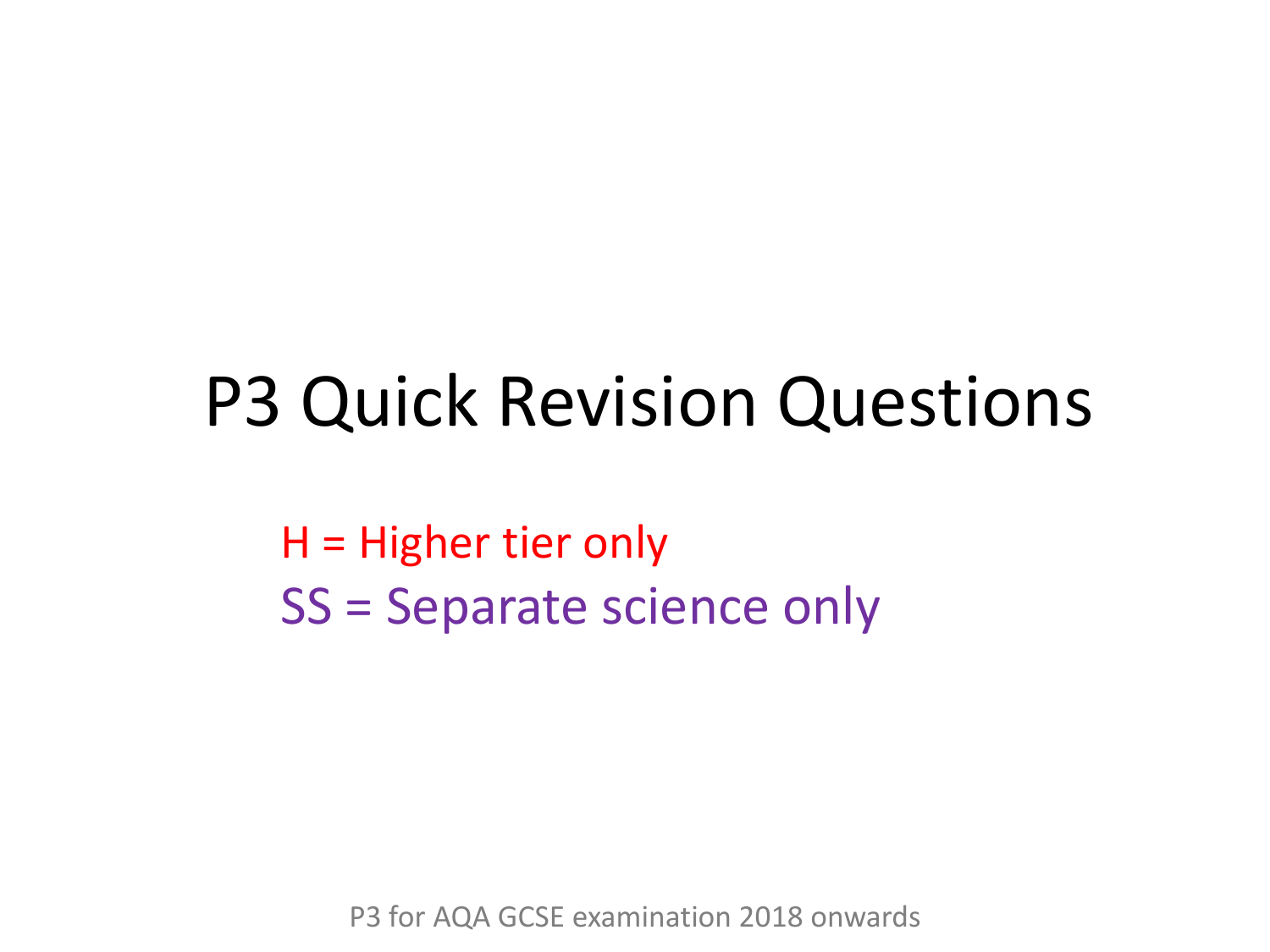#### Question 1 .... of 30

• Name the three states of matter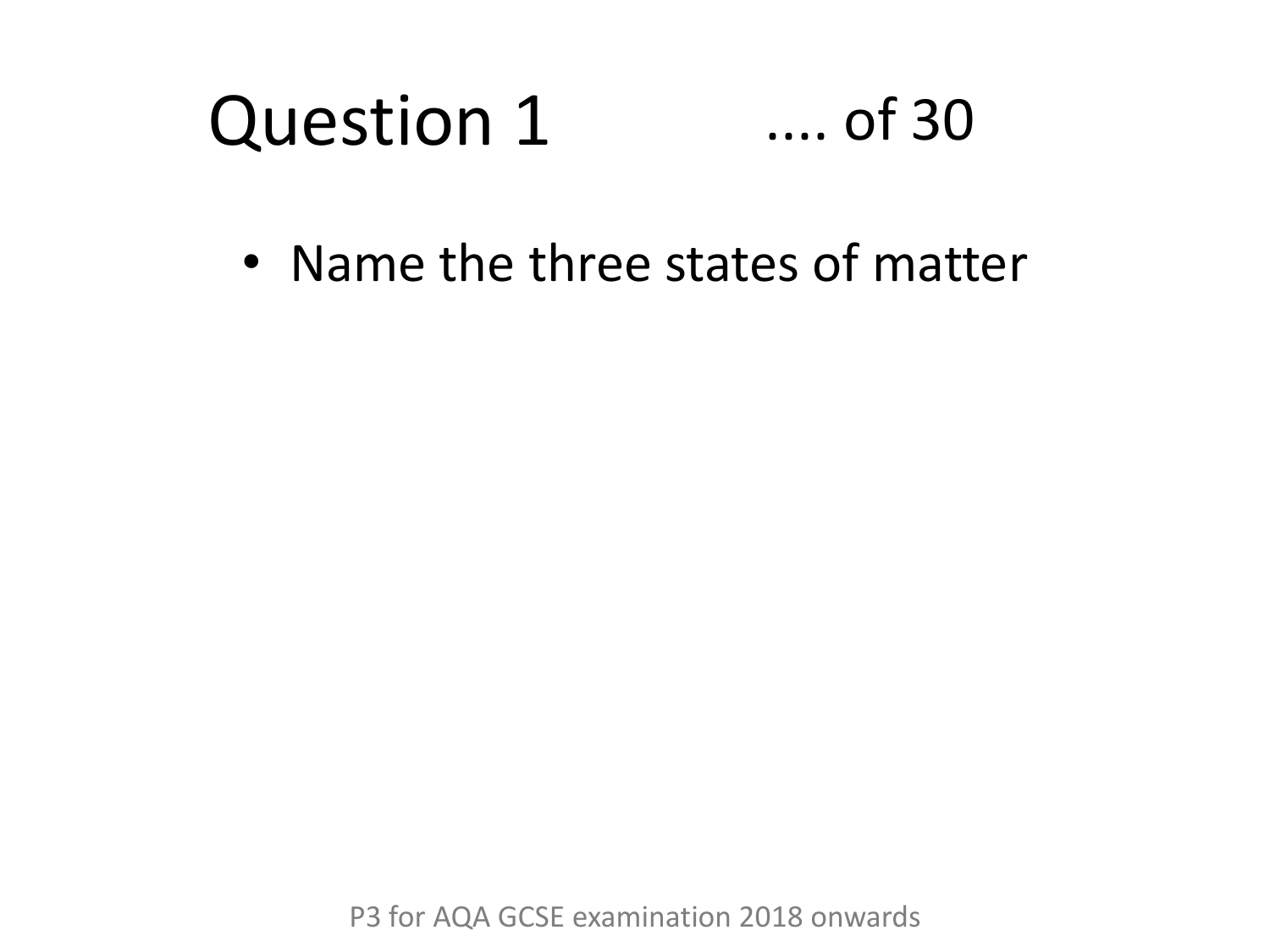# Answer 1 .... of 30

Solid, liquid and gas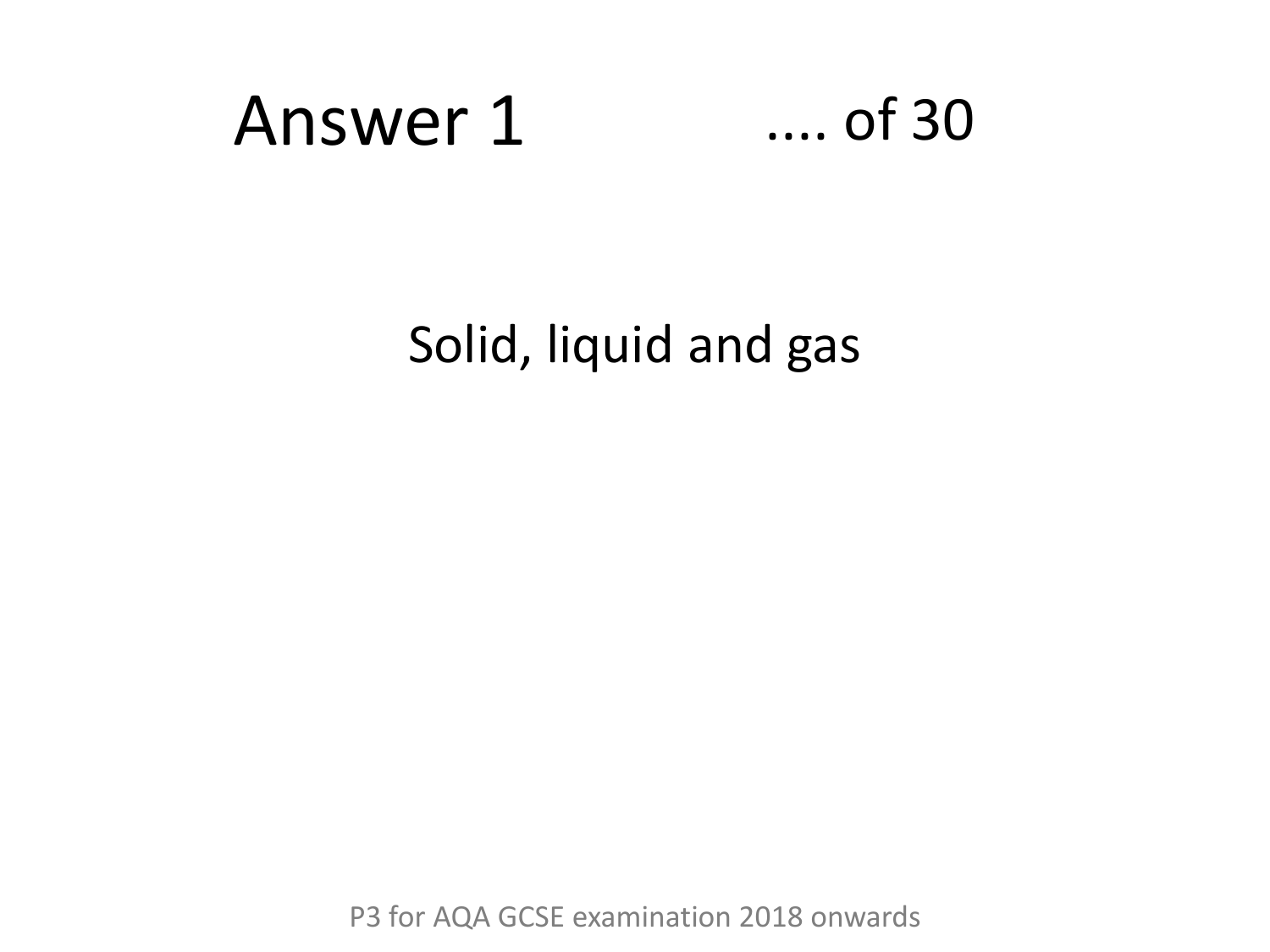#### Question 2 .... of 30

• What does density compare?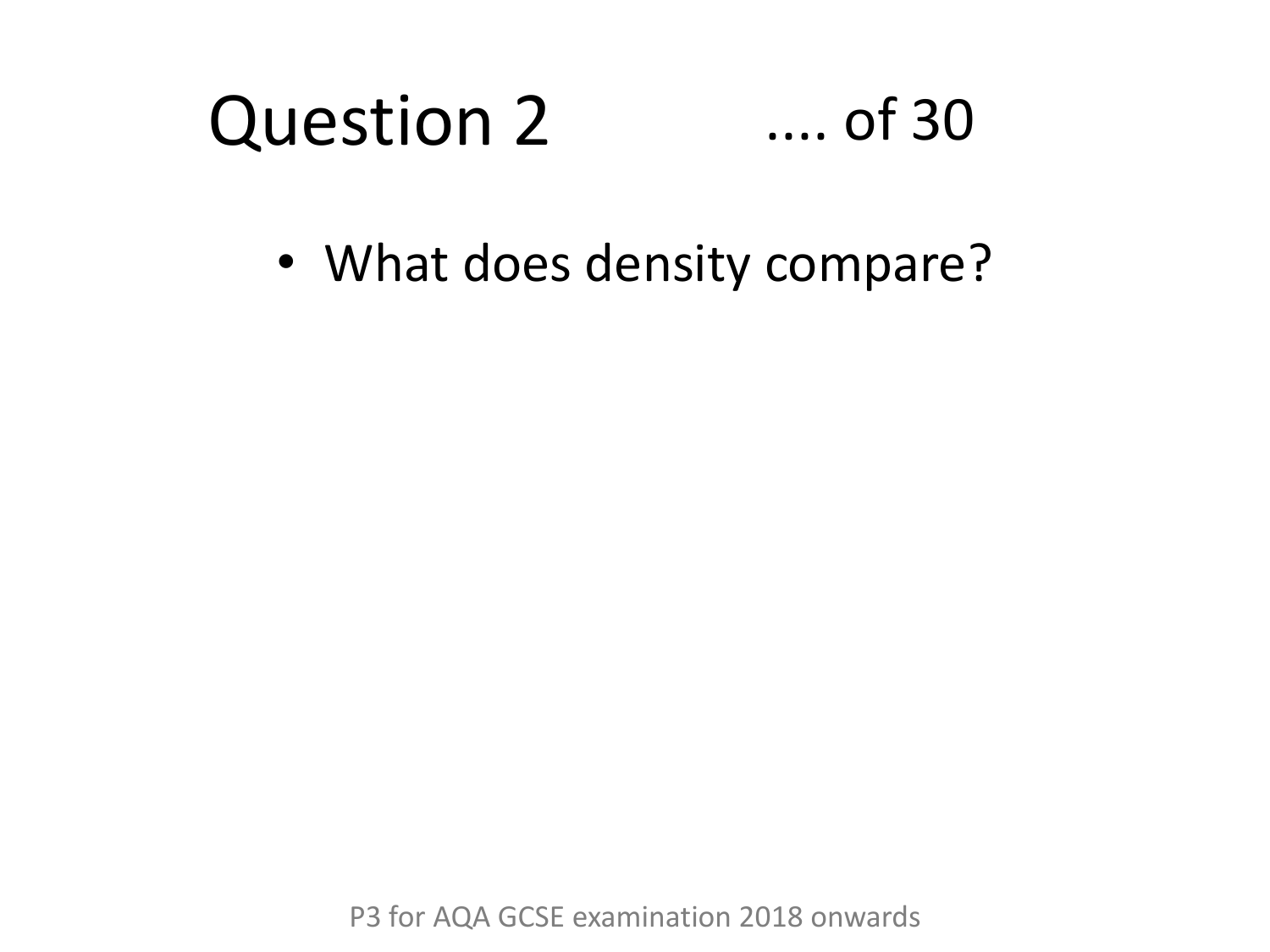

### Mass of materials with the same volume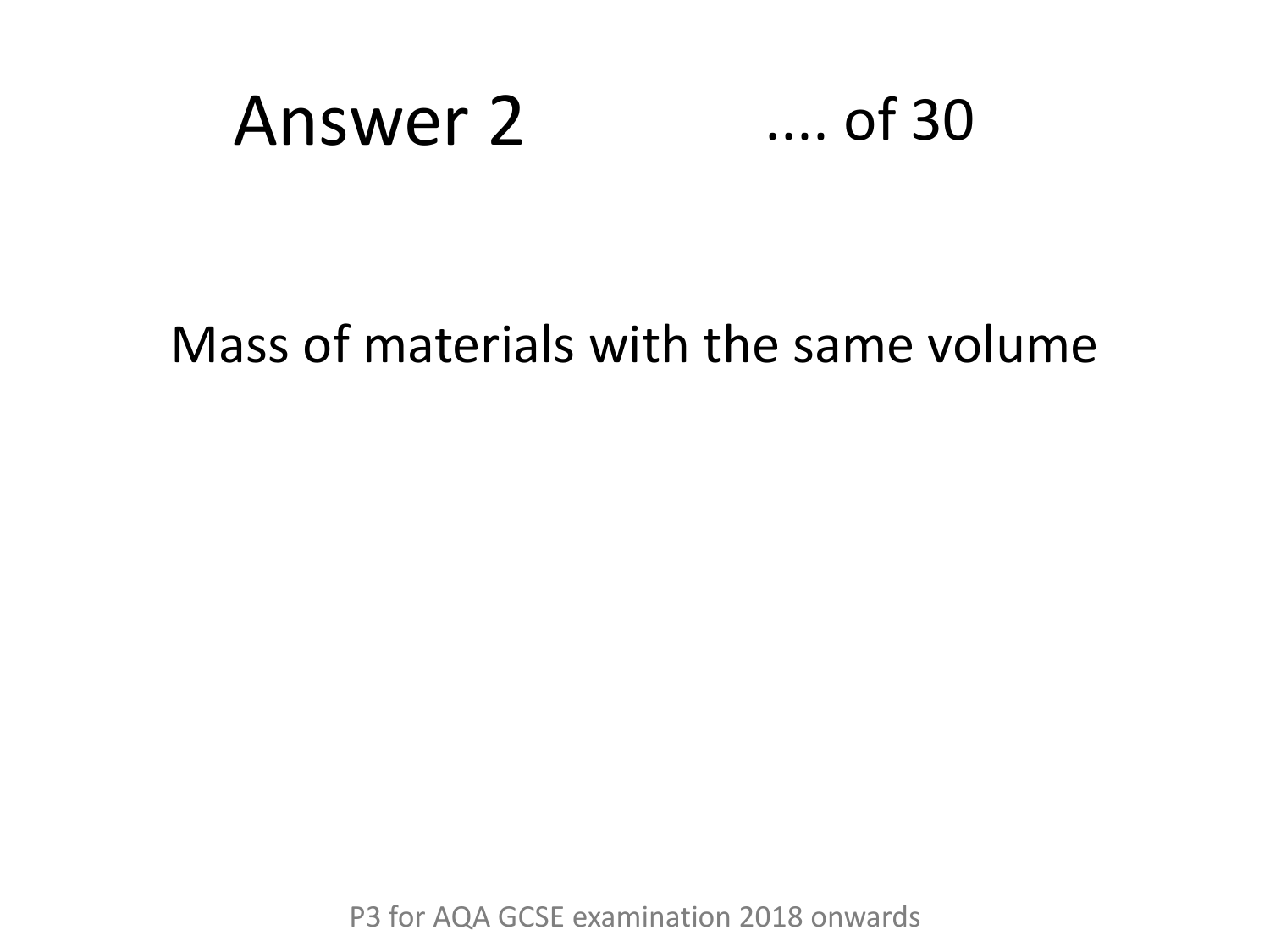#### Question 3 .... of 30

• Why do solids have a higher density than liquids and gases?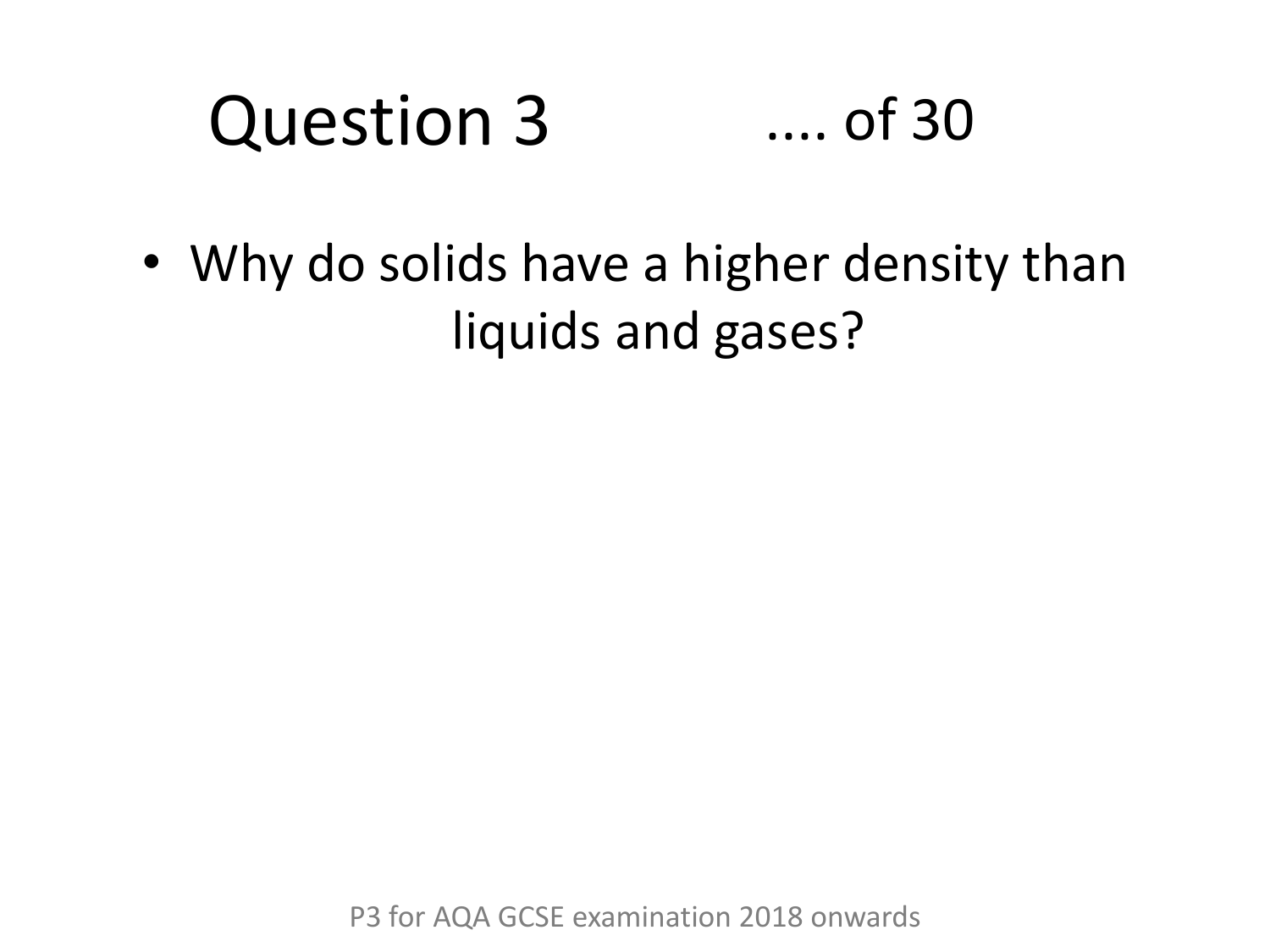

### The particles in a solid are more tightly packed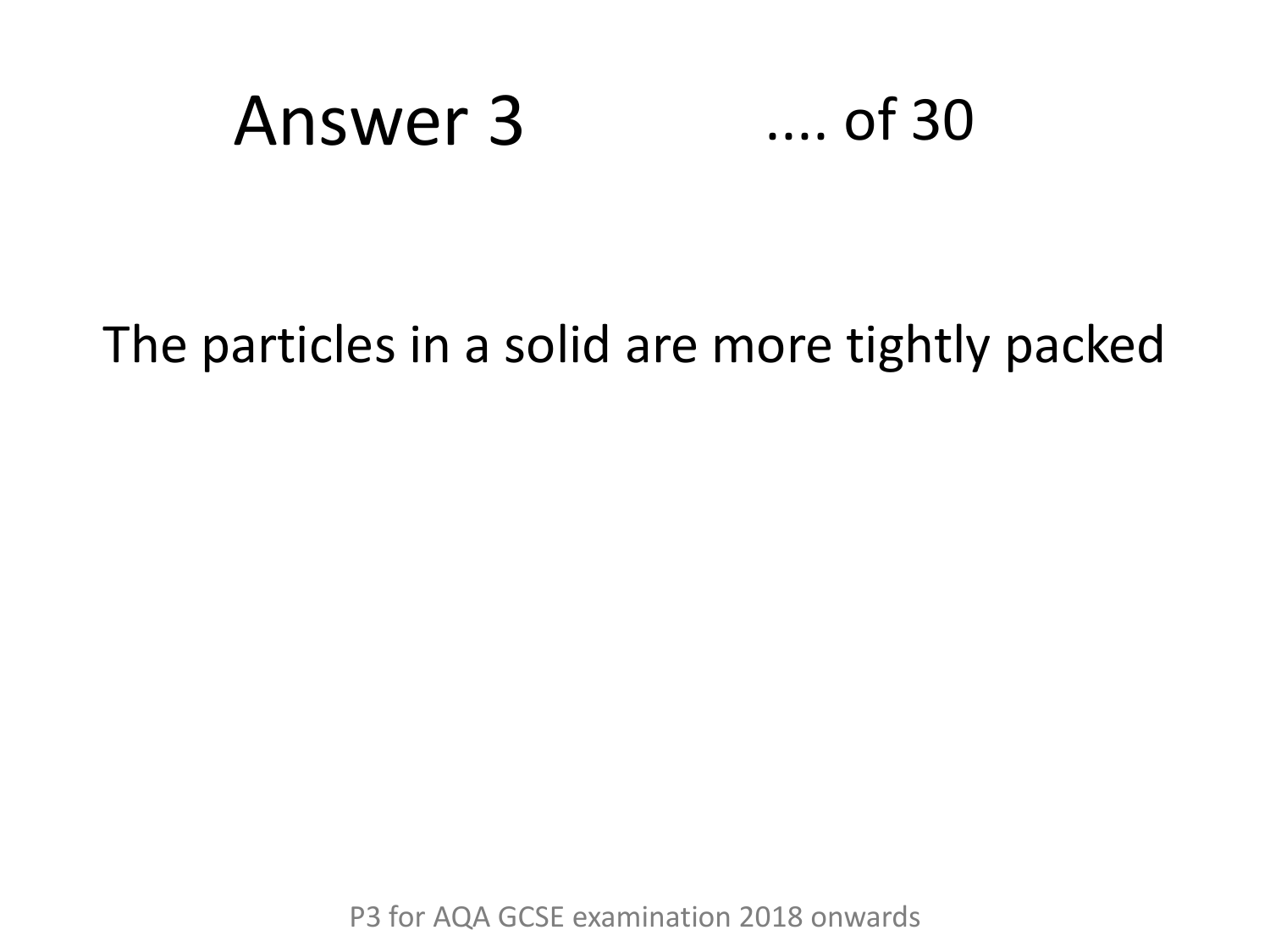#### Question 4 .... of 30

• What is the equation for density?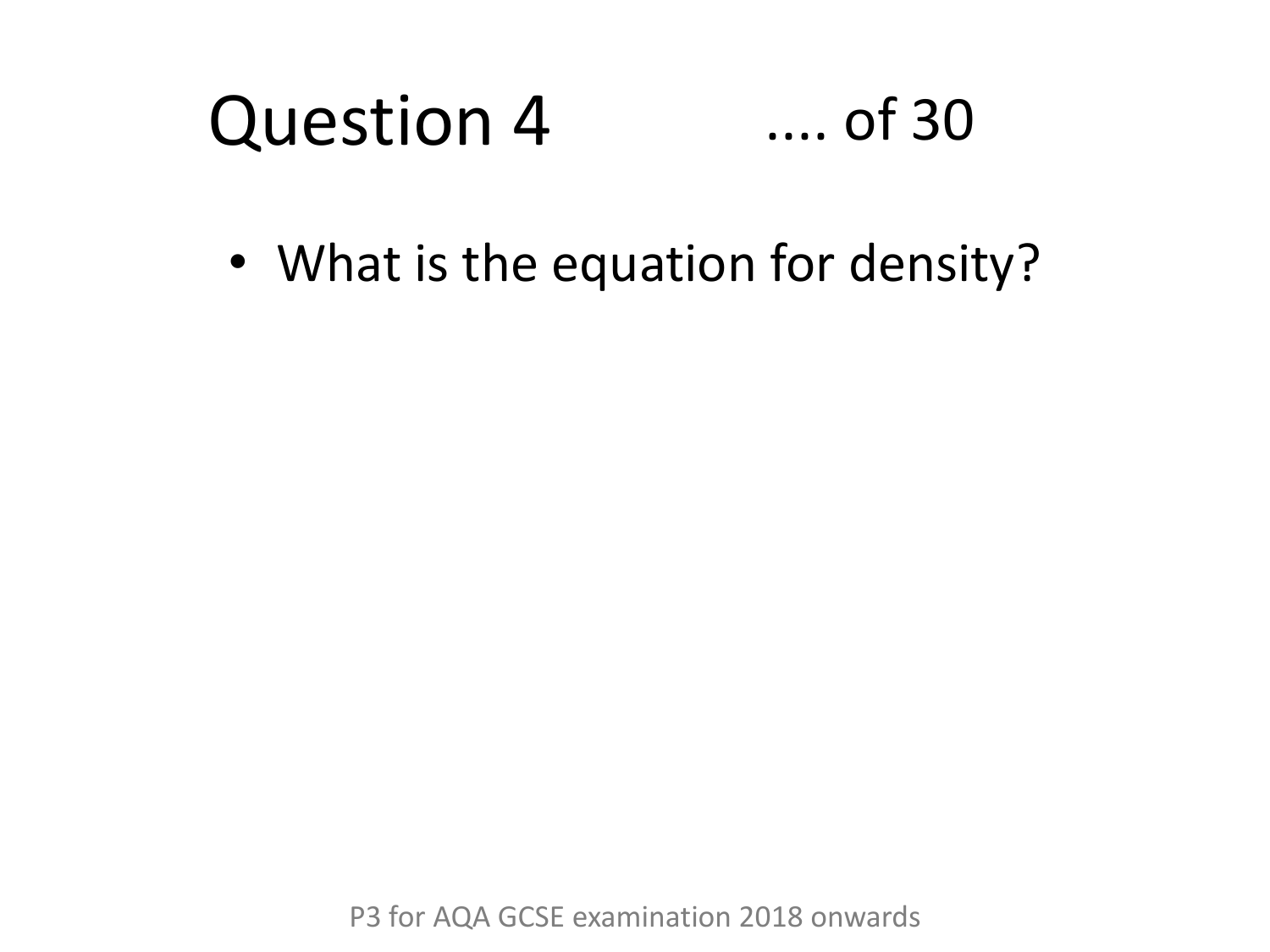# Answer 4 .... of 30

$$
p = m/V
$$
  
p = density (kg/m<sup>3</sup>)  
m = mass (kg)  
V = volume (m<sup>3</sup>)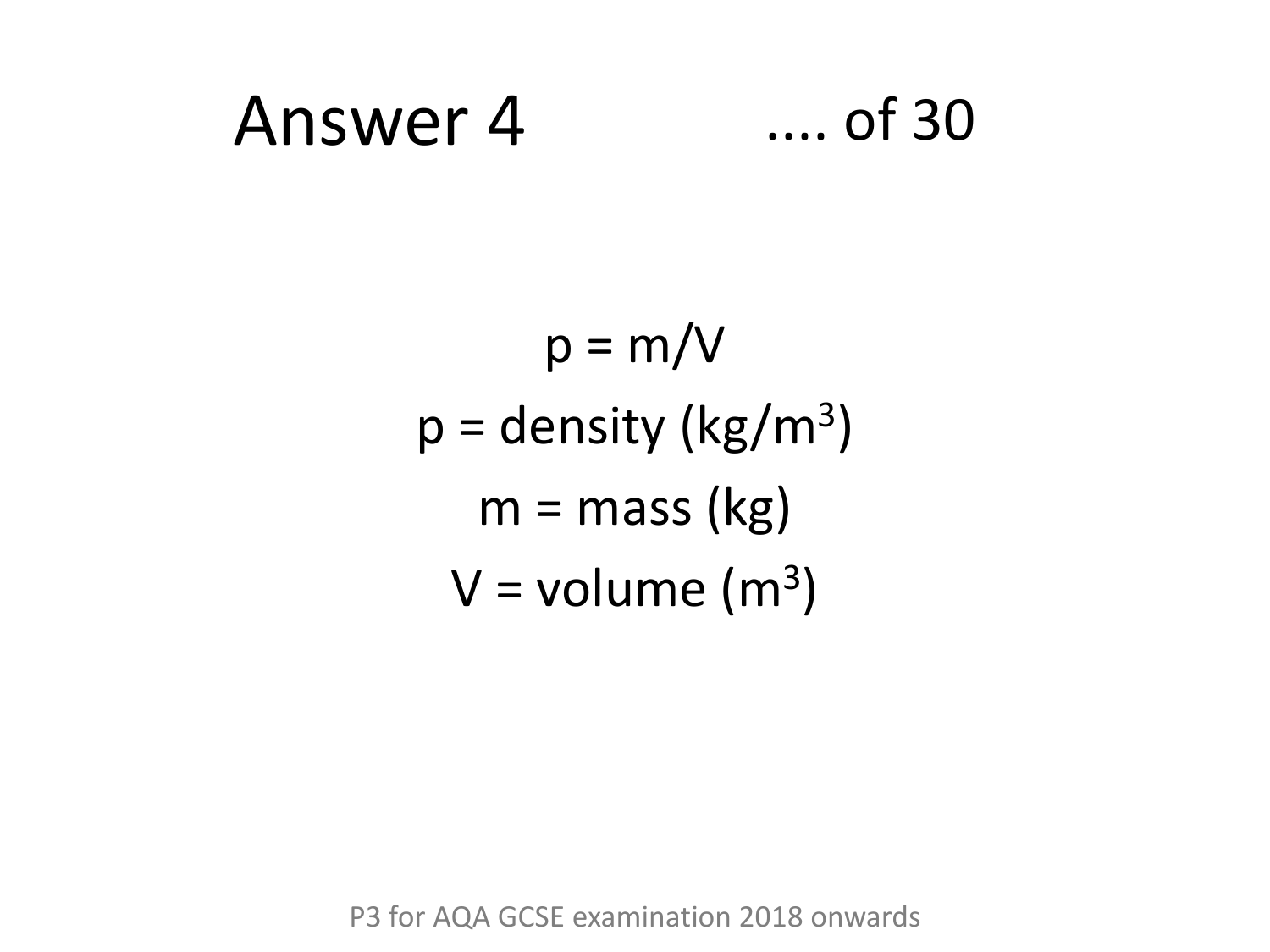#### Question 5 .... of 30

• Calculate the mass of 5  $\mathrm{m}^3$  of water. The density of the water is 1000 kg/ $m<sup>3</sup>$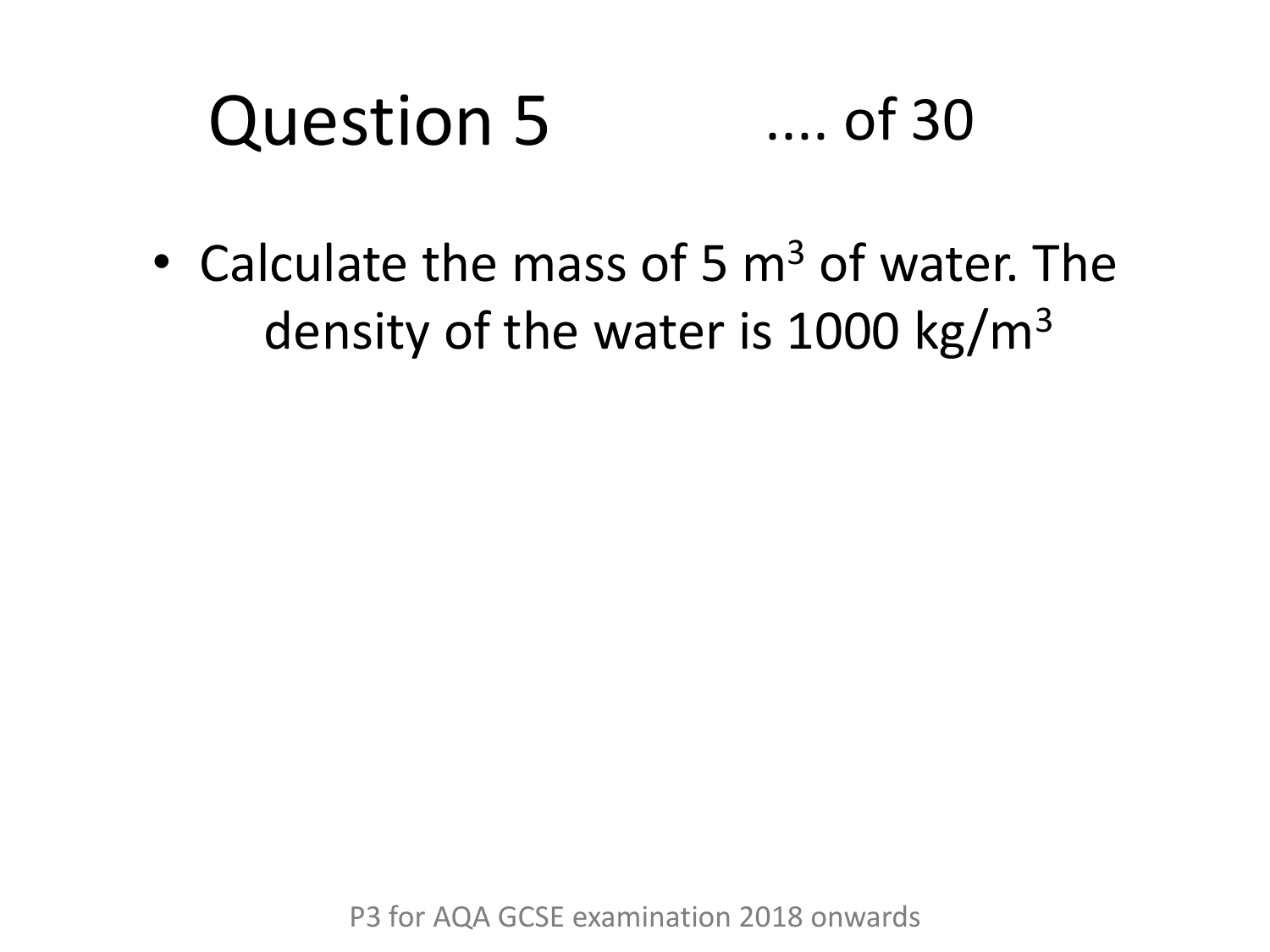# Answer 5 .... of 30

## m=pV  $= 1000 \text{ kg/m}^3 \times 5 \text{ m}^3$ = 5000kg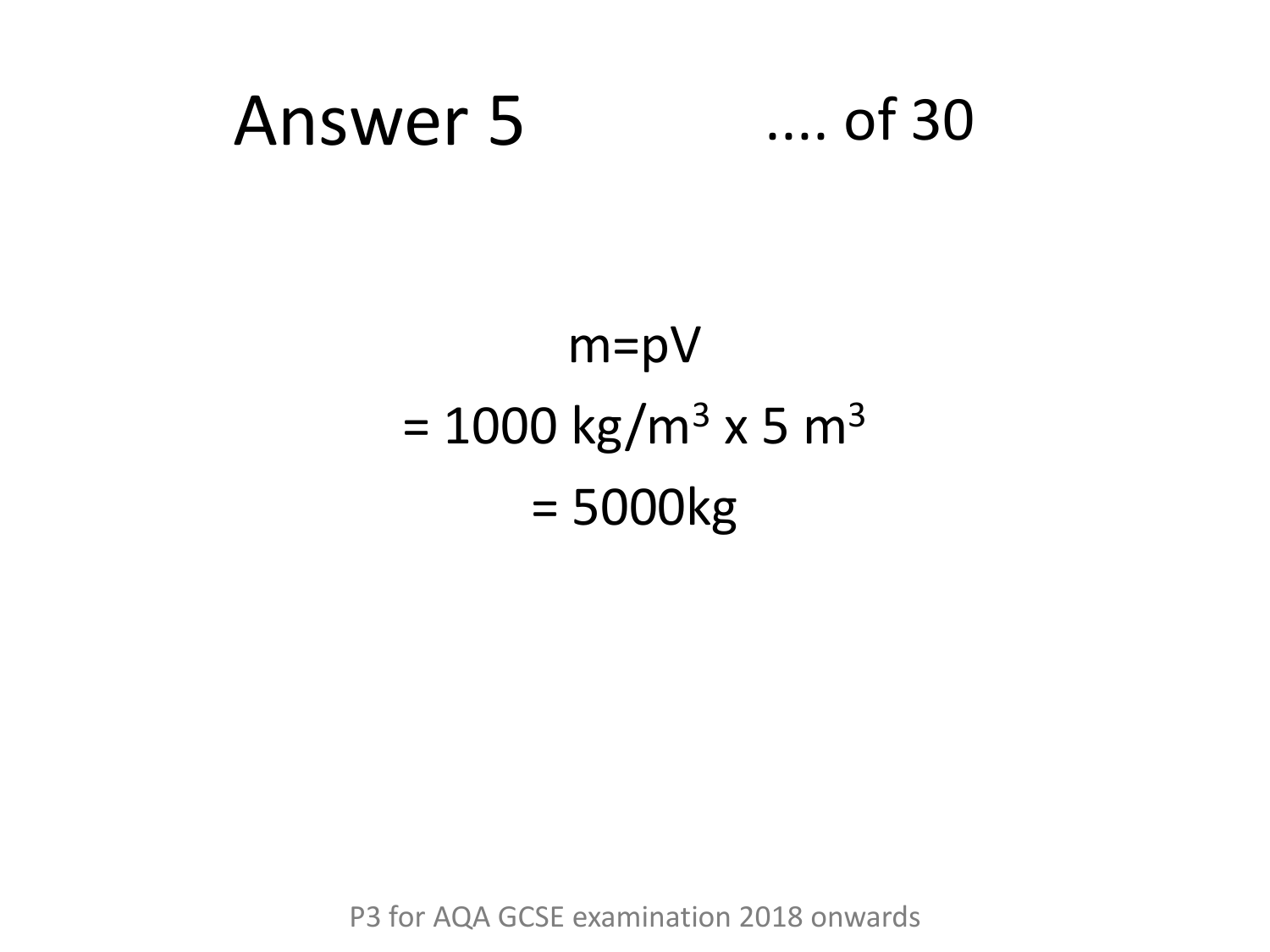#### Question 6 .... of 30

• If a 2cm<sup>3</sup> cube of soft rubber had a mass of 8.82g, its volume would be 2cm x 2cm x 2cm (8cm<sup>3</sup> ), what is the density?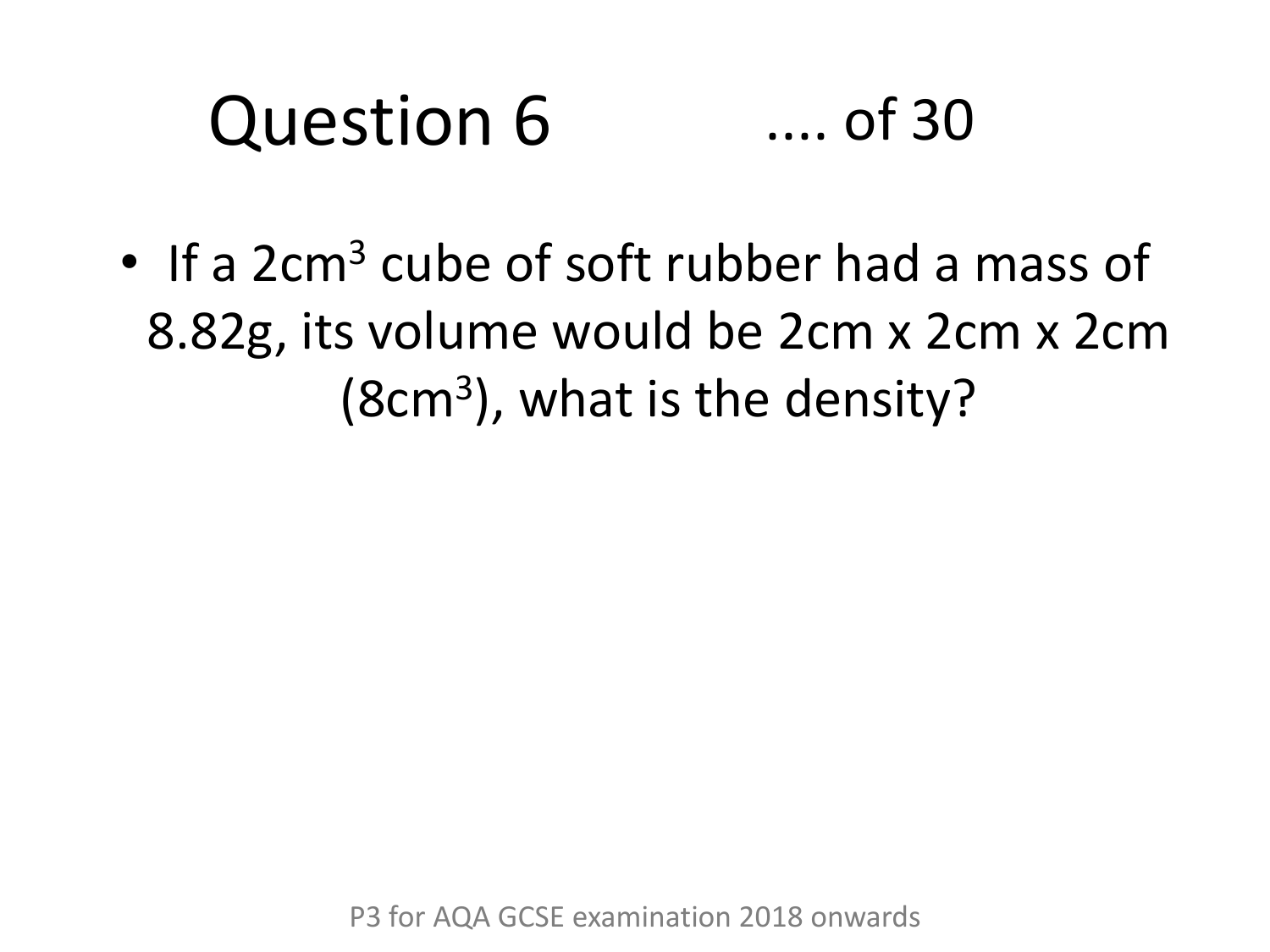# Answer 6 .... of 30

# 8.82g/8.0cm<sup>3</sup>  $= 1.1 g/cm<sup>3</sup>$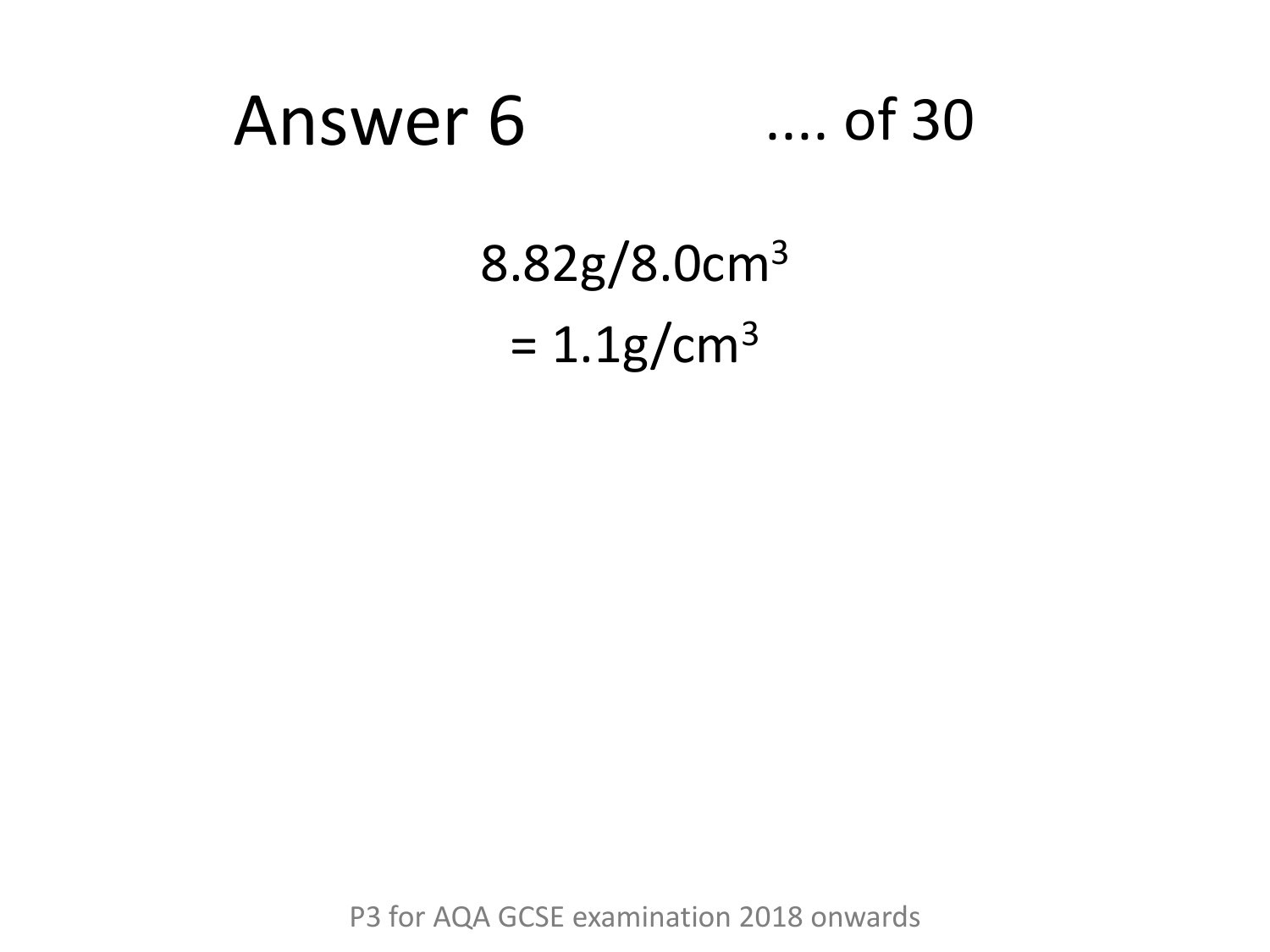# Question 7

### .... of 30

• Define sublimating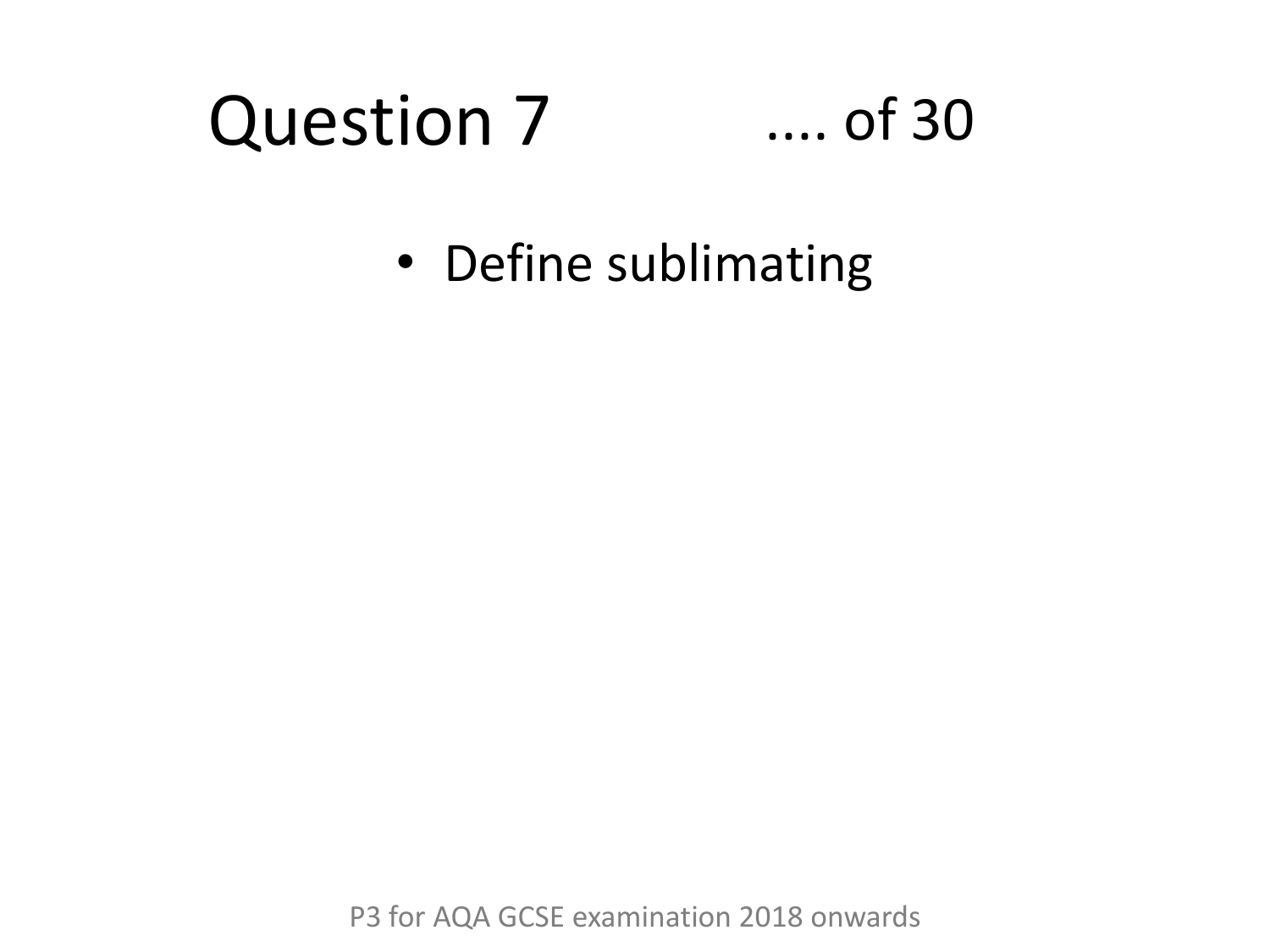# Answer 7 .... of 30

### The change from solid to gas without going through the liquid state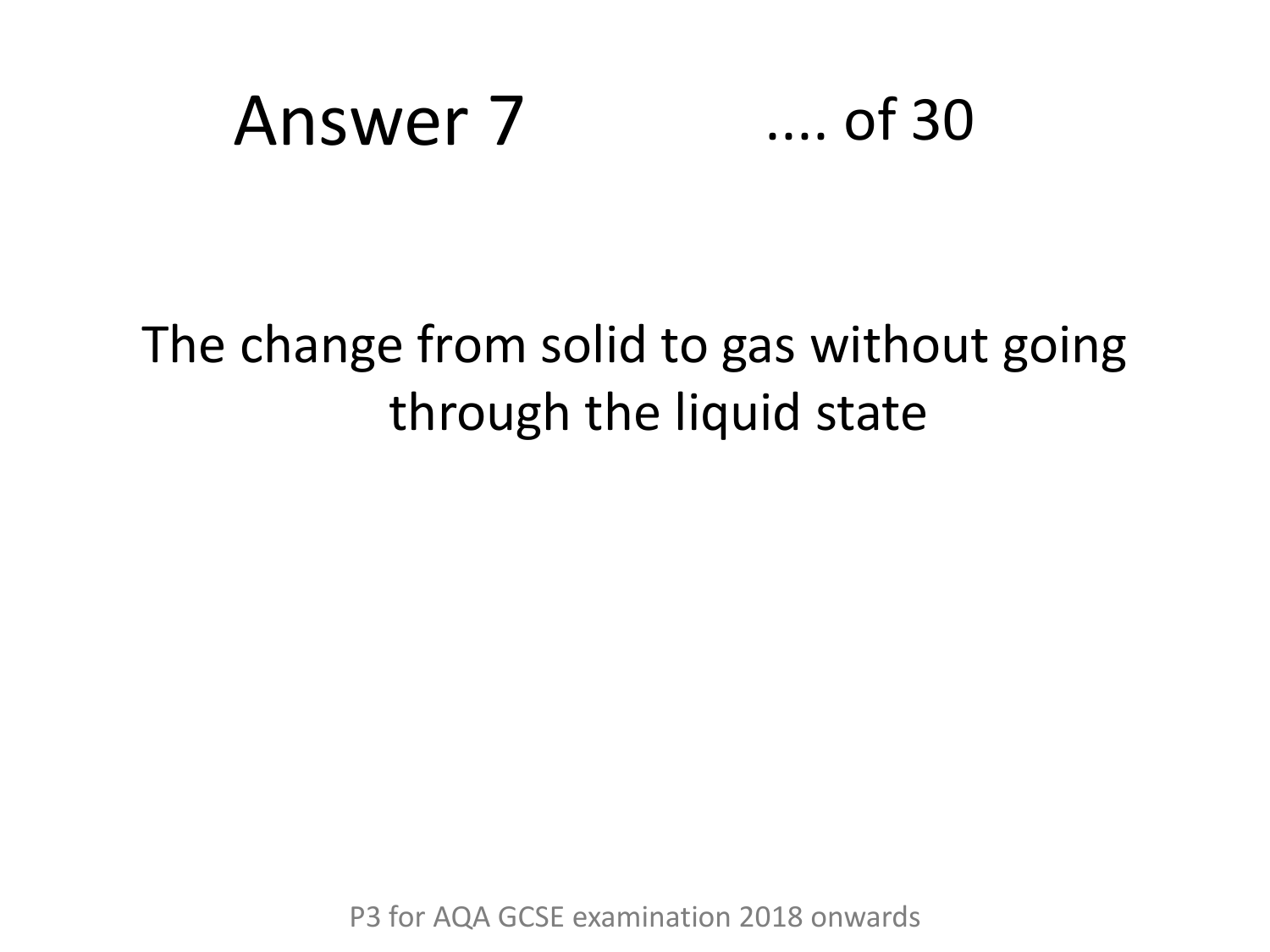#### Question 8 .... of 30

• What happens to the speed of the molecules in a liquid as it warms up?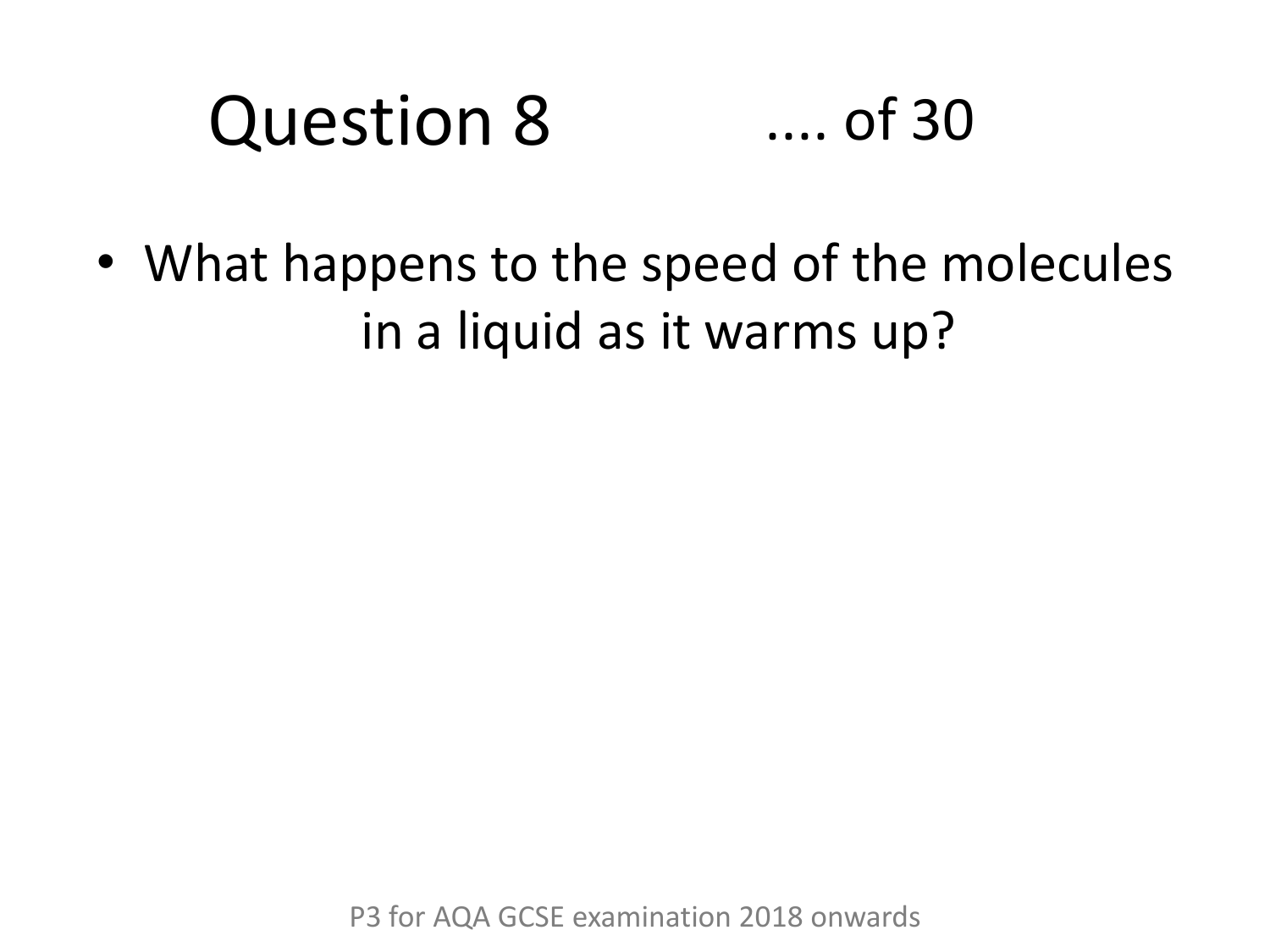

The speed increases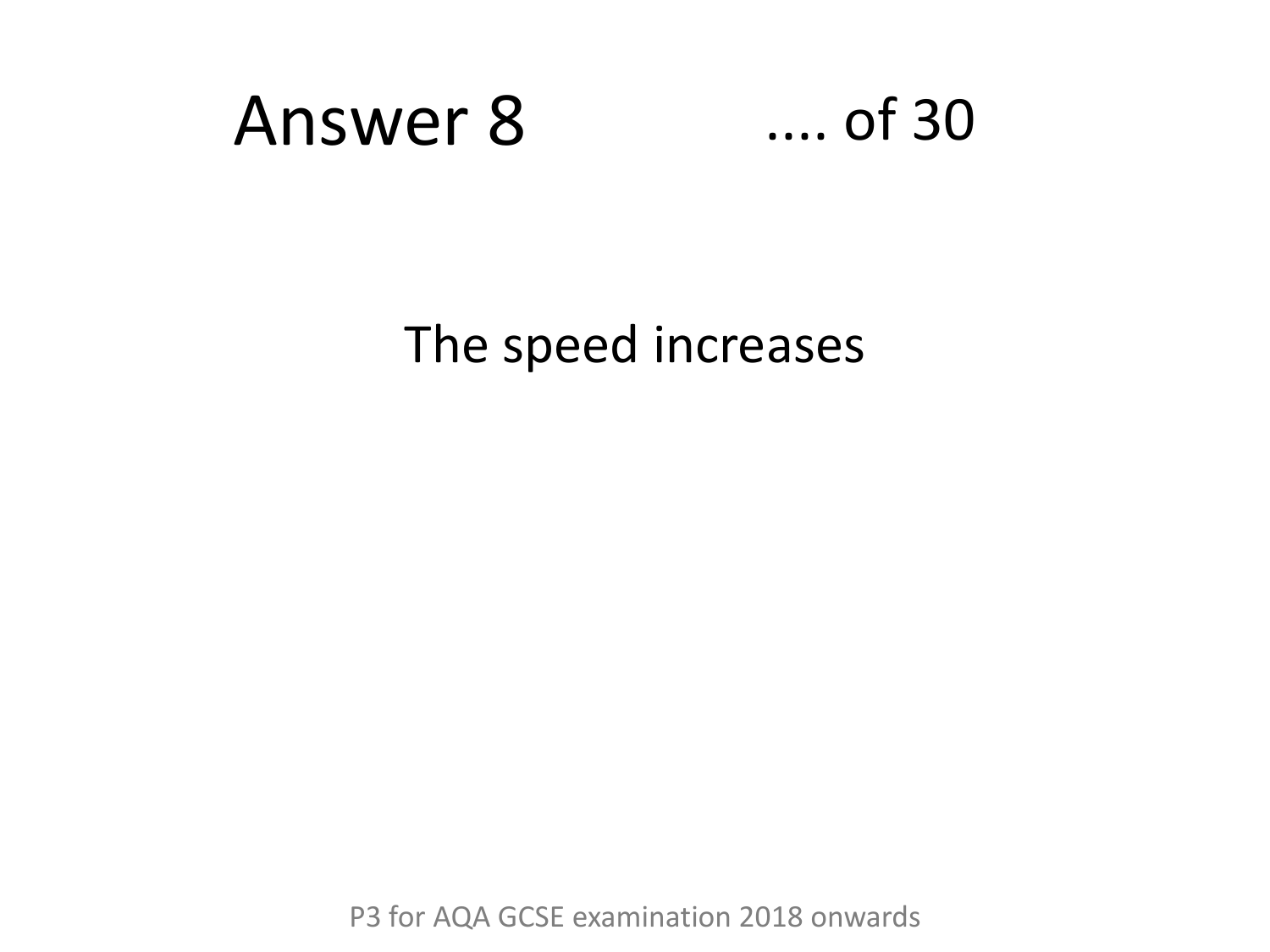#### Question 9 .... of 30

• How can sweating help reduce the body temperature?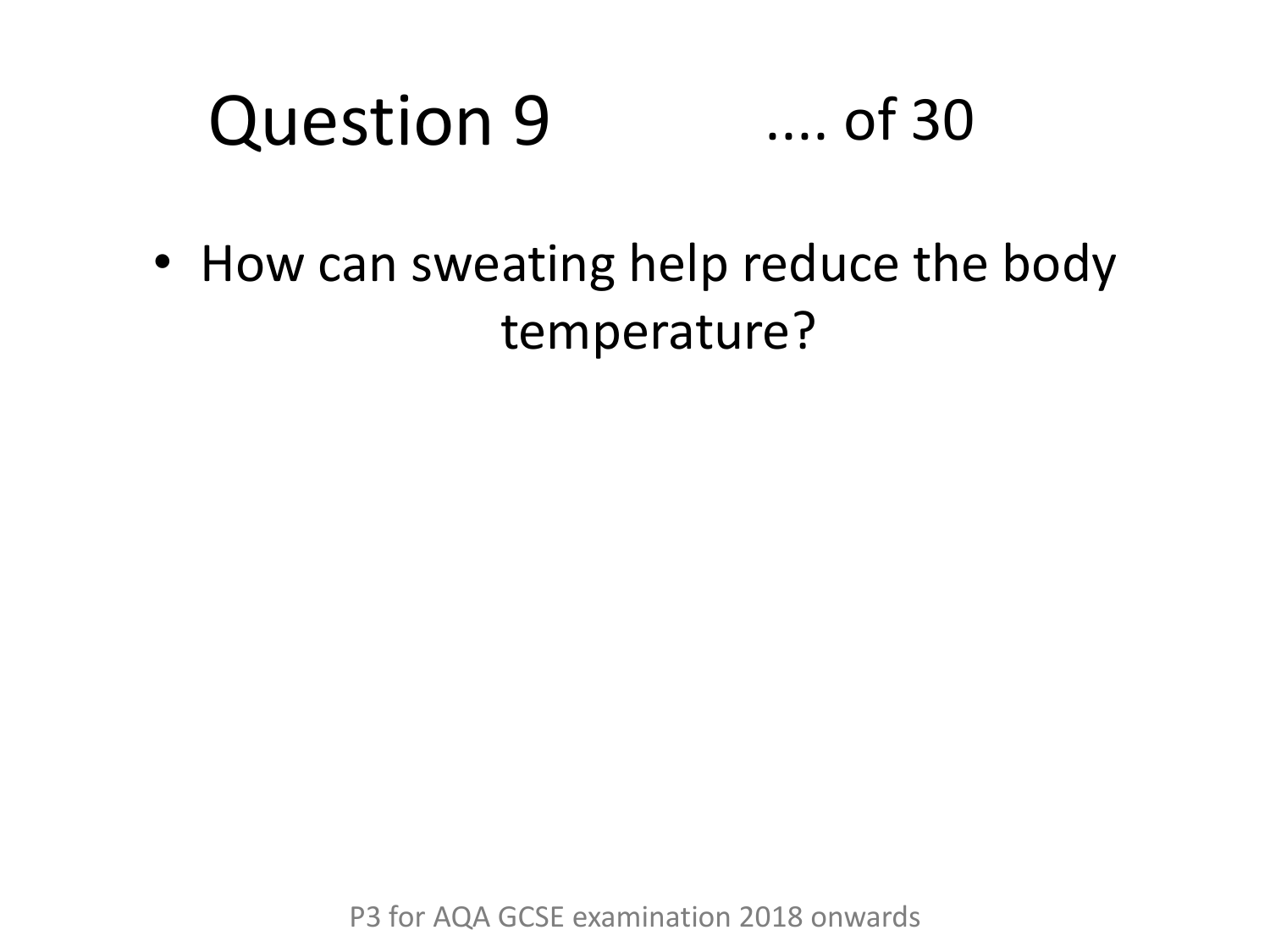### Answer 9 .... of 30

The evaporation of sweat from our skin produces cooling. The faster molecules with more energy escape from the surface and leave the slower molecules with less energy.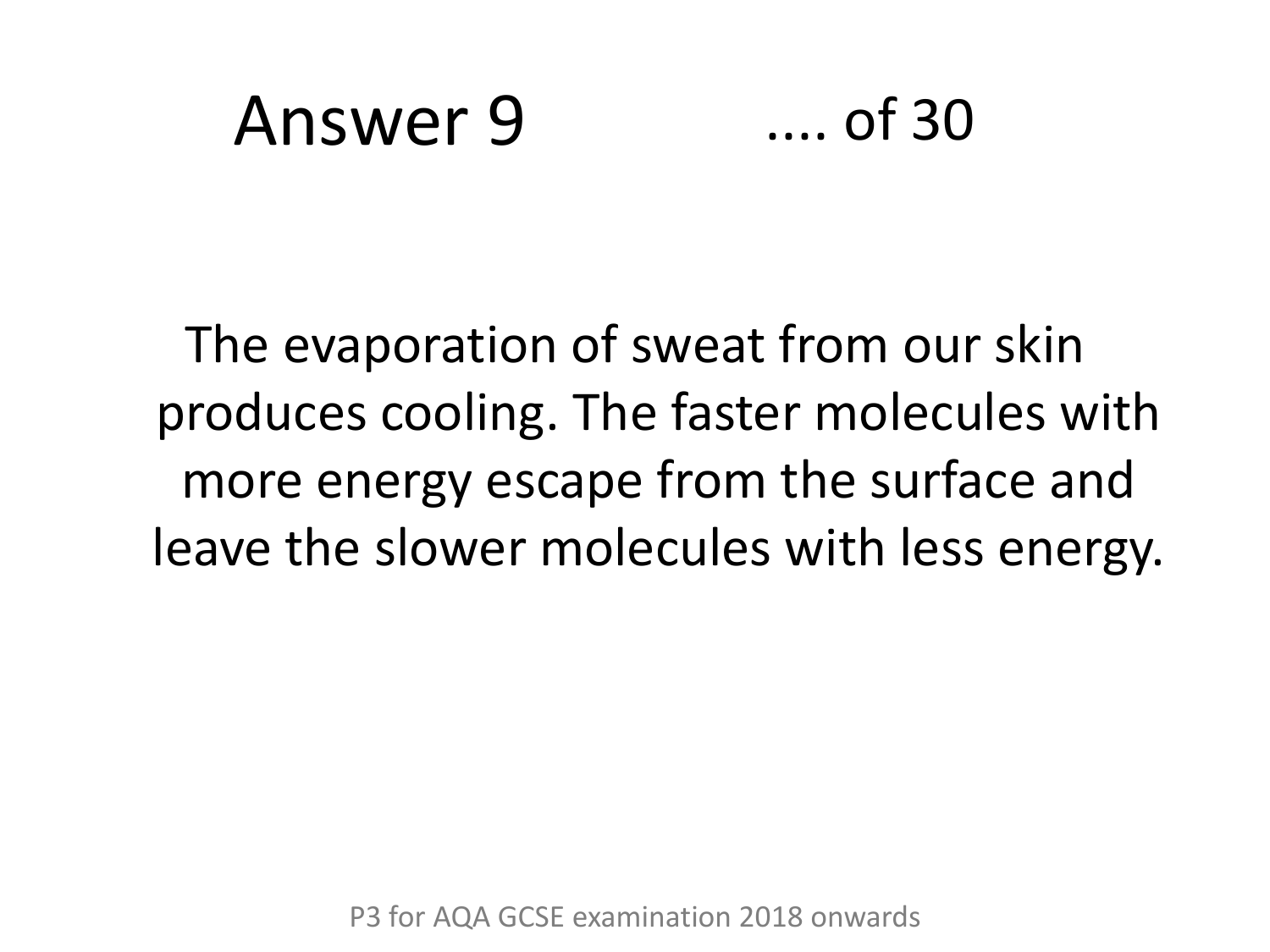#### Question 10 .... of 30

• Draw models of particles in the three states of matter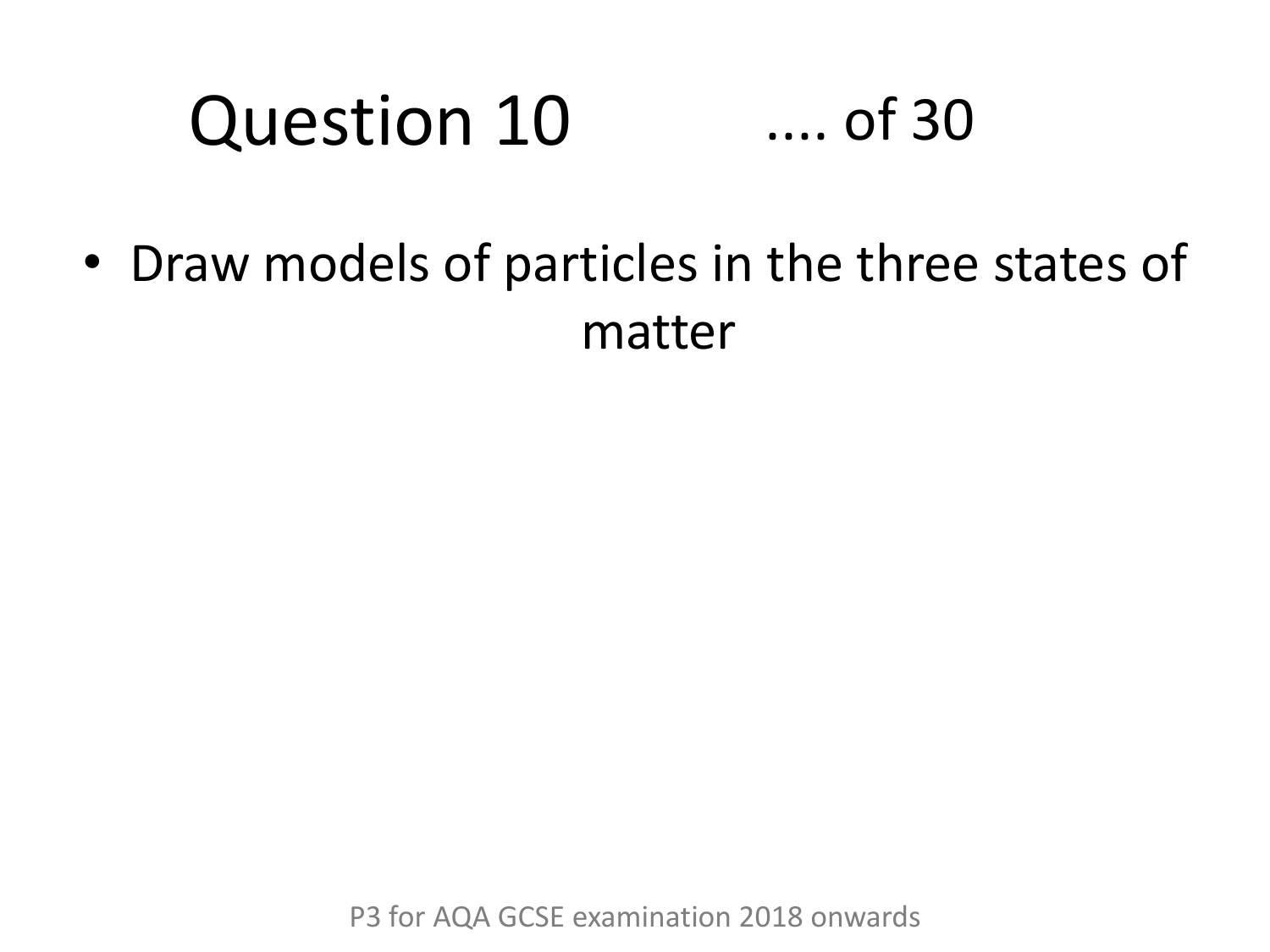## Answer 10 .... of 30

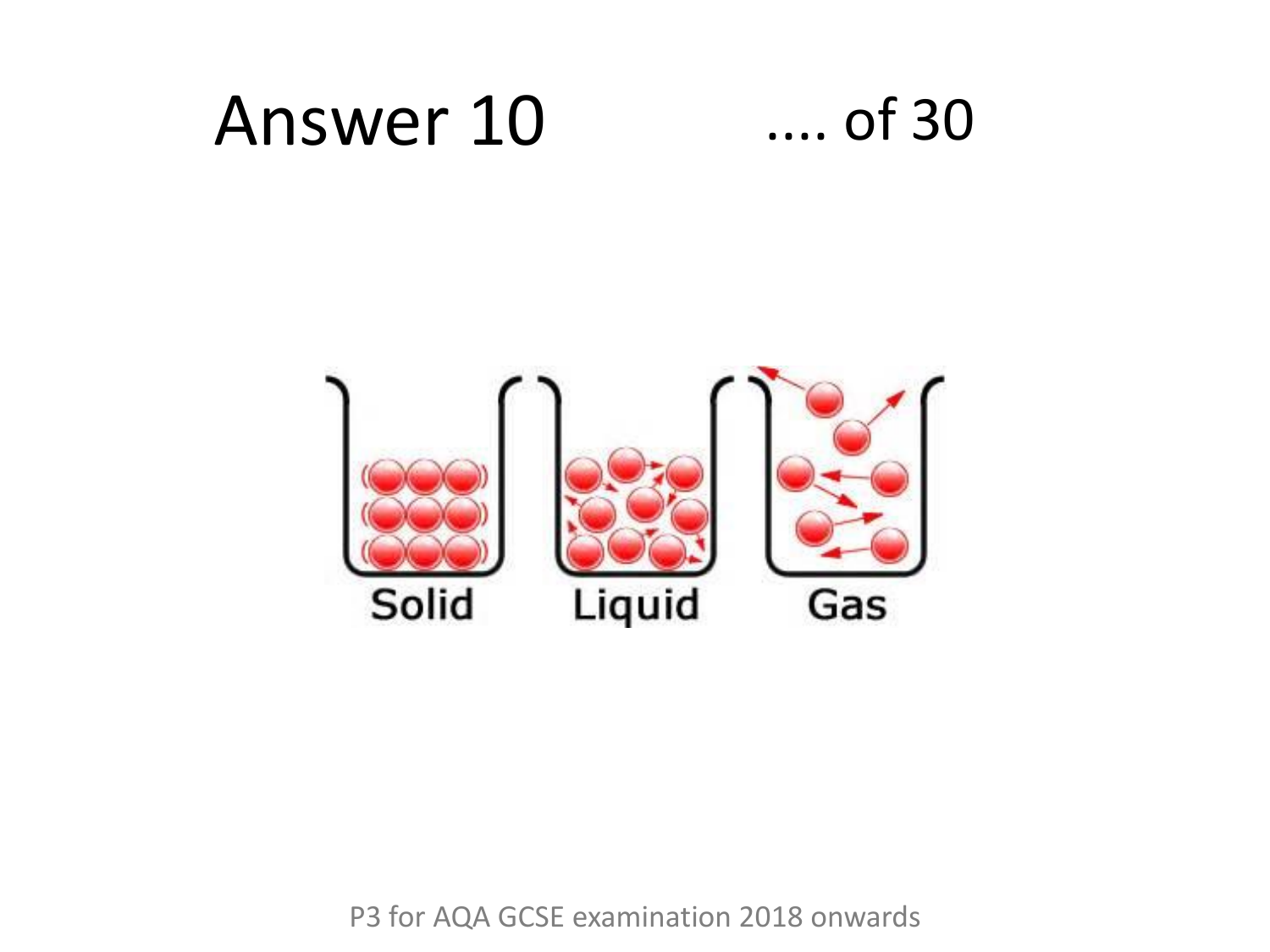#### Question 11 .... of 30

• Define the internal energy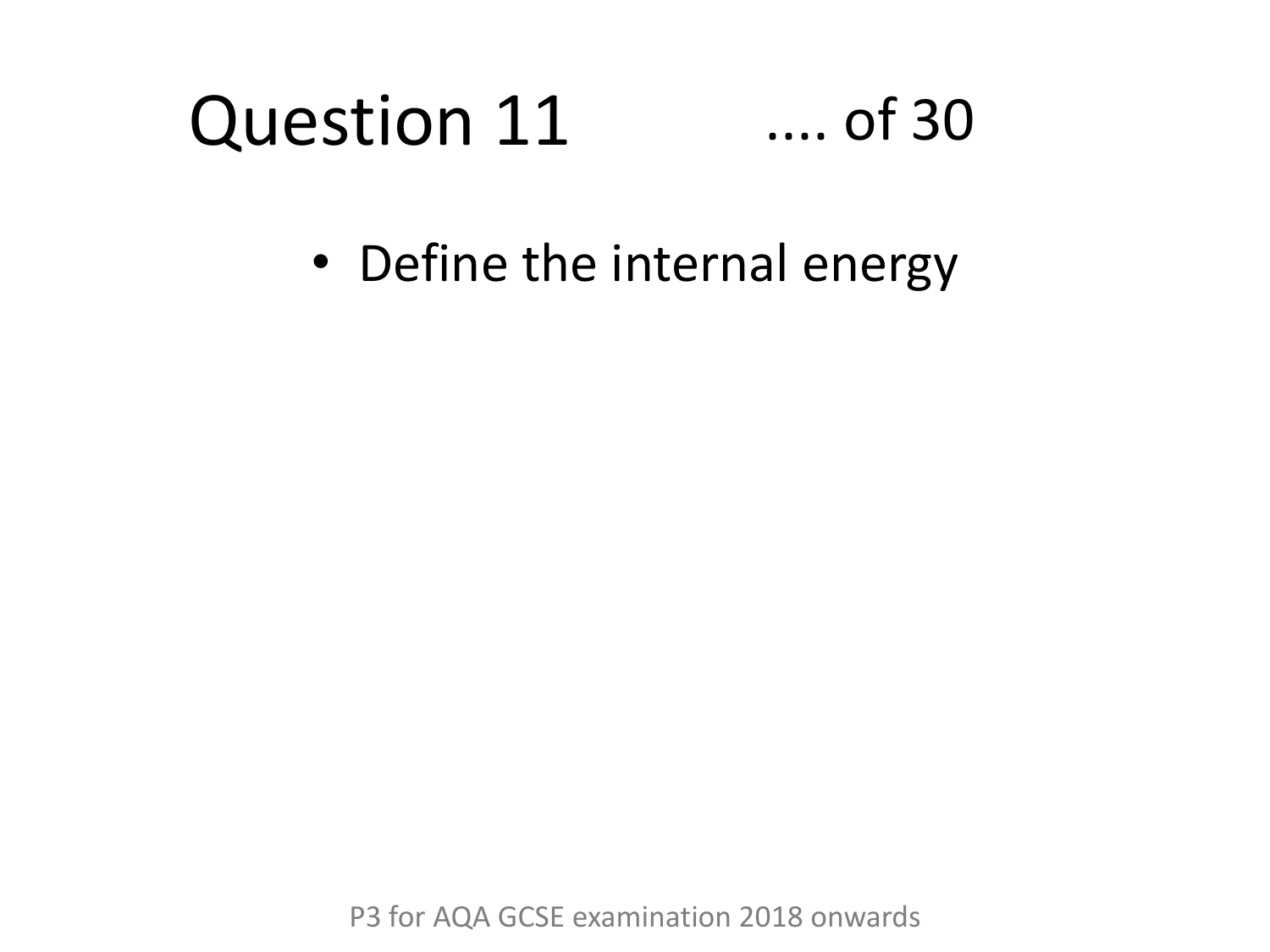# Answer 11 .... of 30

### The internal energy of a system is the total kinetic energy and potential energy of all the particles in the system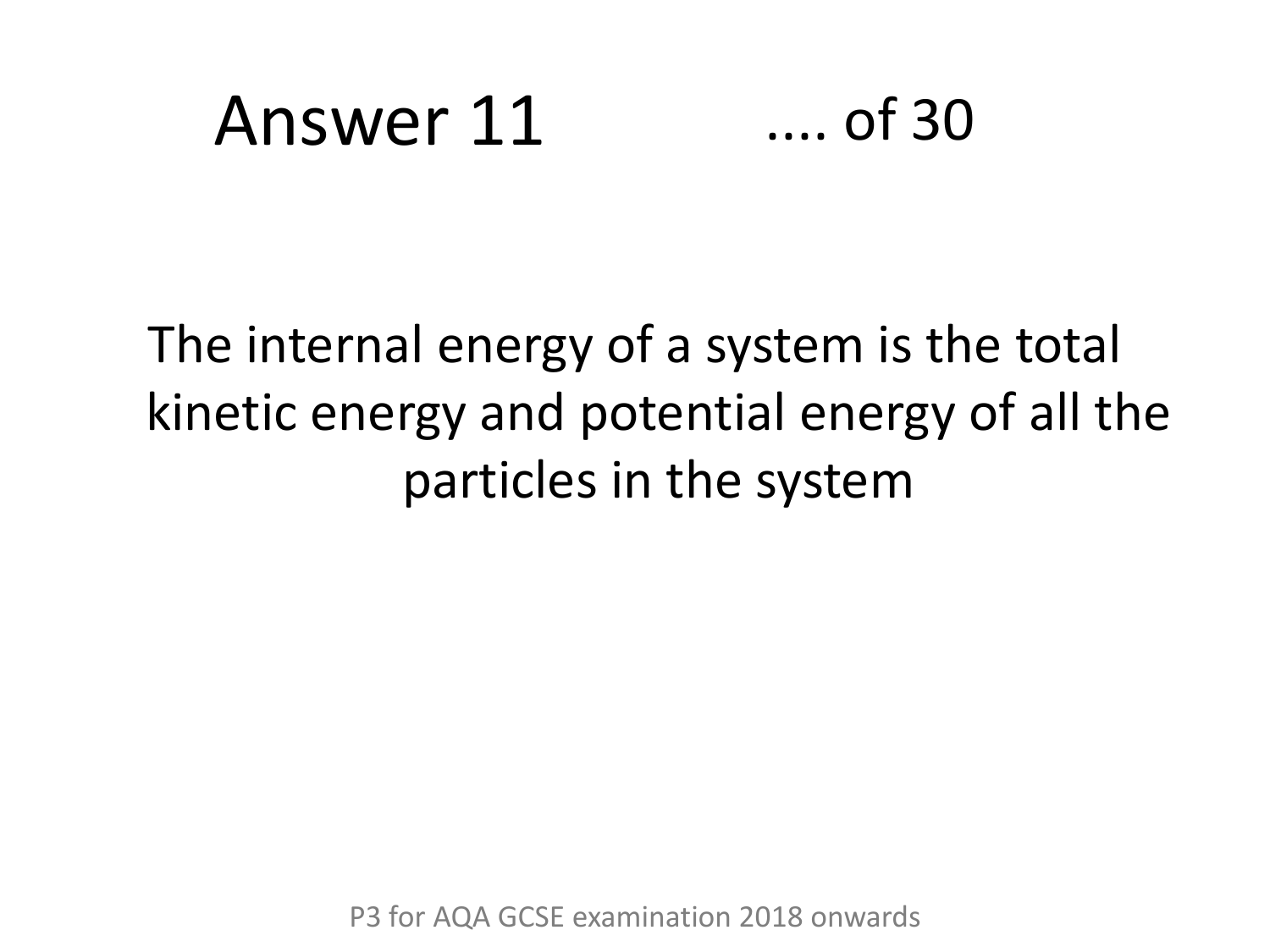#### Question 12 .... of 30

• What are two changes occur to particles when a liquid is heated?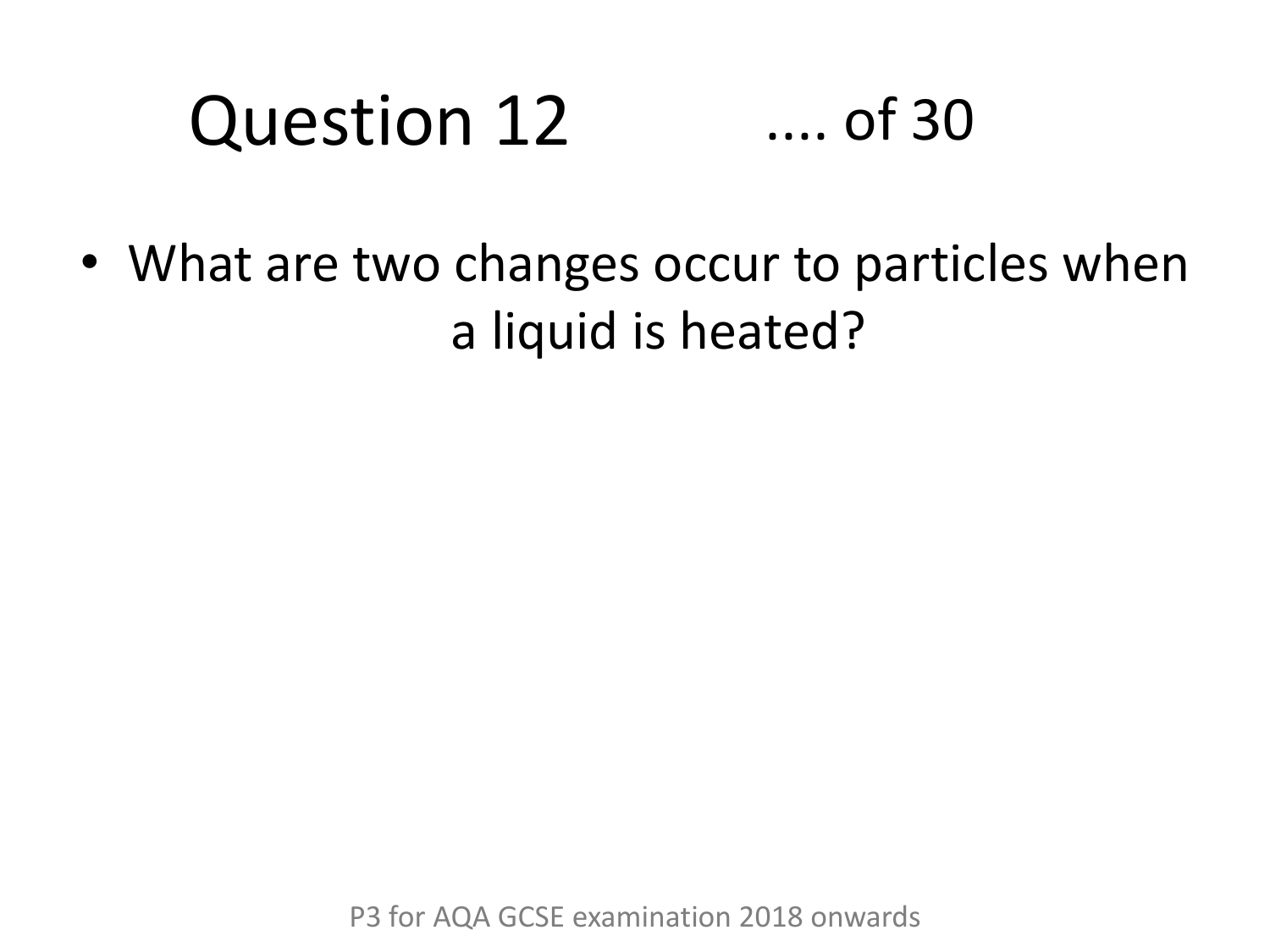# Answer 12 .... of 30

### More kinetic energy Attract each other more strongly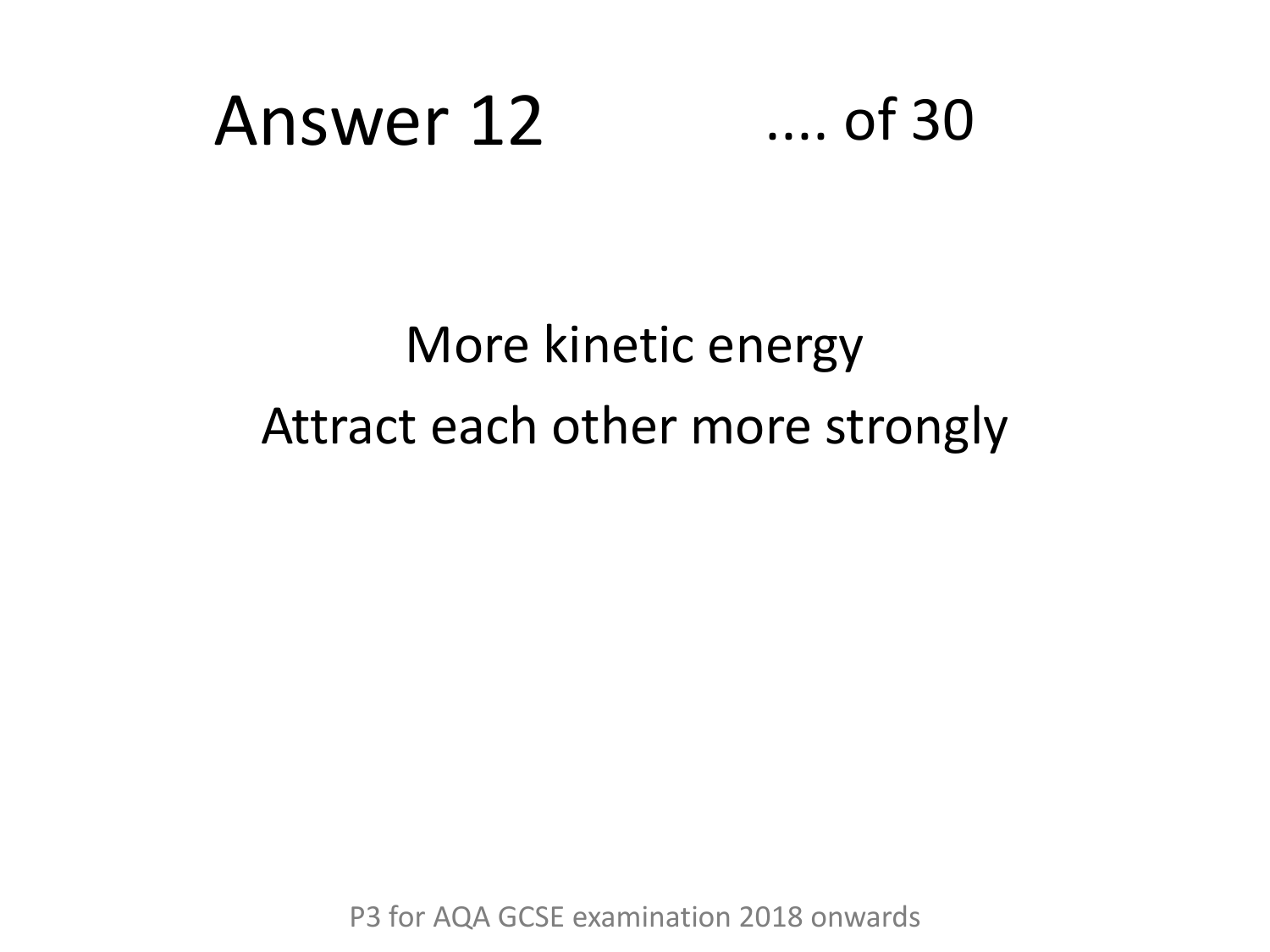#### Question 13 .... of 30

• When a liquid is heated, it's temperature increases. What does the temperature rise depend on?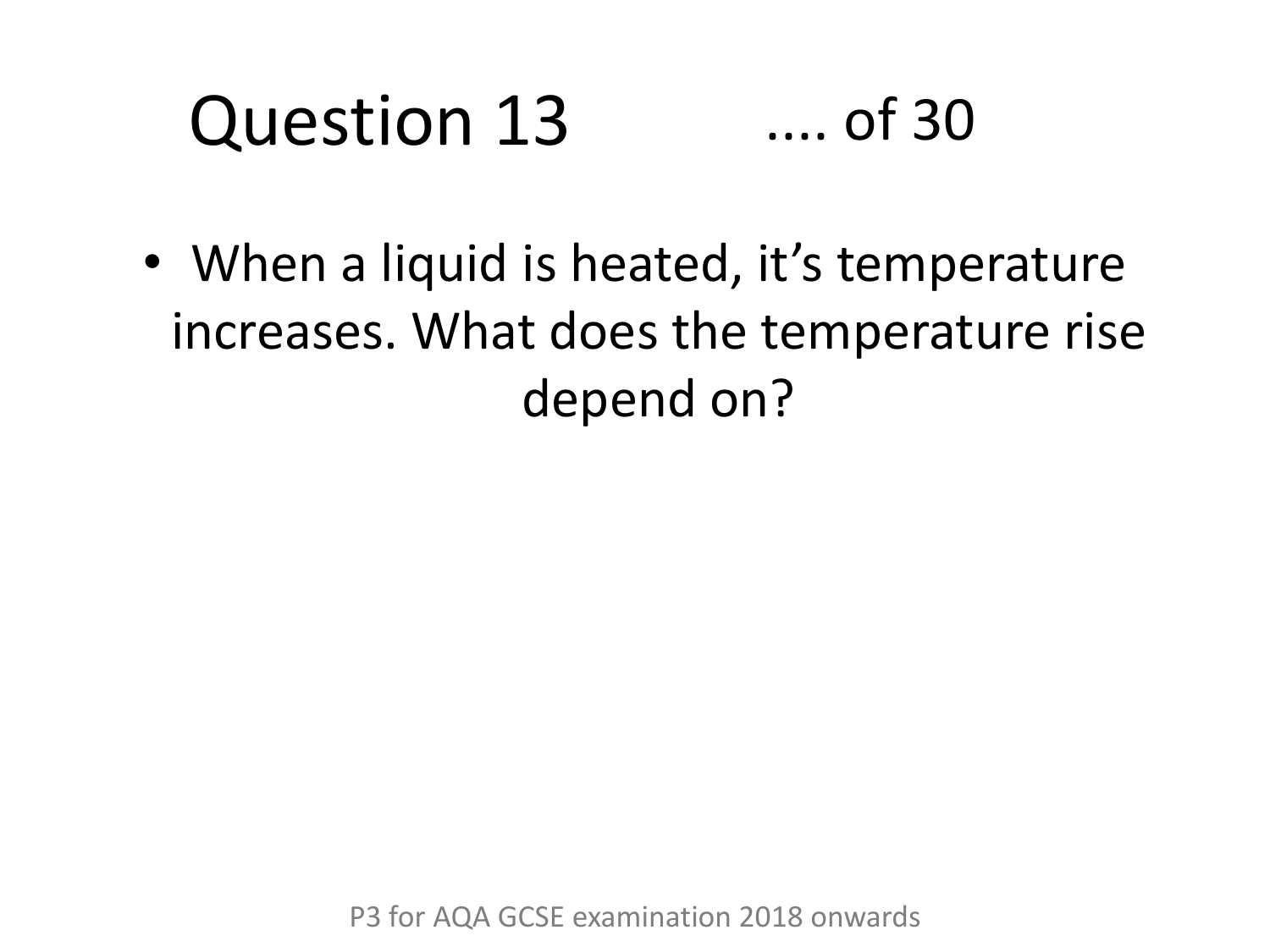# Answer 13 .... of 30

# Mass of liquid The liquid Energy input into the system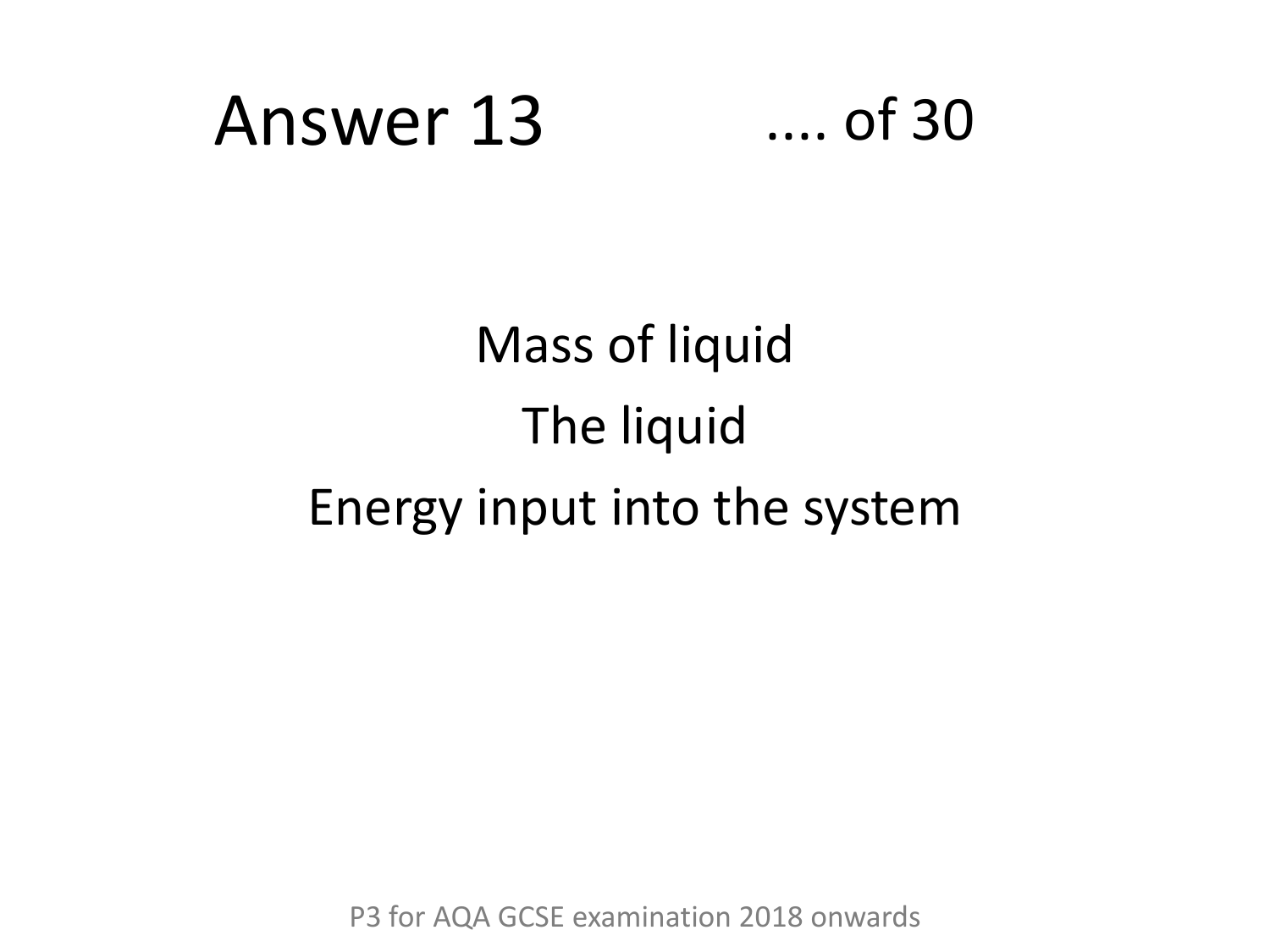#### Question 14 .... of 30

• Define specific heat capacity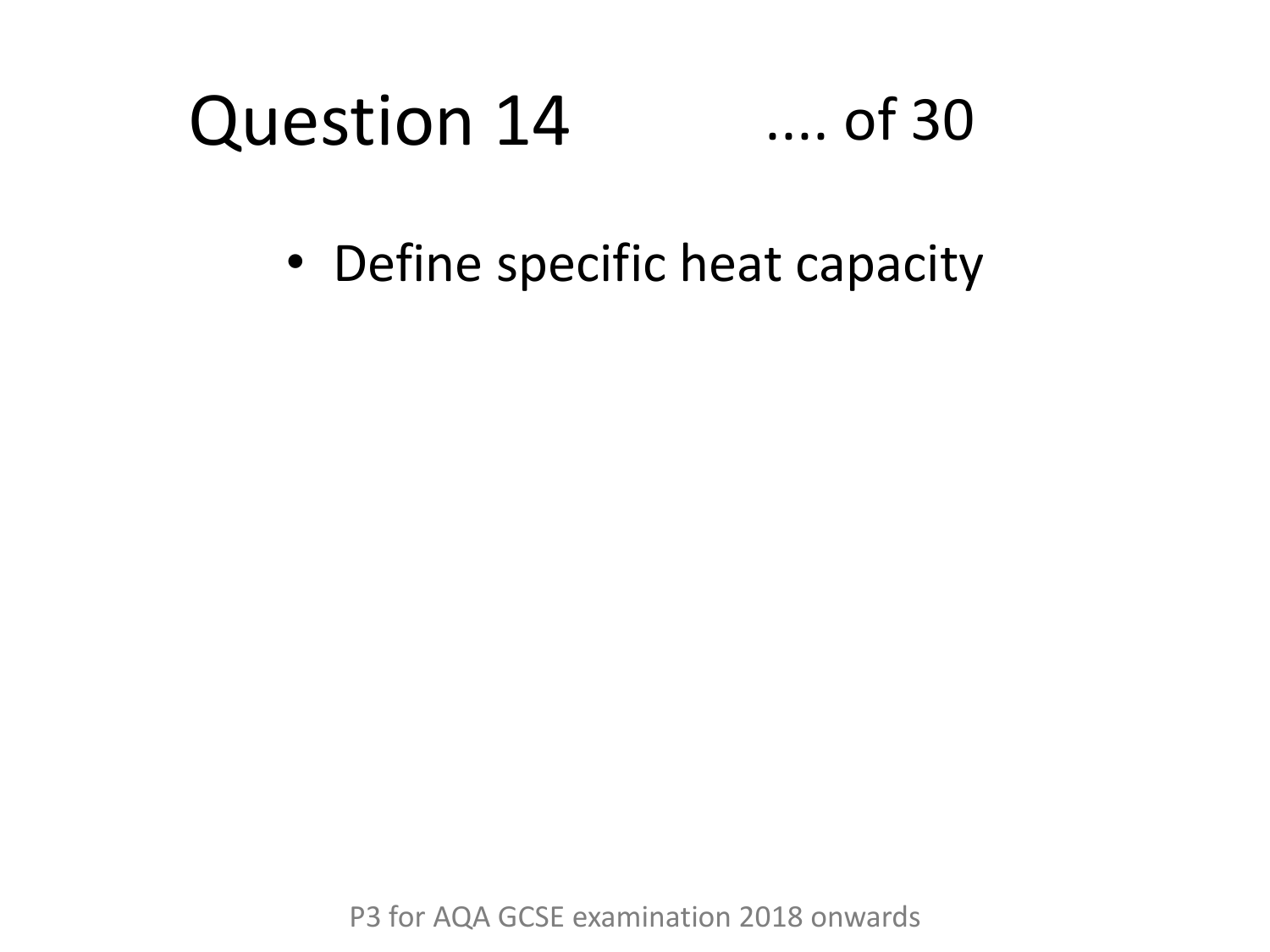# Answer 14 .... of 30

### The energy needed to raises the temperature of 1kg of the substance by  $1^{\circ}$ C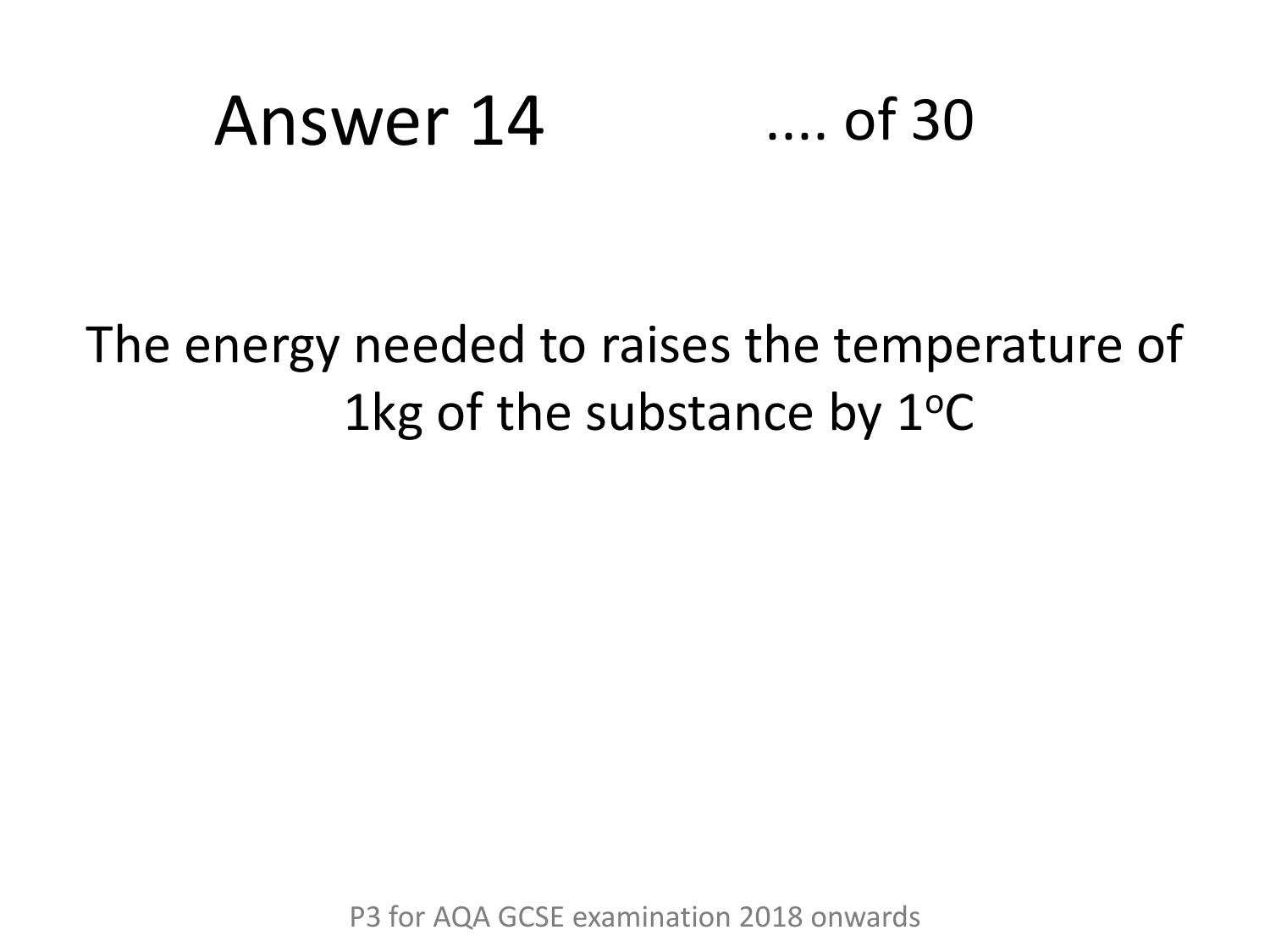#### Question 15 .... of 30

• Give the equation for the change in thermal energy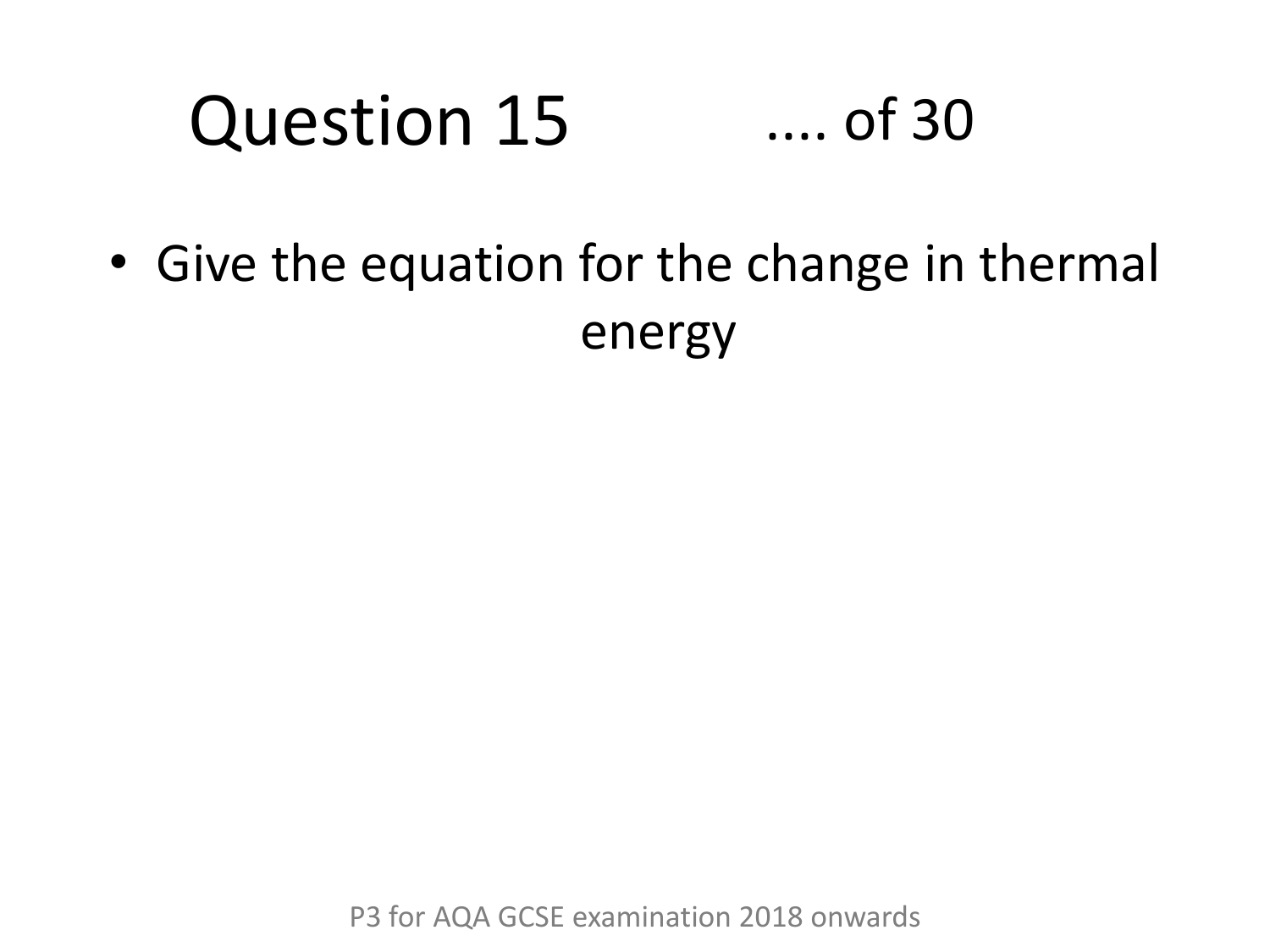# Answer 15 .... of 30

### $\Delta E = mC\Delta\theta$

∆E = change in thermal energy in J  $m =$  mass in kg c = specific heat capacity in  $J/kg$  °C  $\Delta\theta$  = temperature change in °C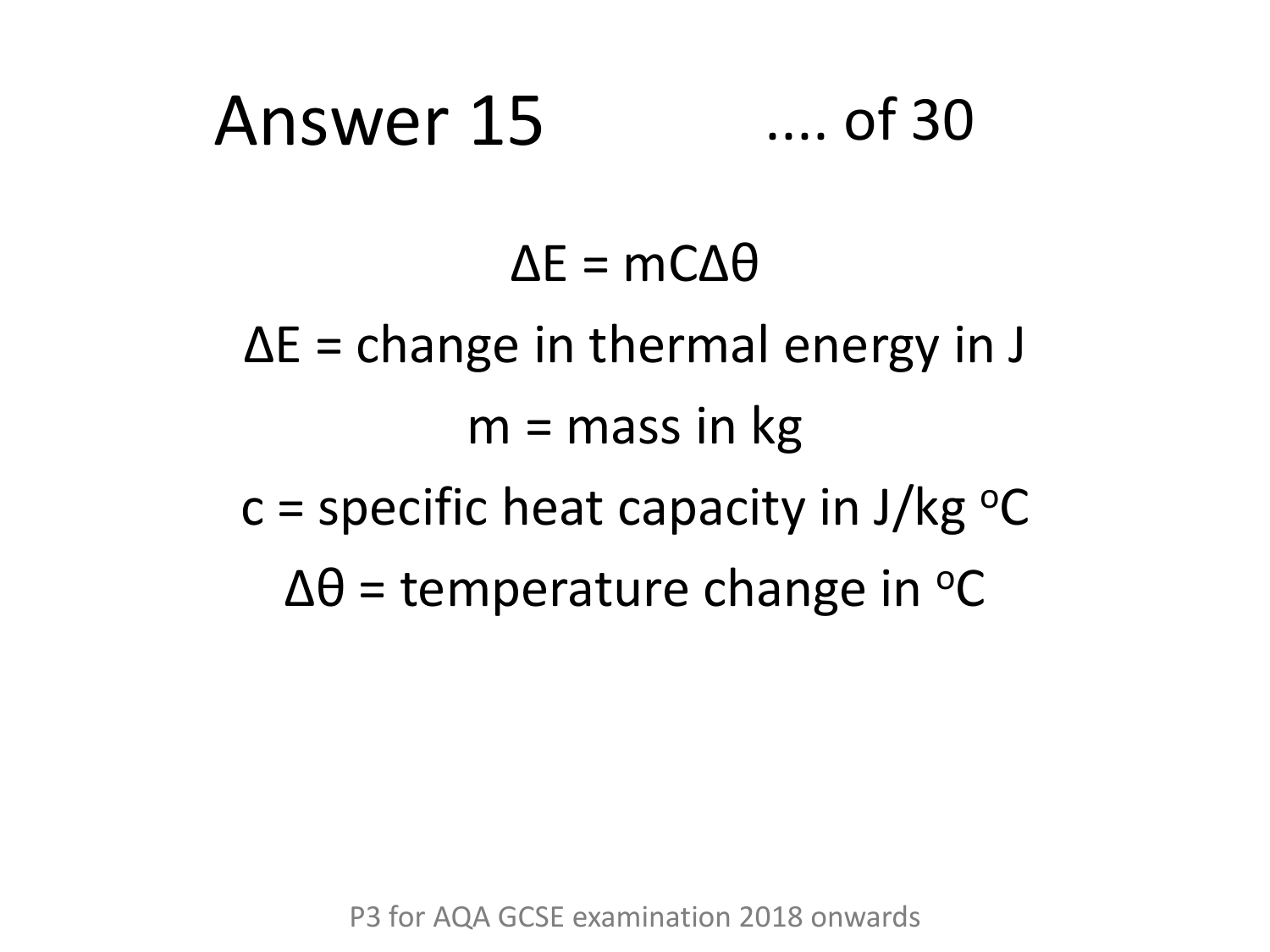#### Question 16 .... of 30

• How much energy is needed to heat 100g of water from 10°C to 40°C?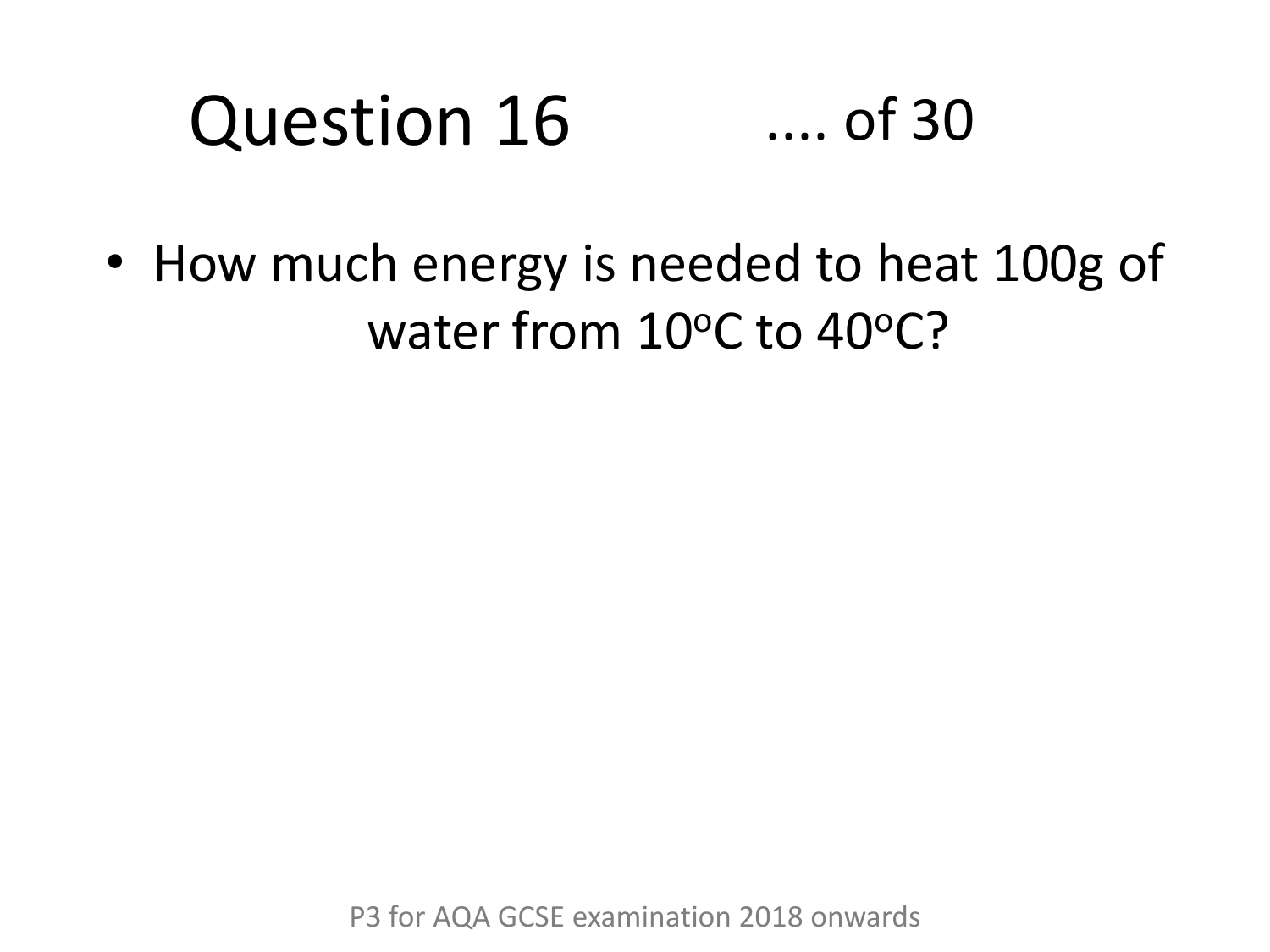## Answer 16 .... of 30

 $ΔE = MCΔθ$  $\Delta E = 0.1 \times 4200 \times 30$ ∆E = 12600J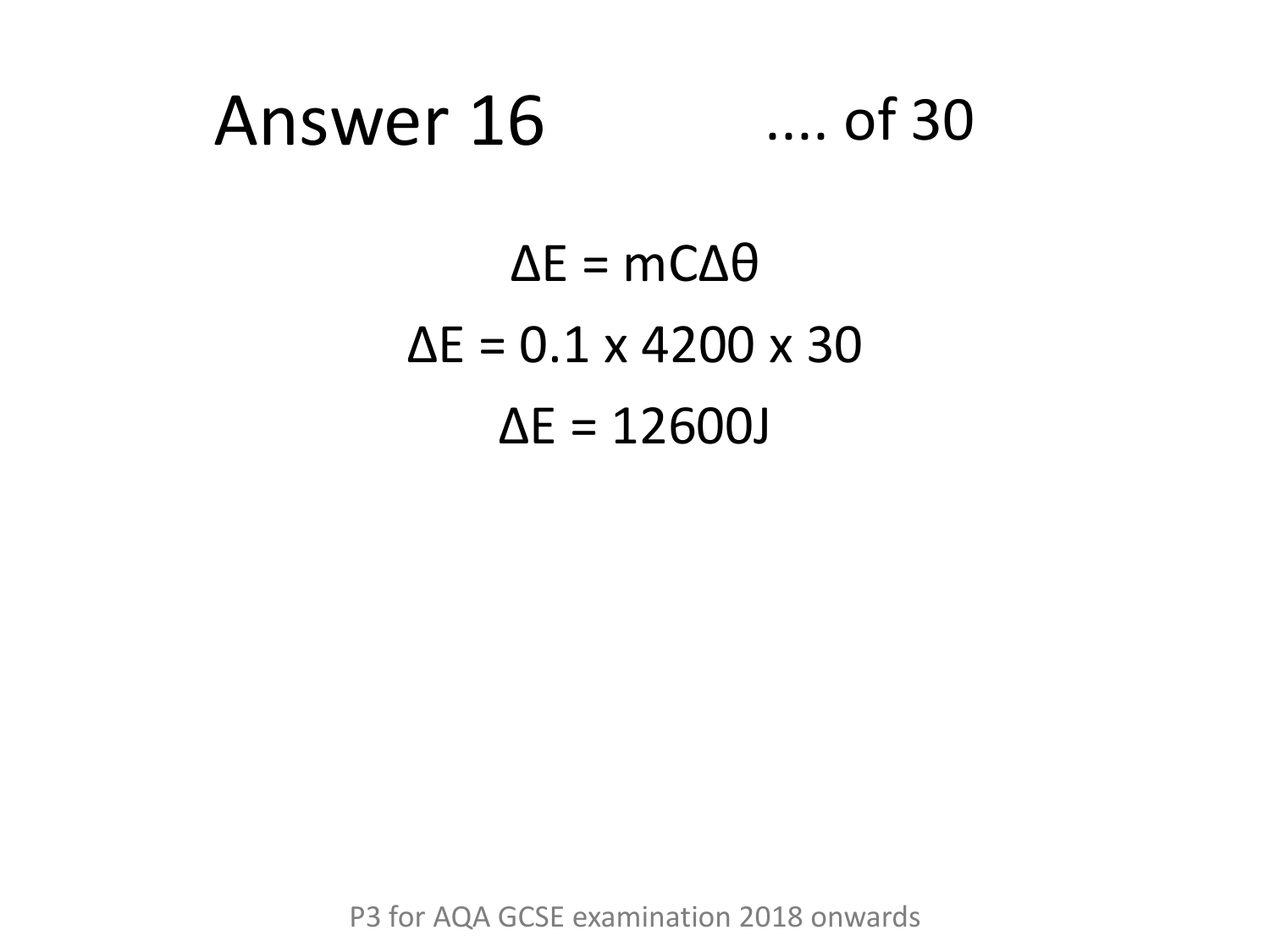# Question 17

### .... of 30

• Define latent heat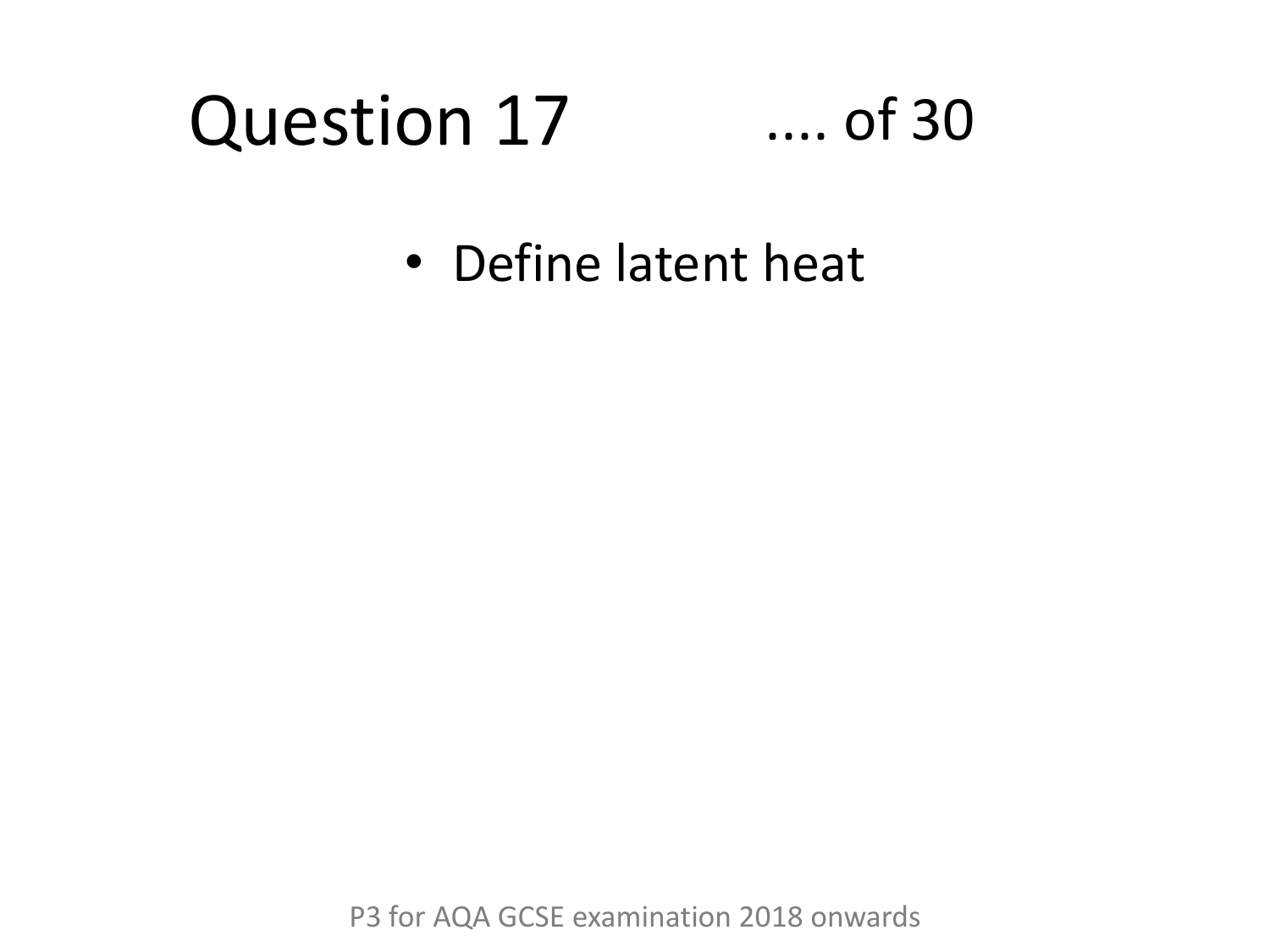# Answer 17 .... Of 30

### The energy needed for a substance to change a state without a change in temperature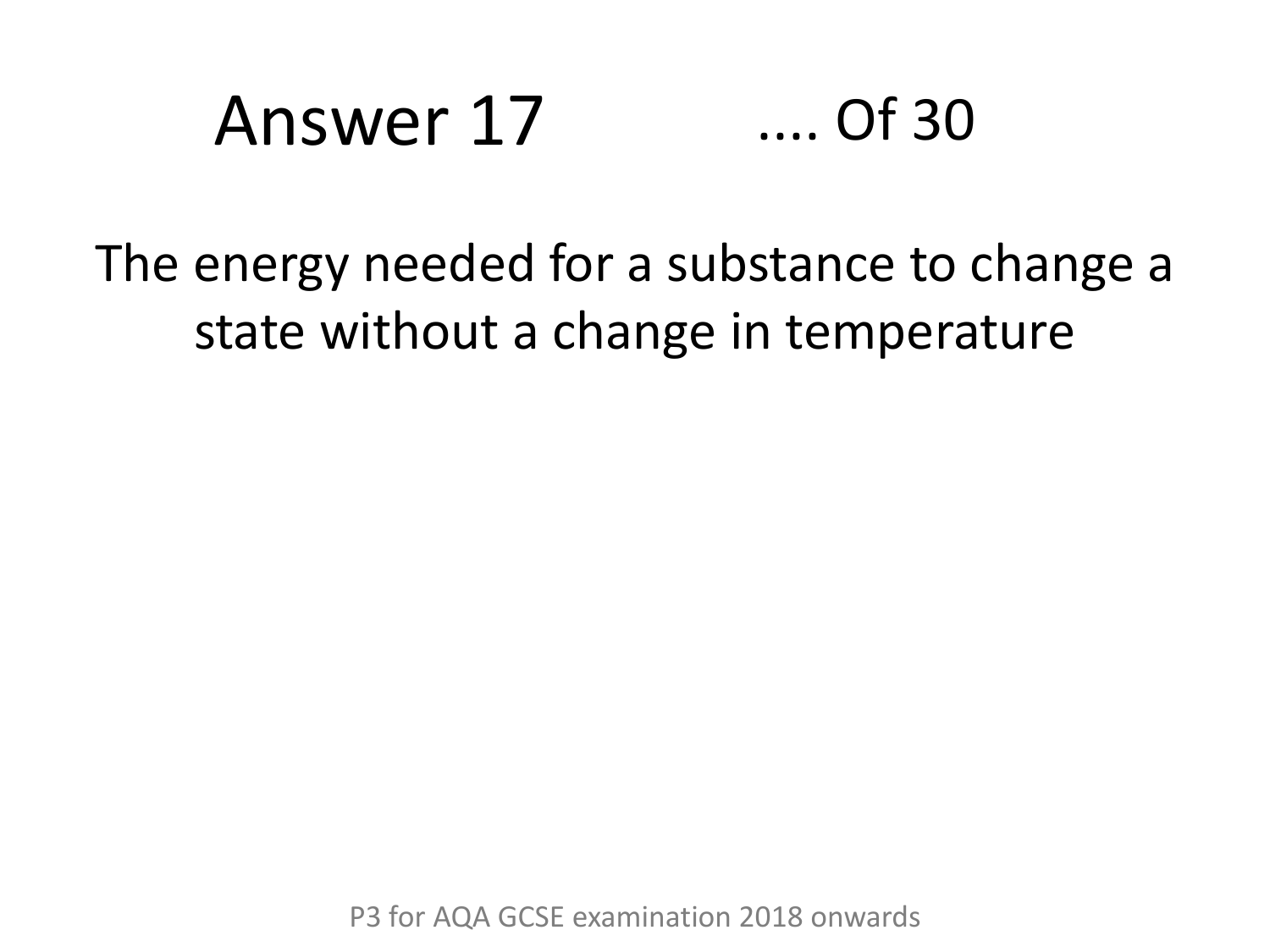#### Question 18 .... of 30

• State the equation for the energy for a change of state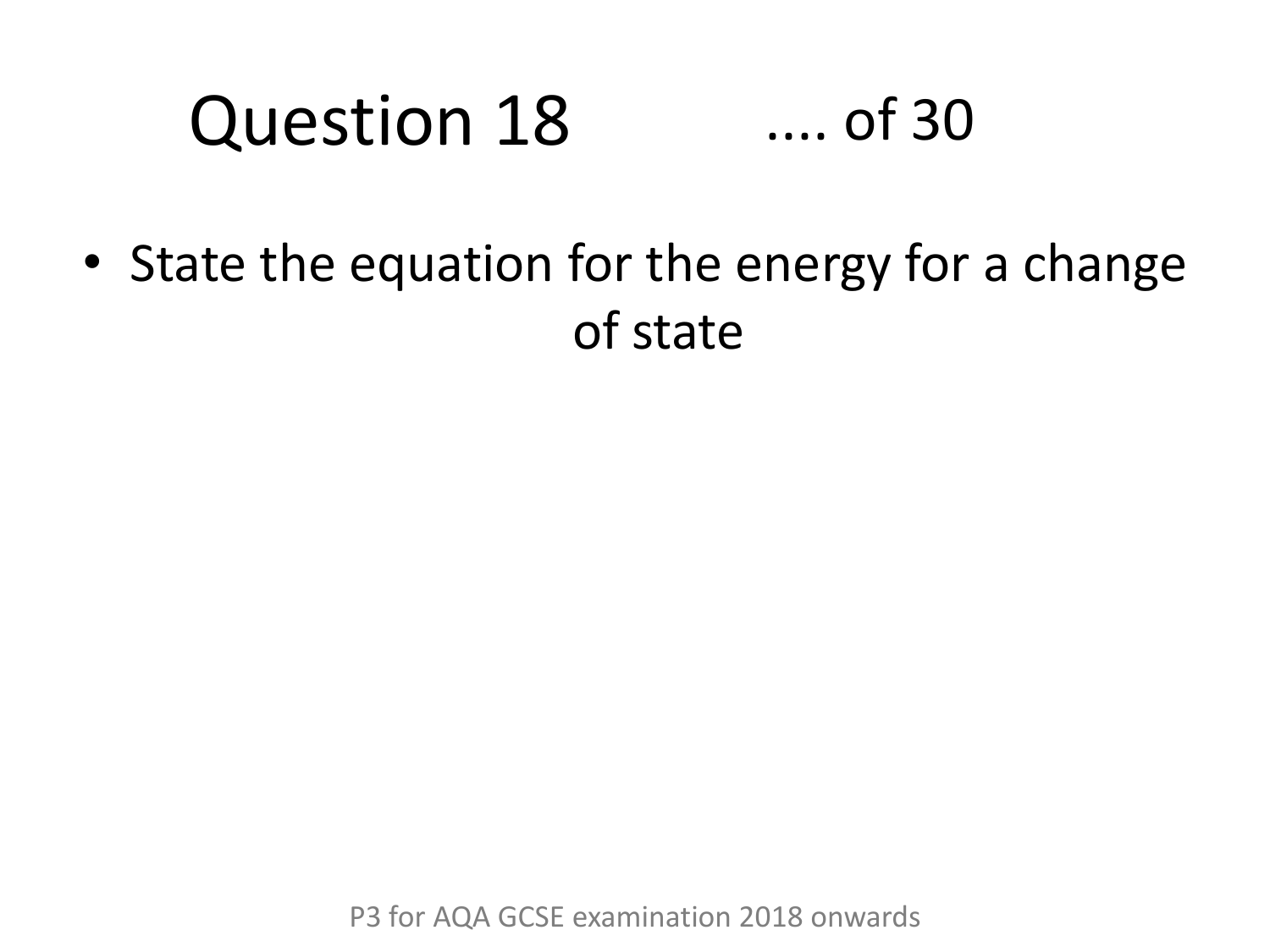# Answer 18 .... of 30  $E = mL$  $E$  = energy for a change in state (J)  $m =$  mass (kg) L = specific latent heat  $(J/kg)$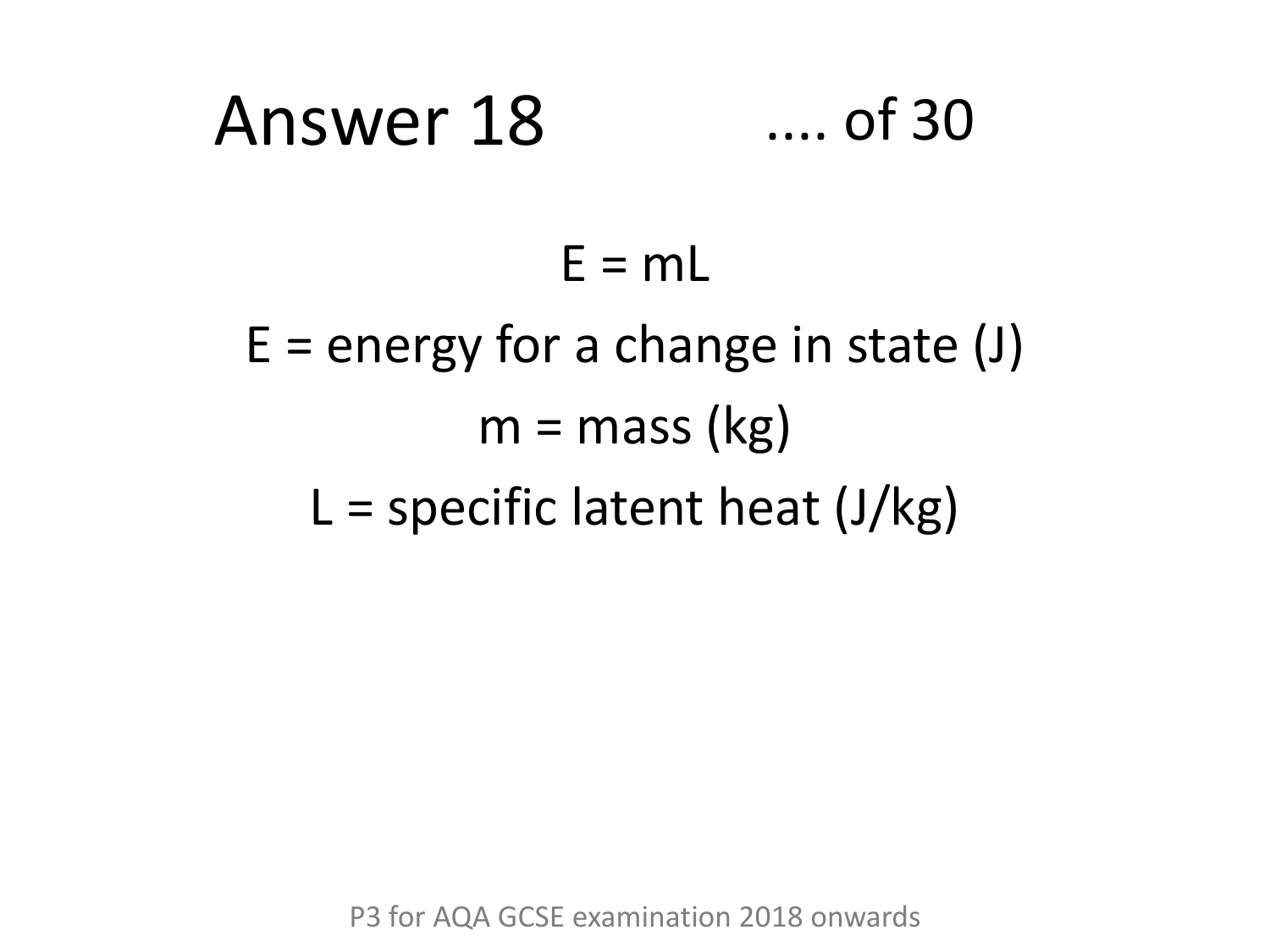#### Question 19 .... of 30

- Calculate the energy transferred from a glass of water to just melt 100g of ice cubes at  $0^{\circ}$ C
	- Specific latent heat (J/kg) of ice to water = 340000J/kg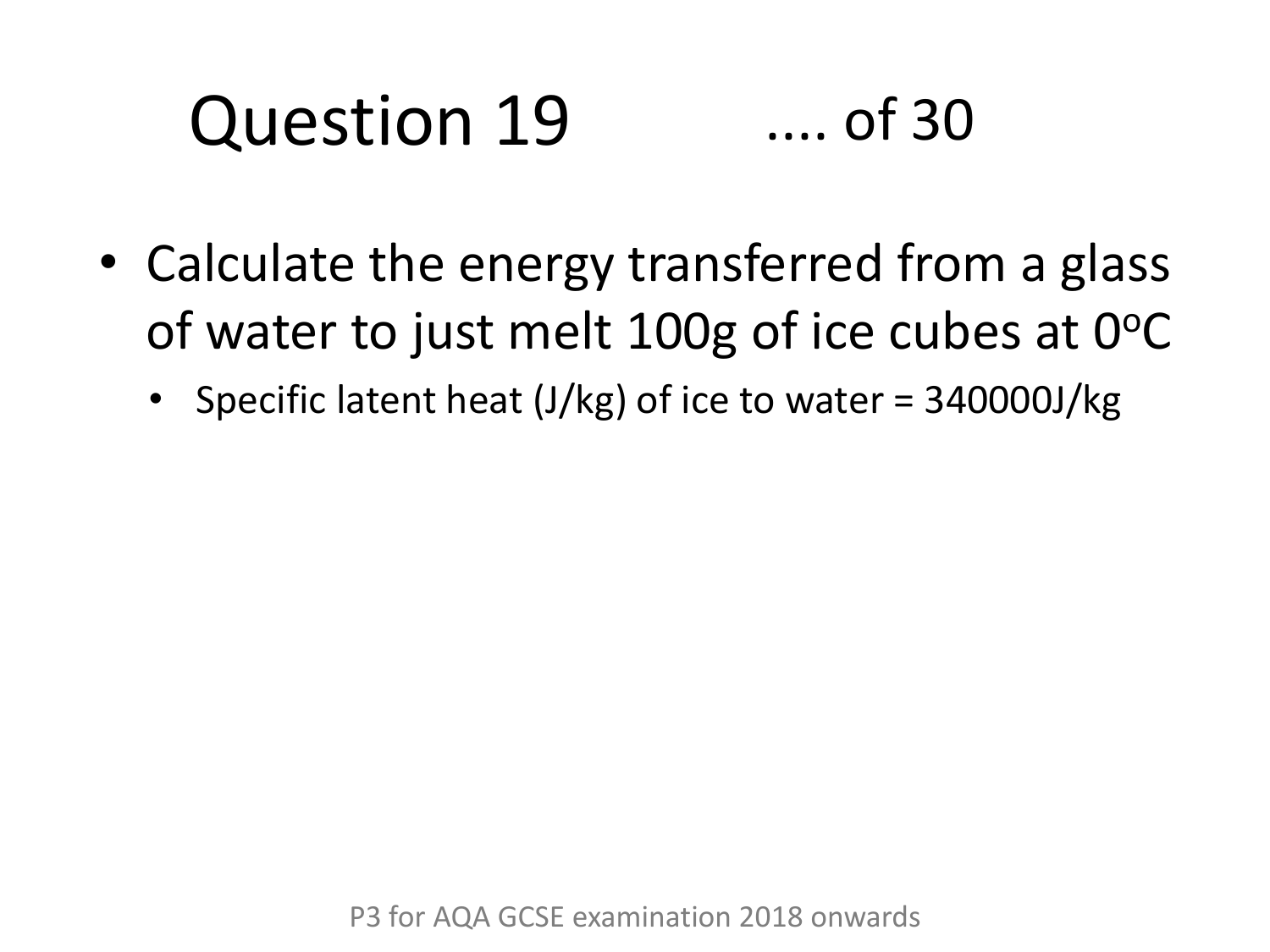## Answer 19 .... of 30

 $E = mL$  $E = 0.1 \times 340000$  $E = 34000$  J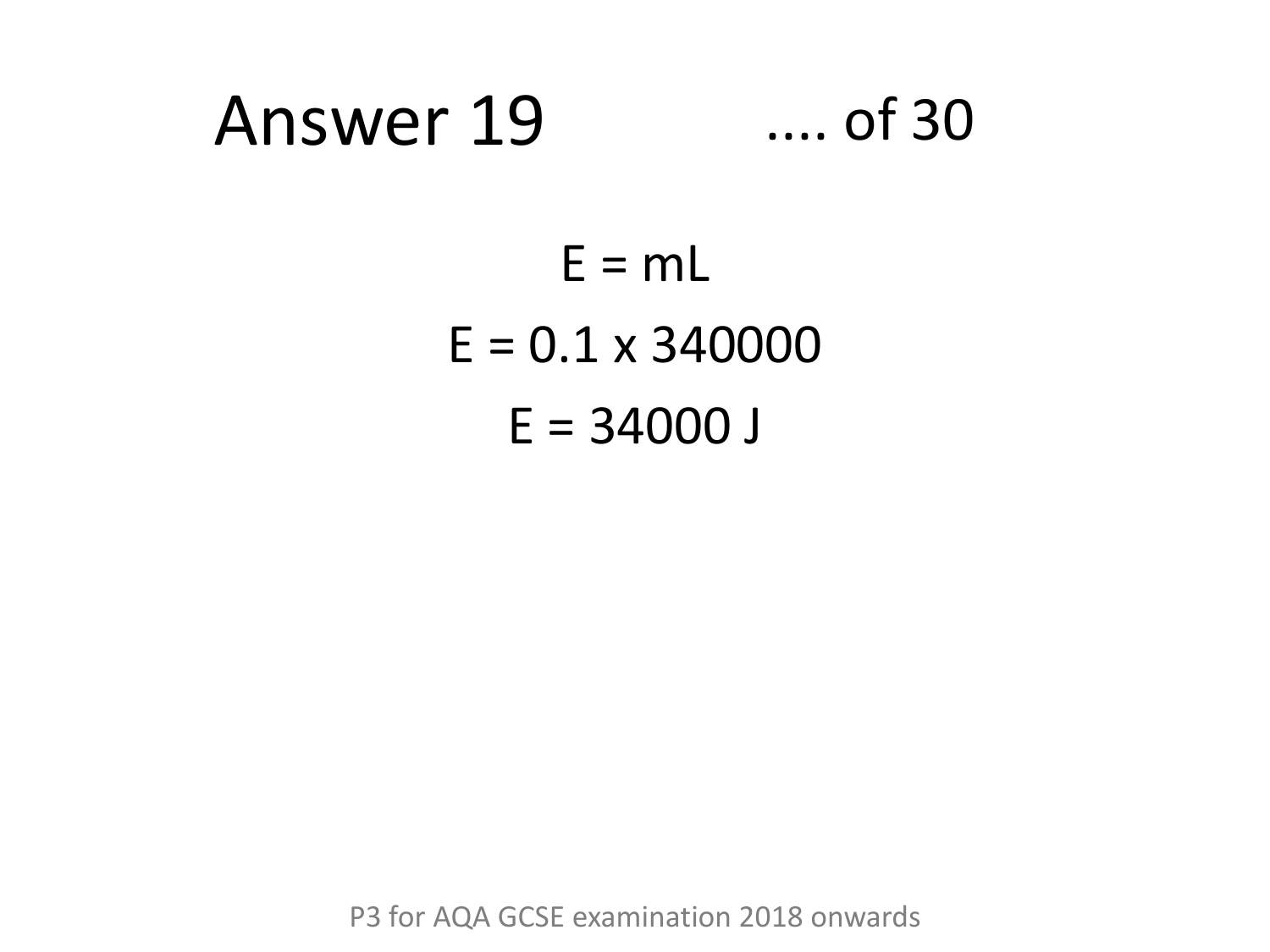#### Question 20 .... of 30

• Why is the specific latent heat of vaporisation much greater than the specific latent heat of fusion?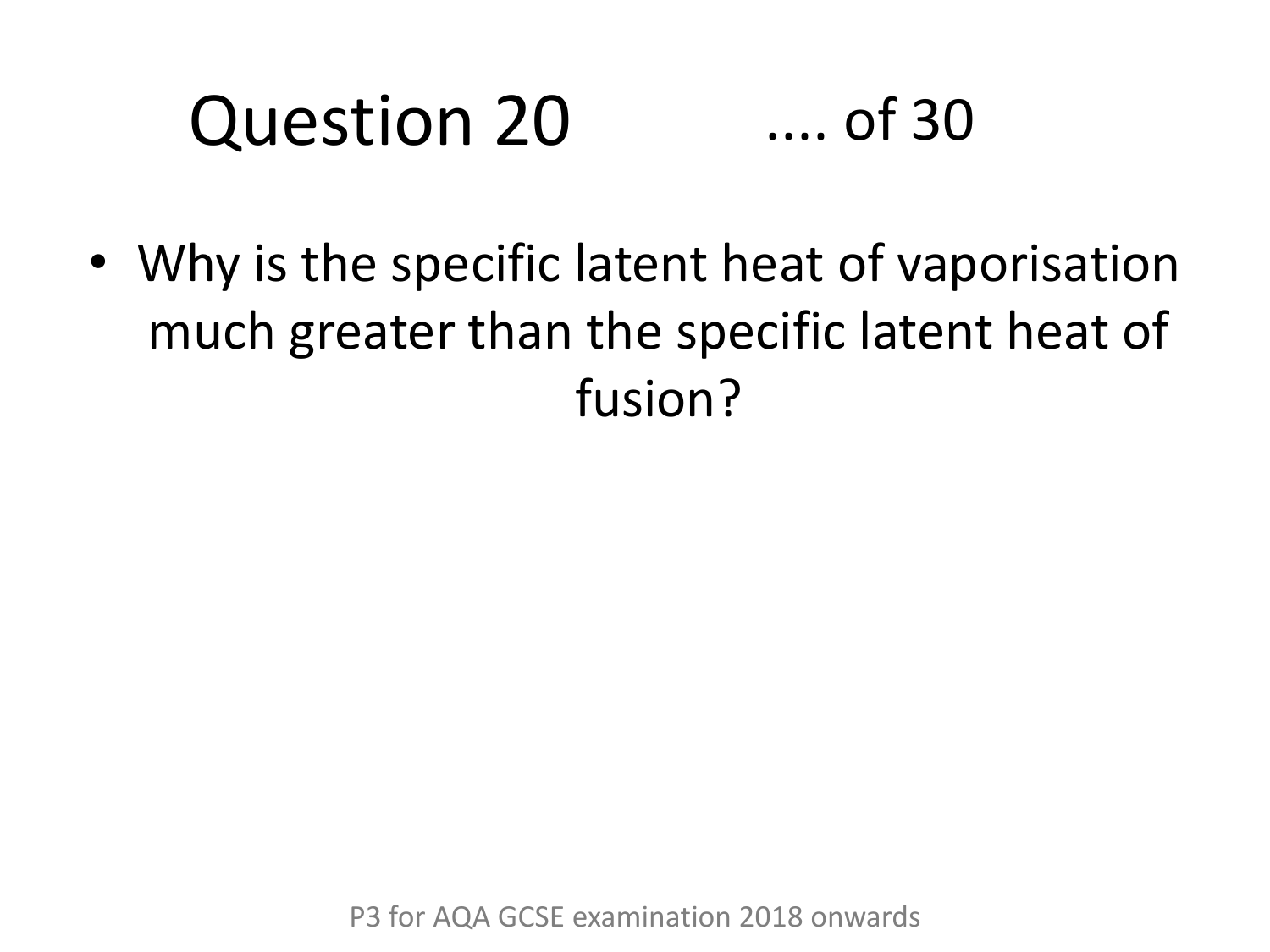# Answer 20 .... of 30

• More energy is required to separate the particles of a liquid so they can form a gas and to push back the atmosphere as the gas forms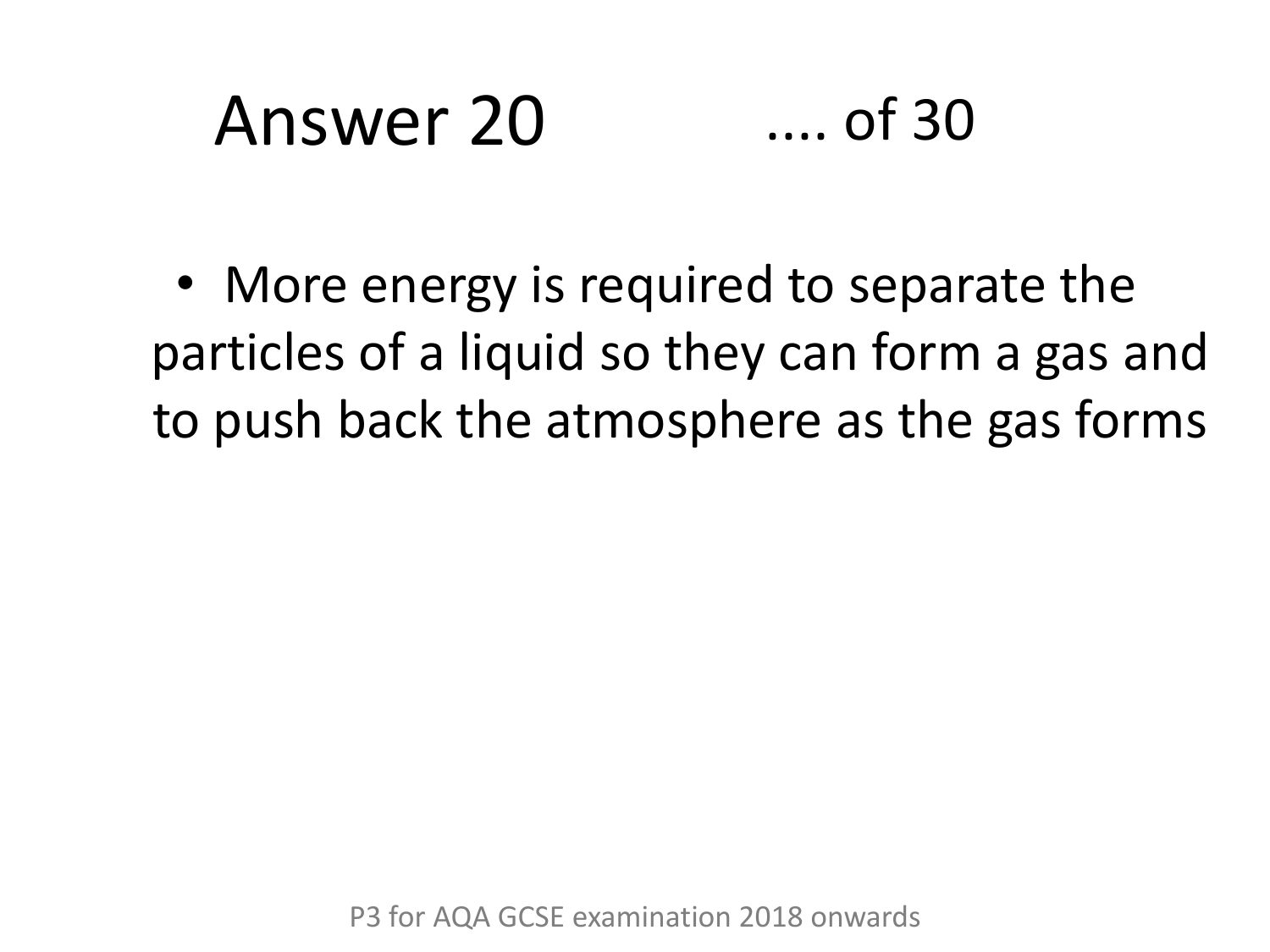#### Question 21 .... of 30

• What factor of a gas is related to the average kinetic energy of its molecules?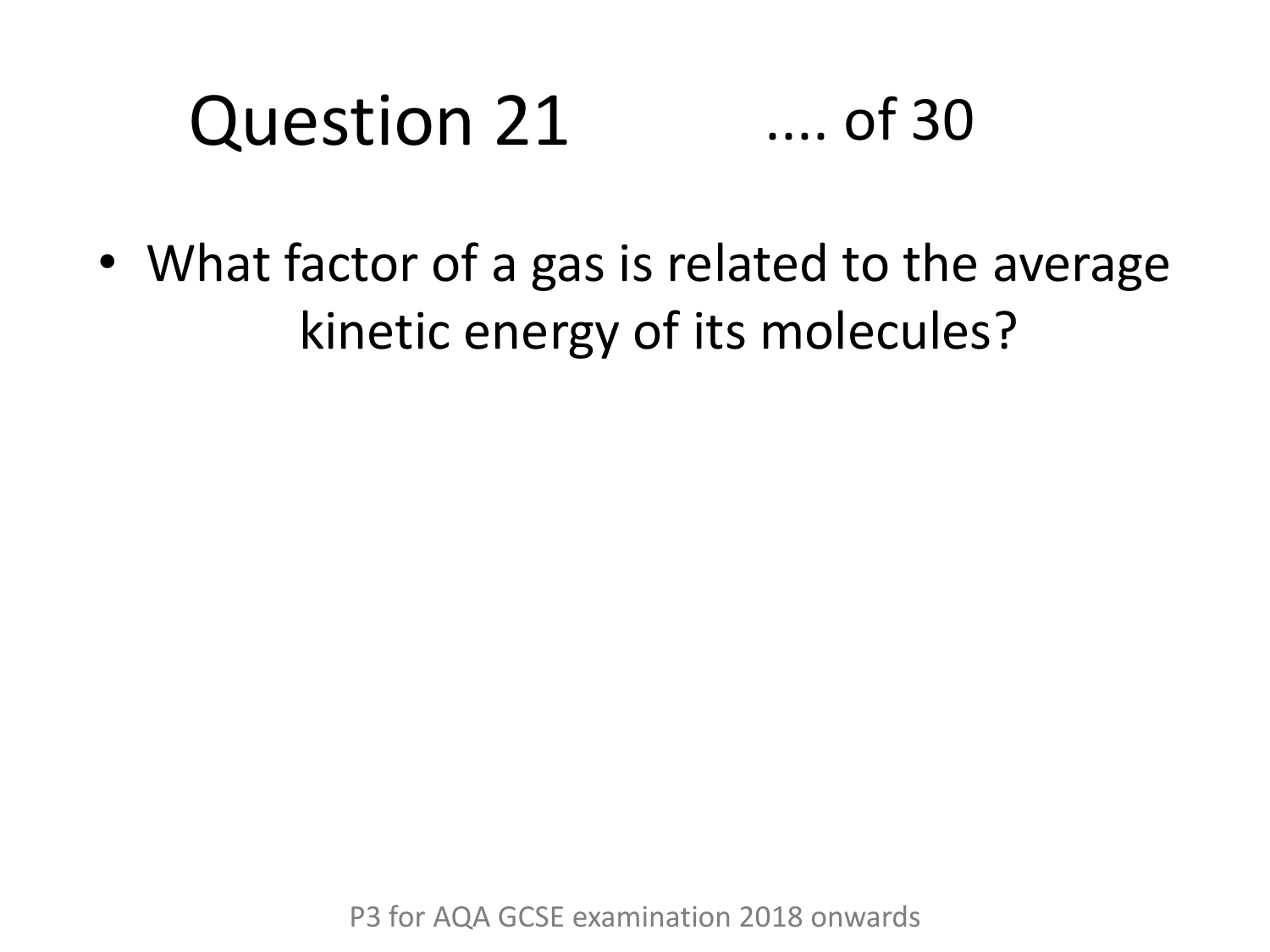# Answer 21 .... of 30

• The temperature of the gas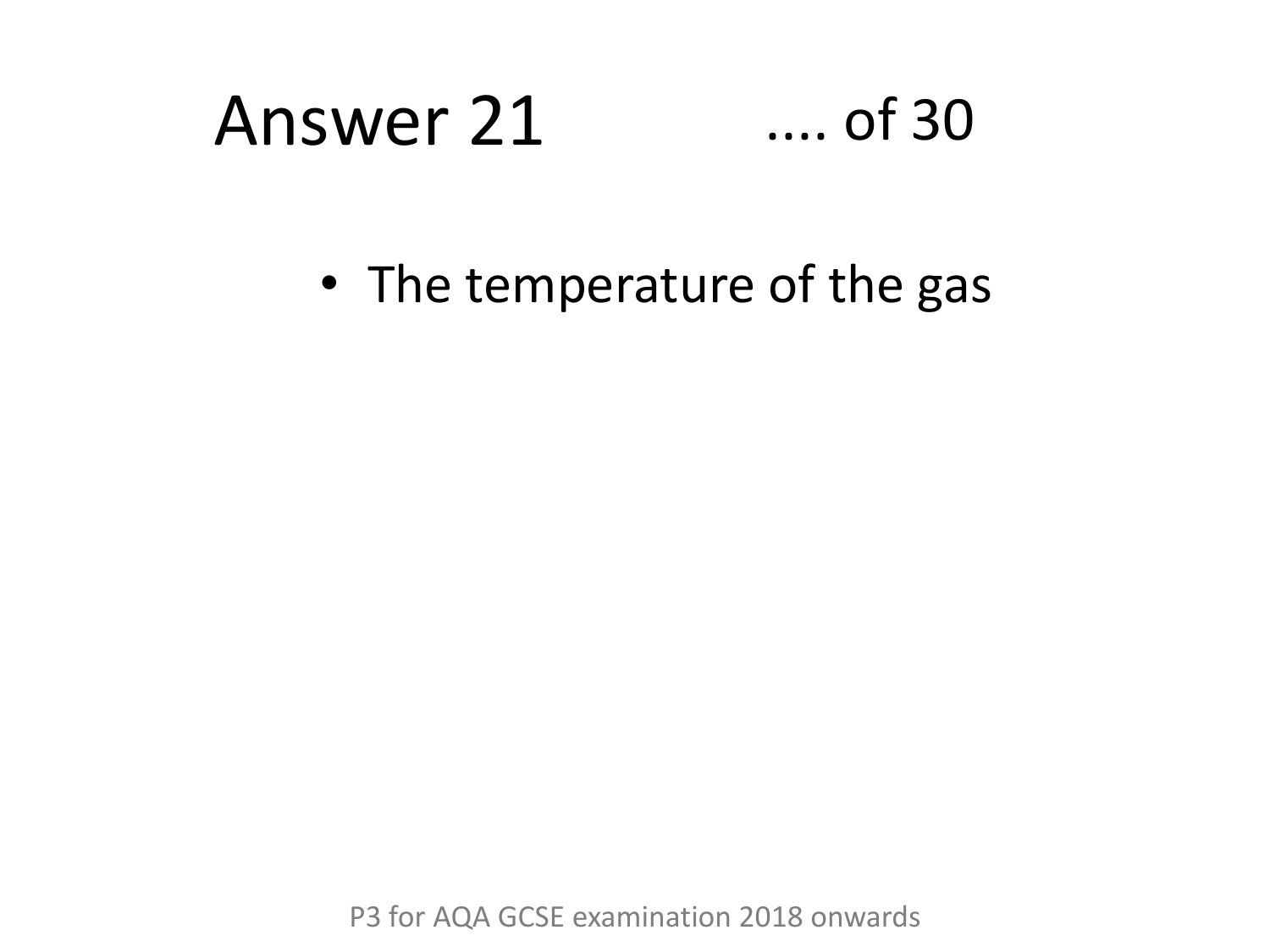#### Question 22 .... of 30 **SS**

• What is pressure equal to?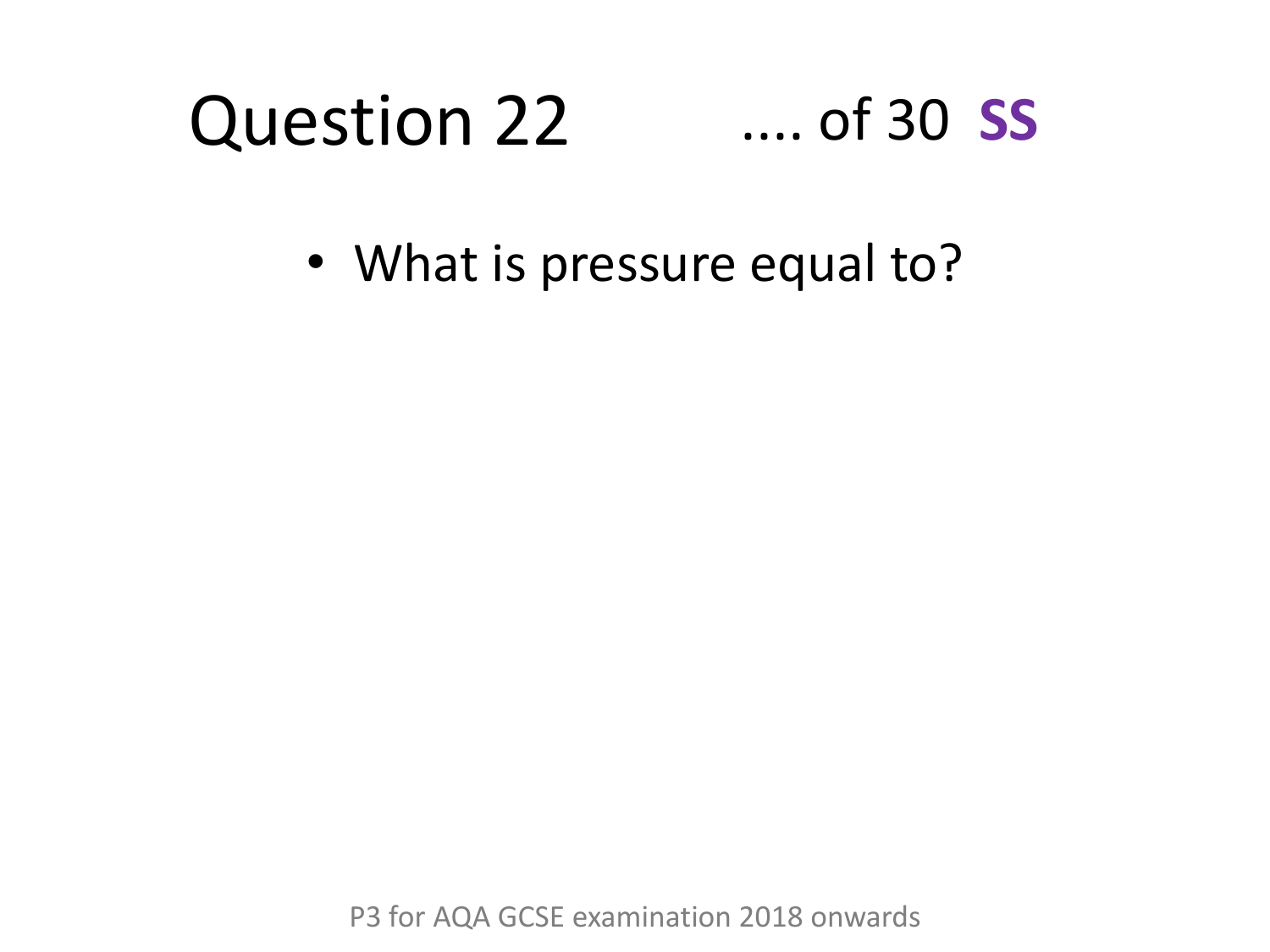# Answer 22 .... of 30

• The force on a wall (object) divided by the area over which the force acts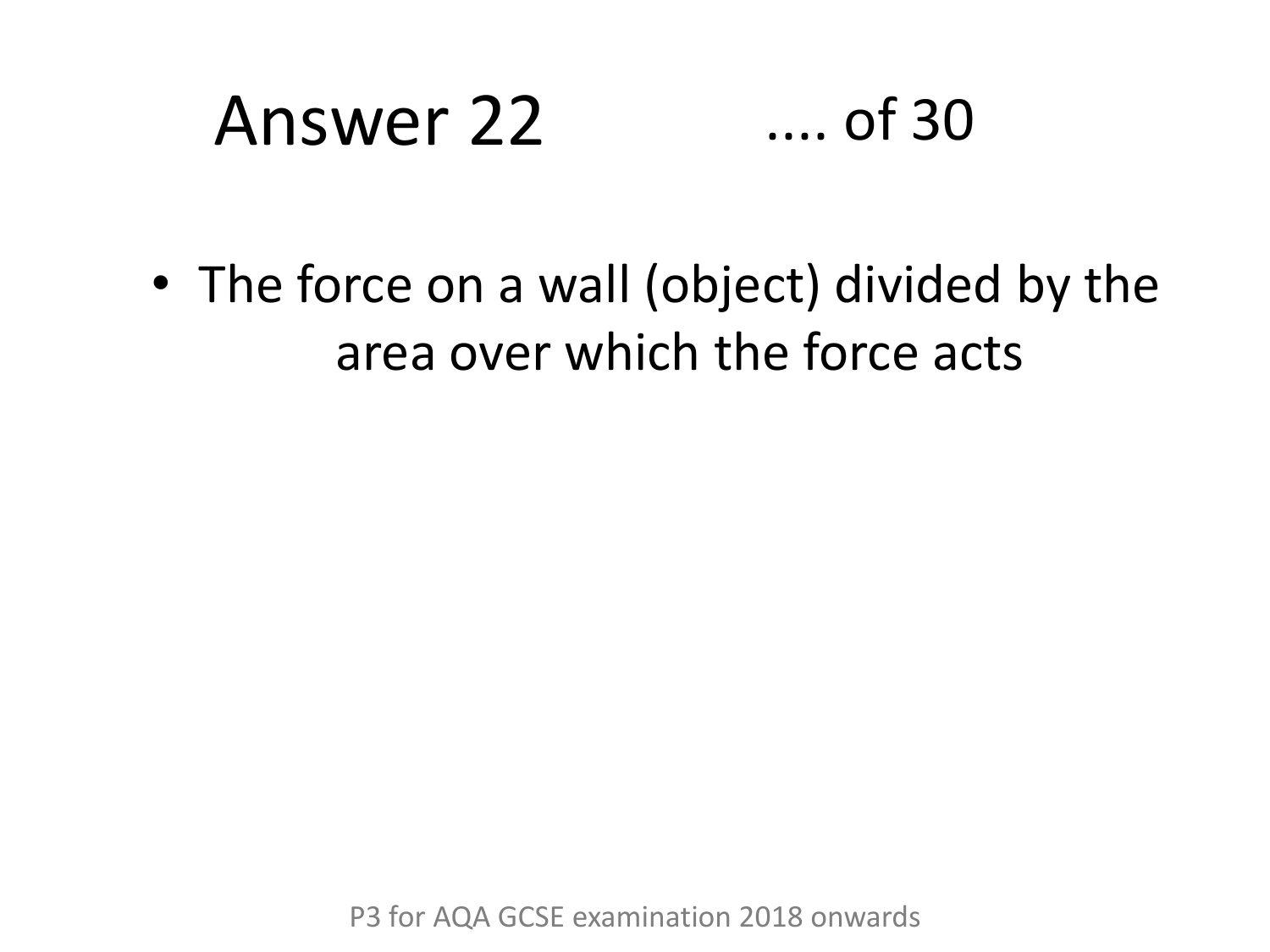#### Question 23 .... of 30 **SS**

• Define gas pressure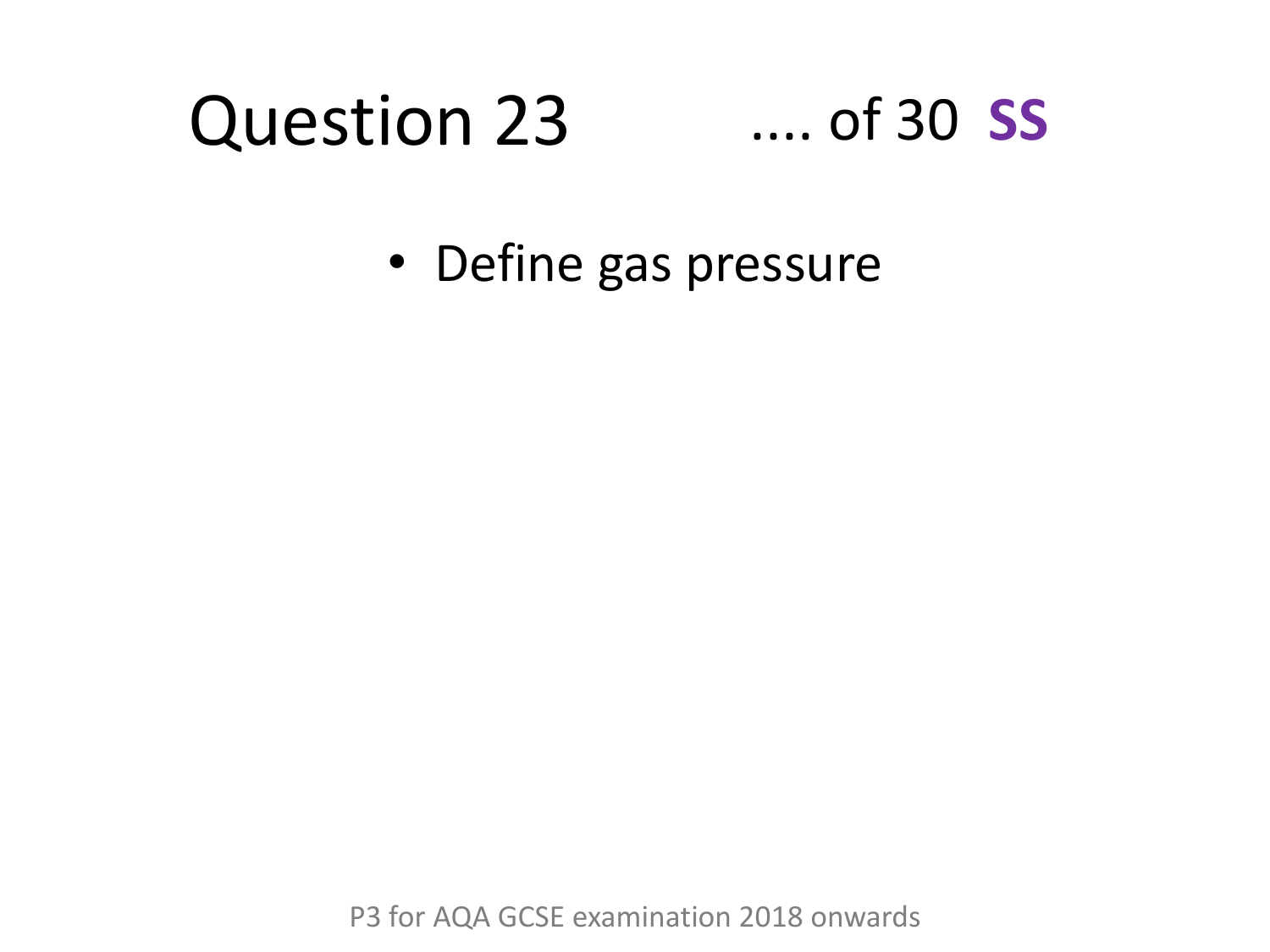# Answer 23 .... of 30

• The total force exerted by all the molecules inside a container that strike a unit area of the container wall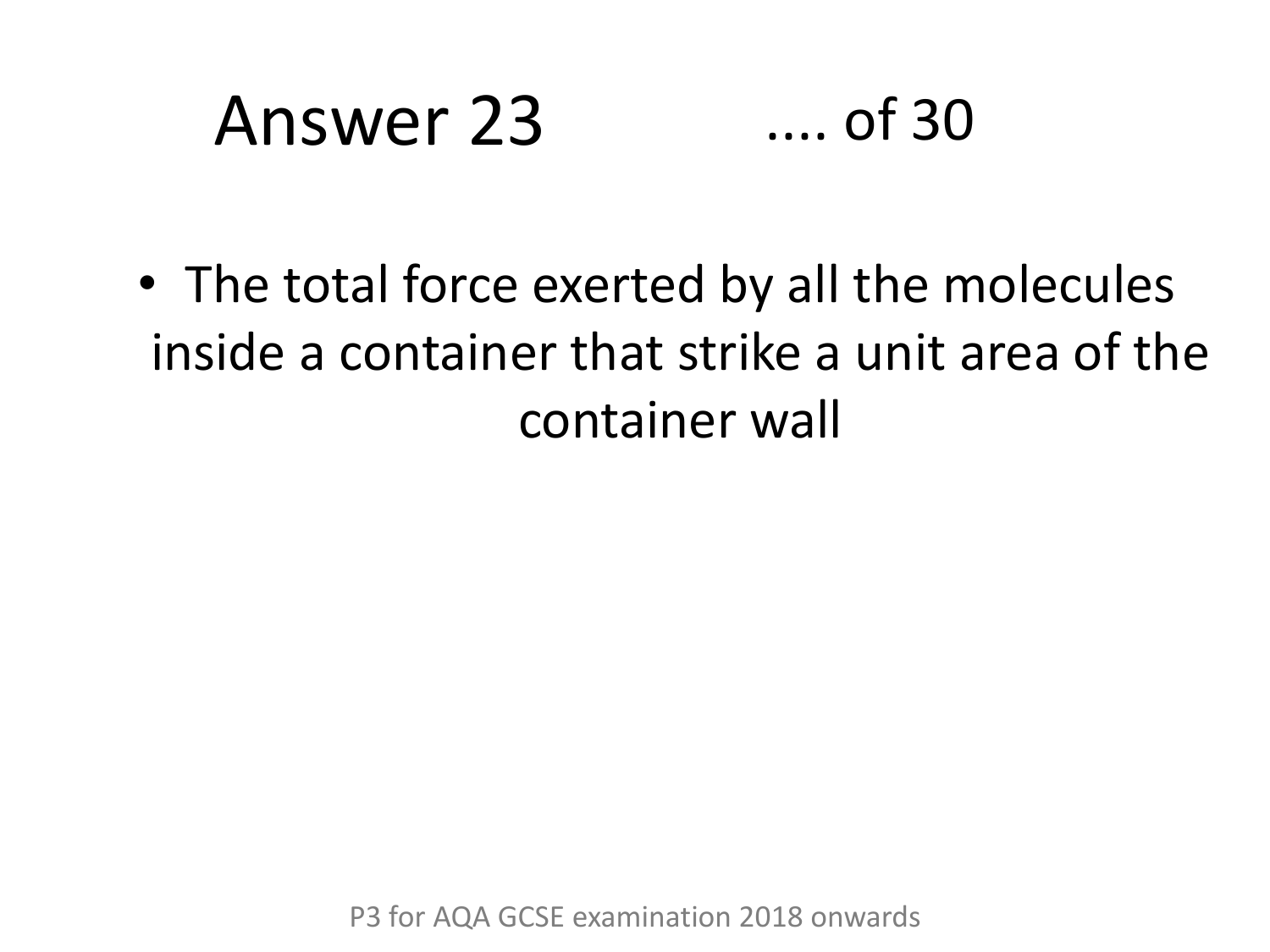#### Question 24 .... of 30 **SS**

• If air is sealed into a container and its mass and volume is kept constant. What will an increase in temperature do to the gas?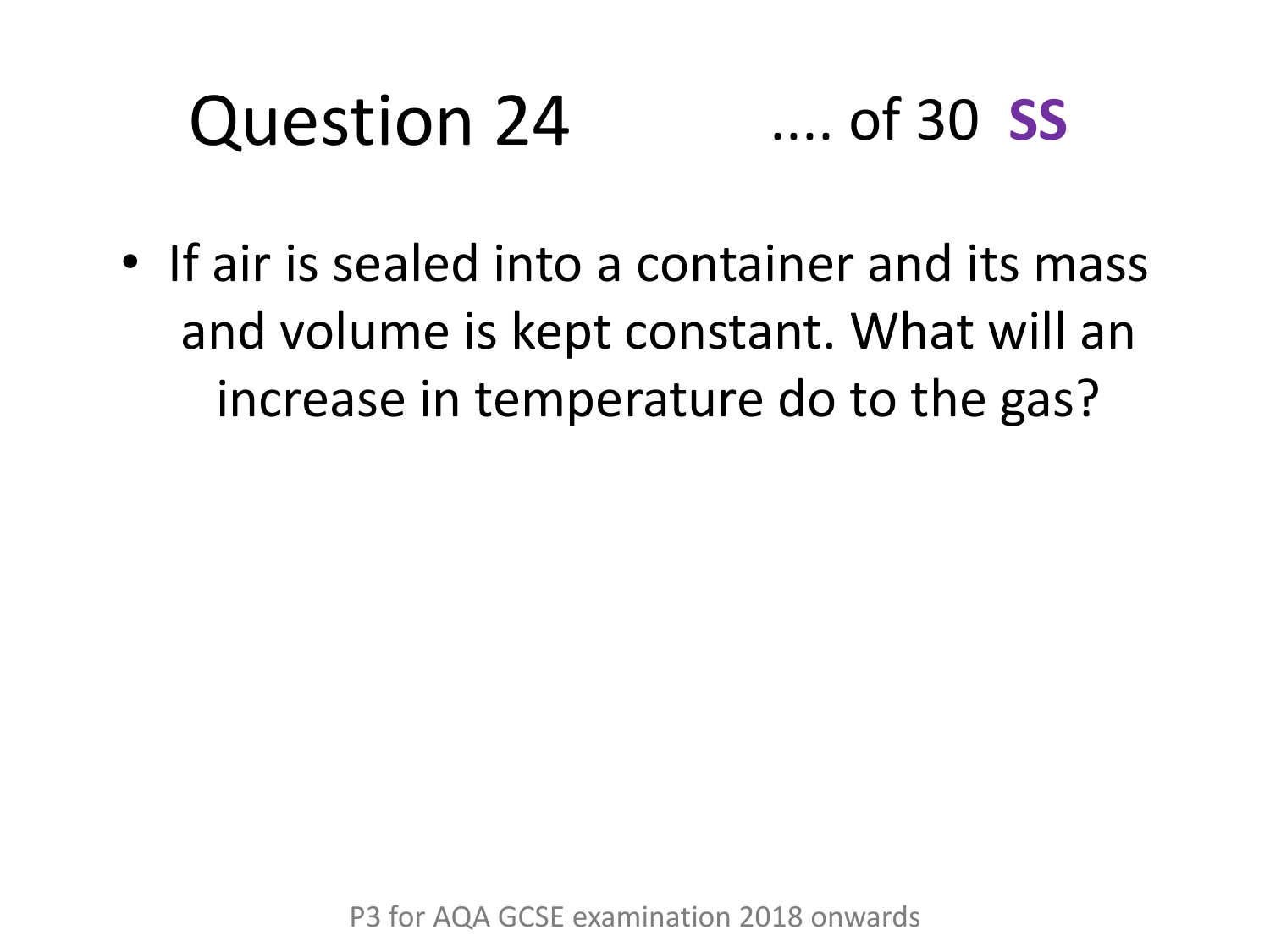# Answer 24 .... of 30

• Cause an increase in pressure of the gas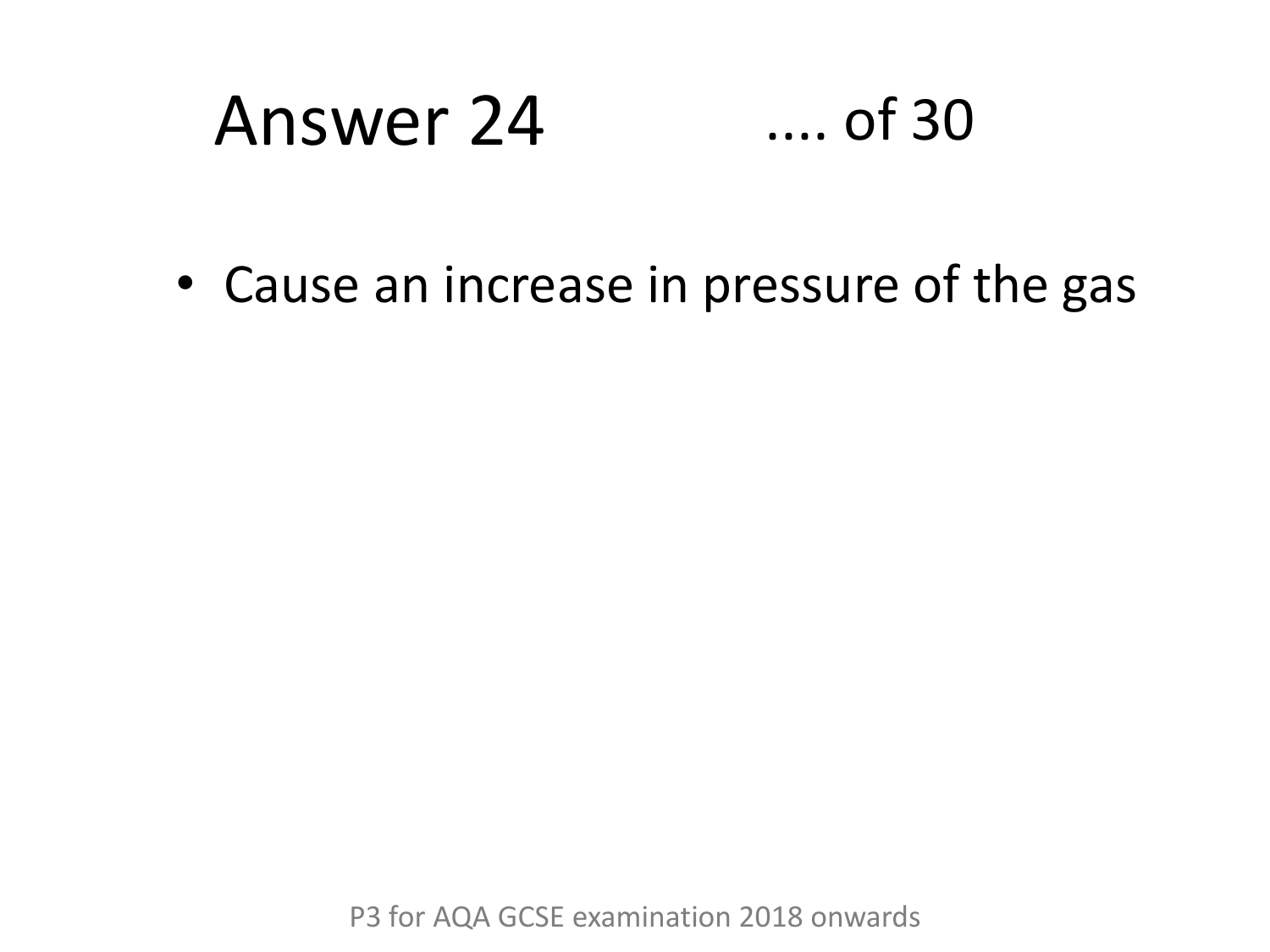#### Question 25 .... of 30 **SS**

• If the number of particles in a container and the temperature is kept constant. But the volume of the container changes, what happens?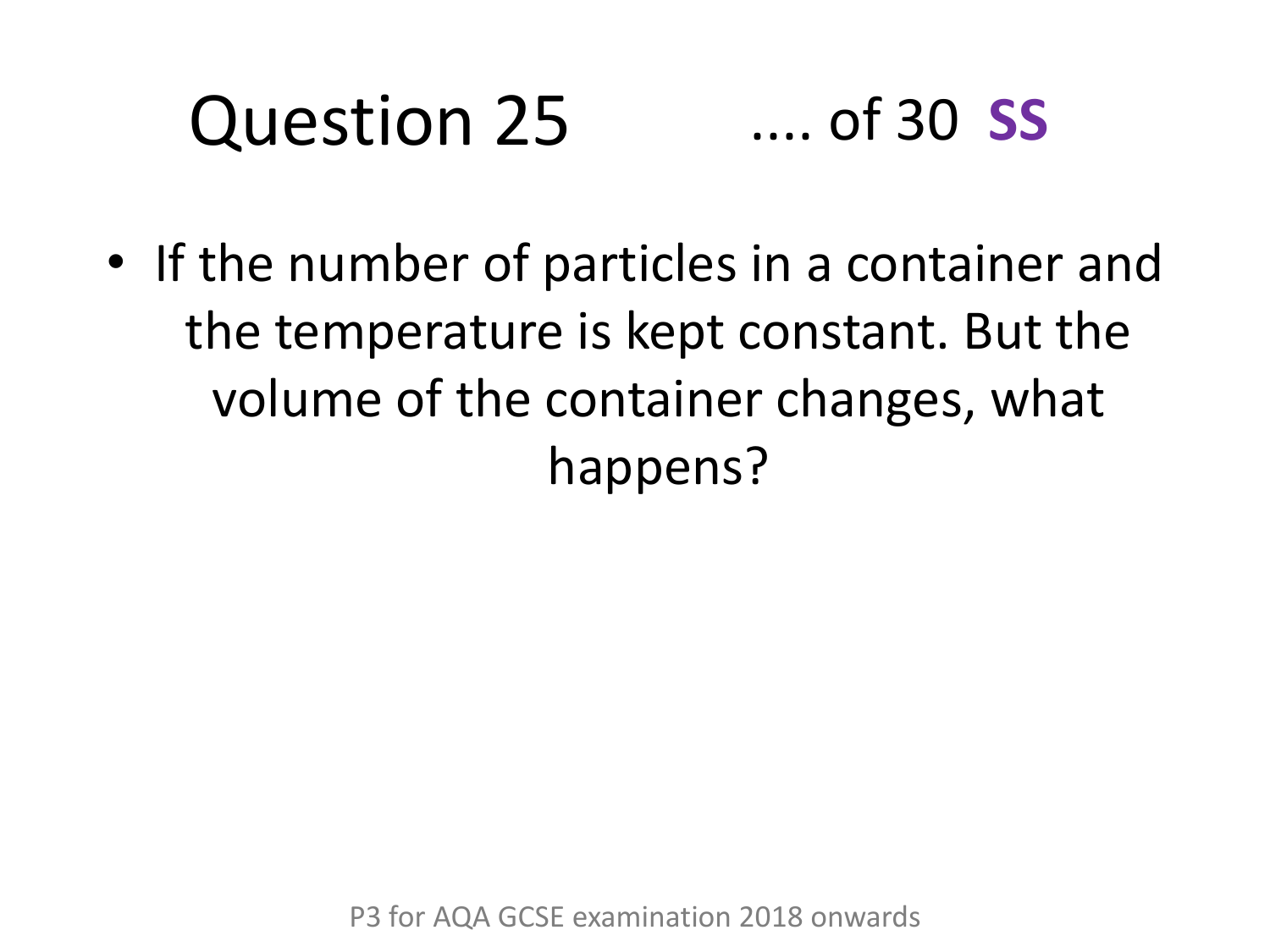# Answer 25 .... of 30

- Volume decreased = pressure increases
- Volume increased = pressure decreases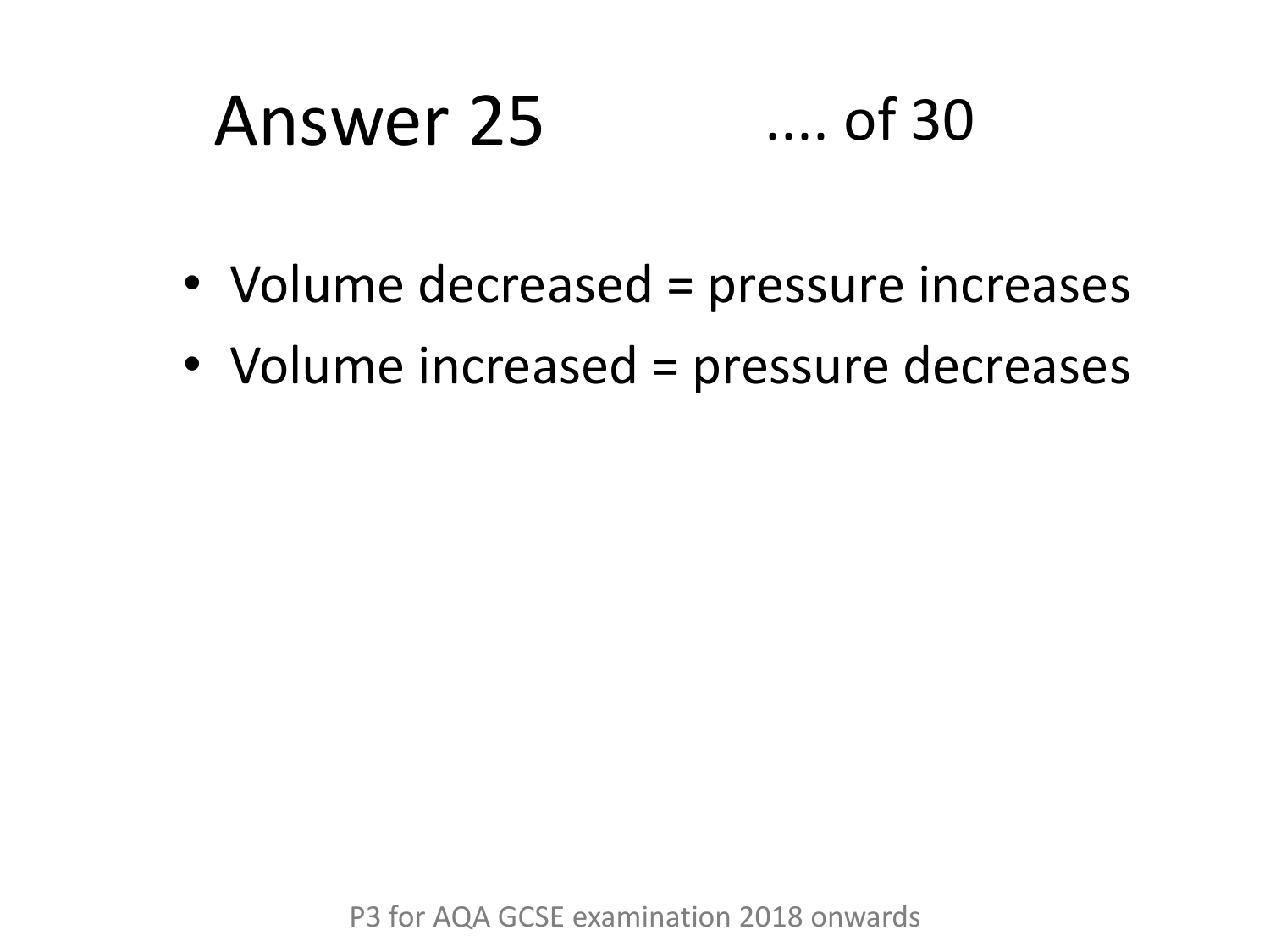#### Question 26 .... of 30 **SS**

• Give the equation for a fixed mass of gas when pressure or volume are changed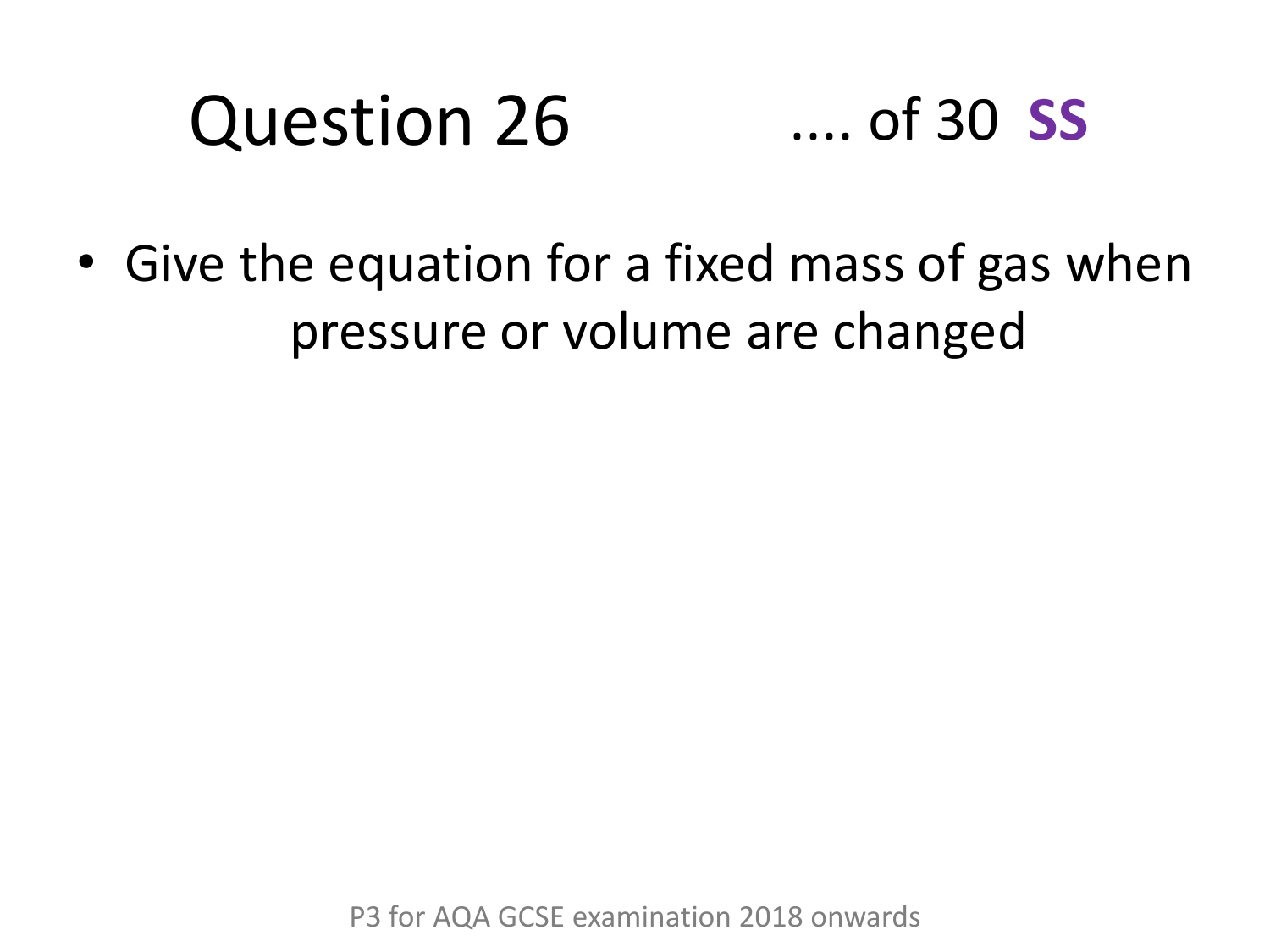# Answer 26 .... of 30

•  $p_1 \times V_1 = p_2 \times V_2$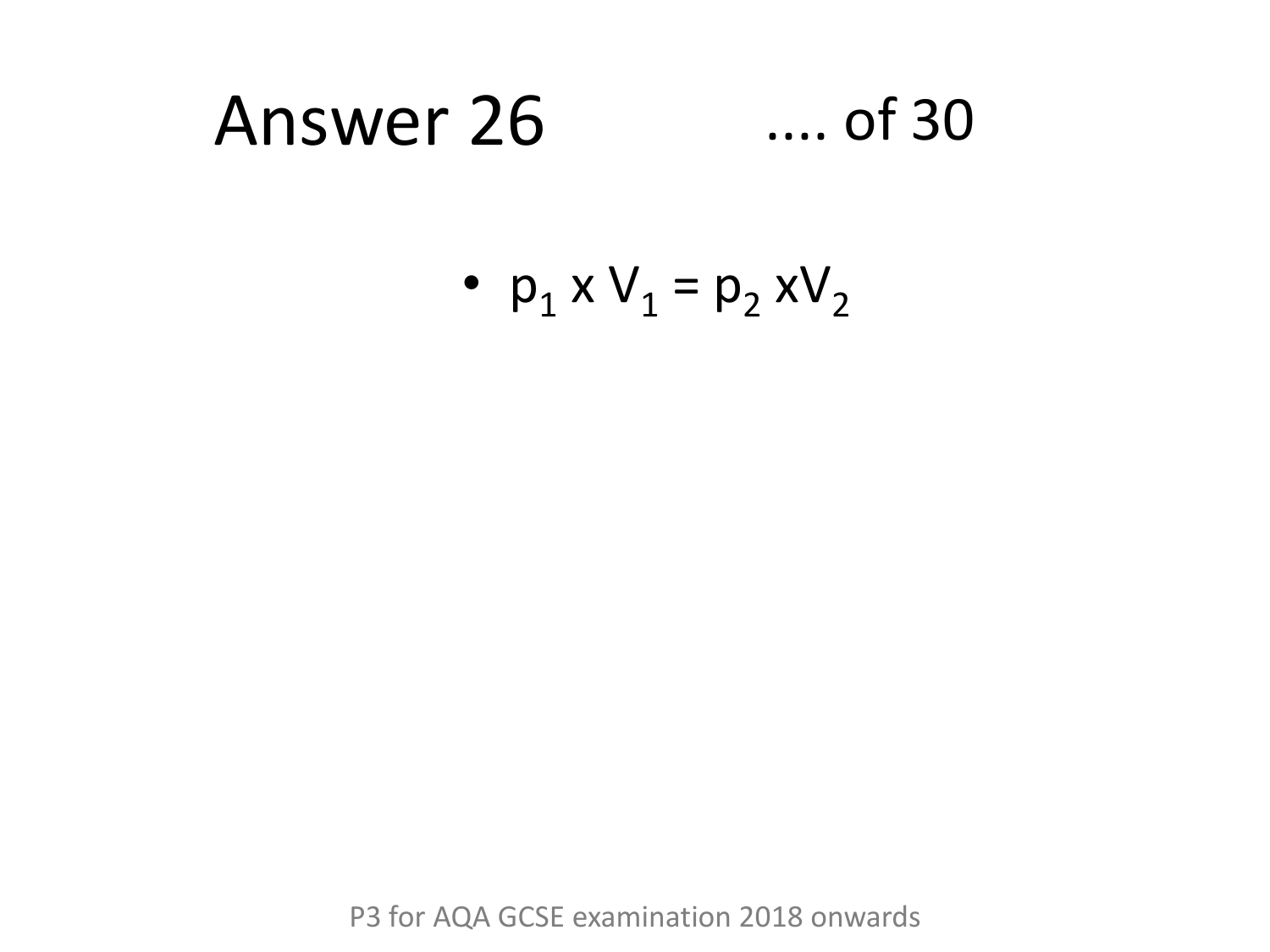#### Question 27 .... of 30 **SS**

• The pressure of a gas is  $1.2 \times 10^5$  Pa when its volume is 0.5m<sup>3</sup>. What is its volume when the pressure changes to  $2.0 \times 10^5$  Pa? The temperature is kept constant.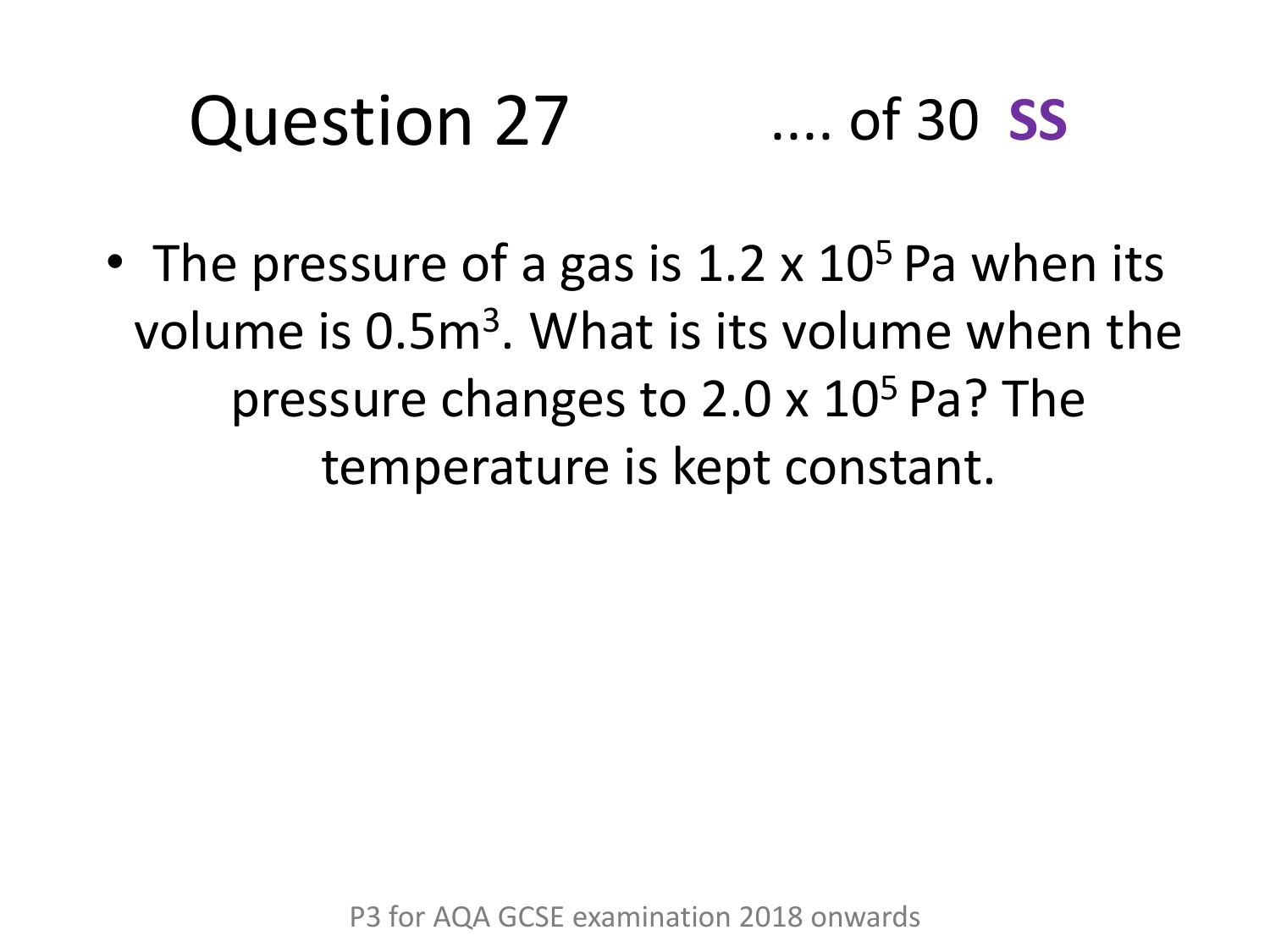## Answer 27 .... of 30

• 
$$
p_1 \times V_1 = p_2 \times V_2
$$
  
\n• 1.2 x 10<sup>5</sup> Pa x 0.5 = 2.0 x 10<sup>5</sup> Pa x V<sub>2</sub>  
\n• V<sub>2</sub> = 0.3 m<sup>3</sup>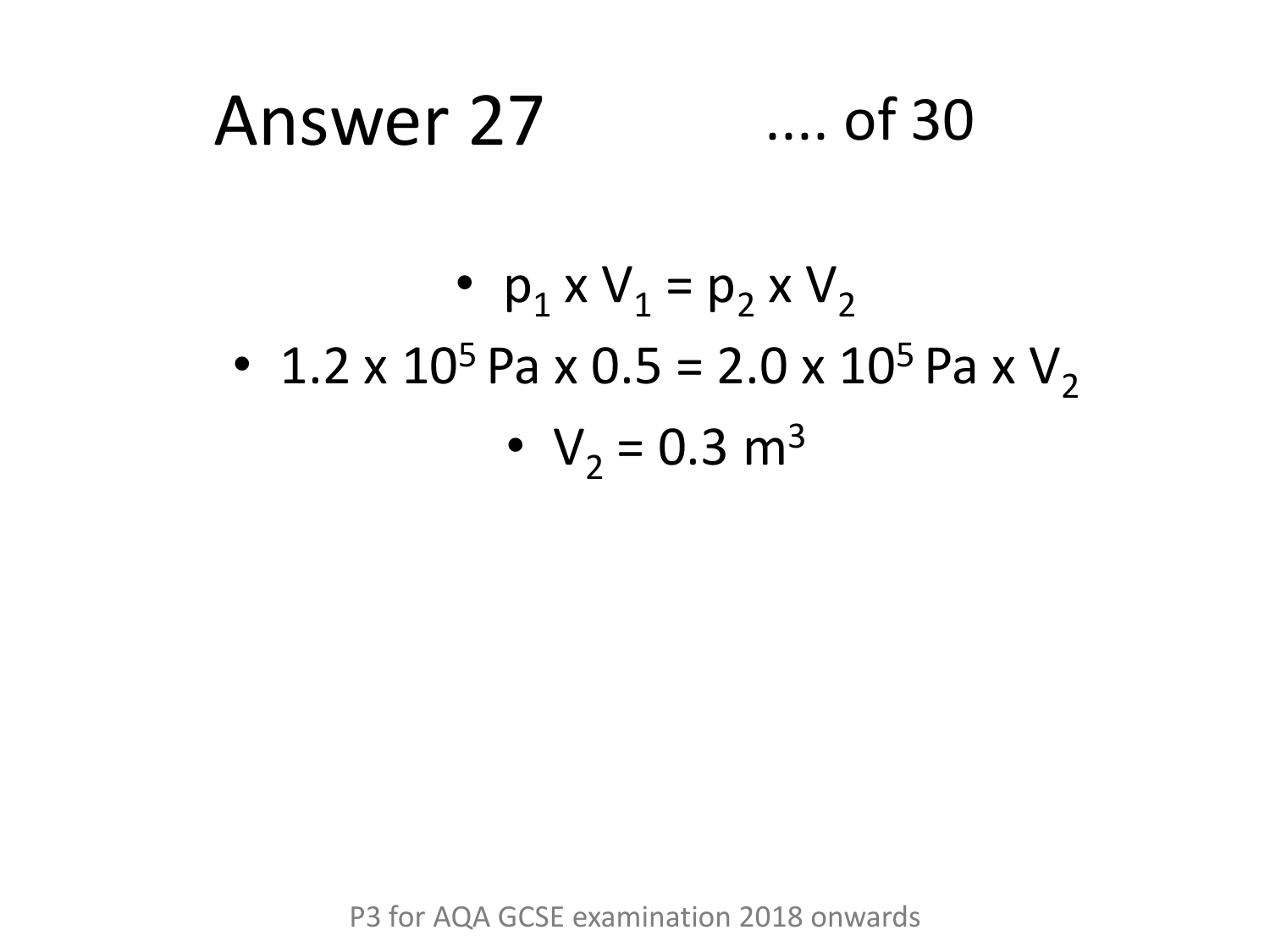# Question 28

### .... of 30

• Define work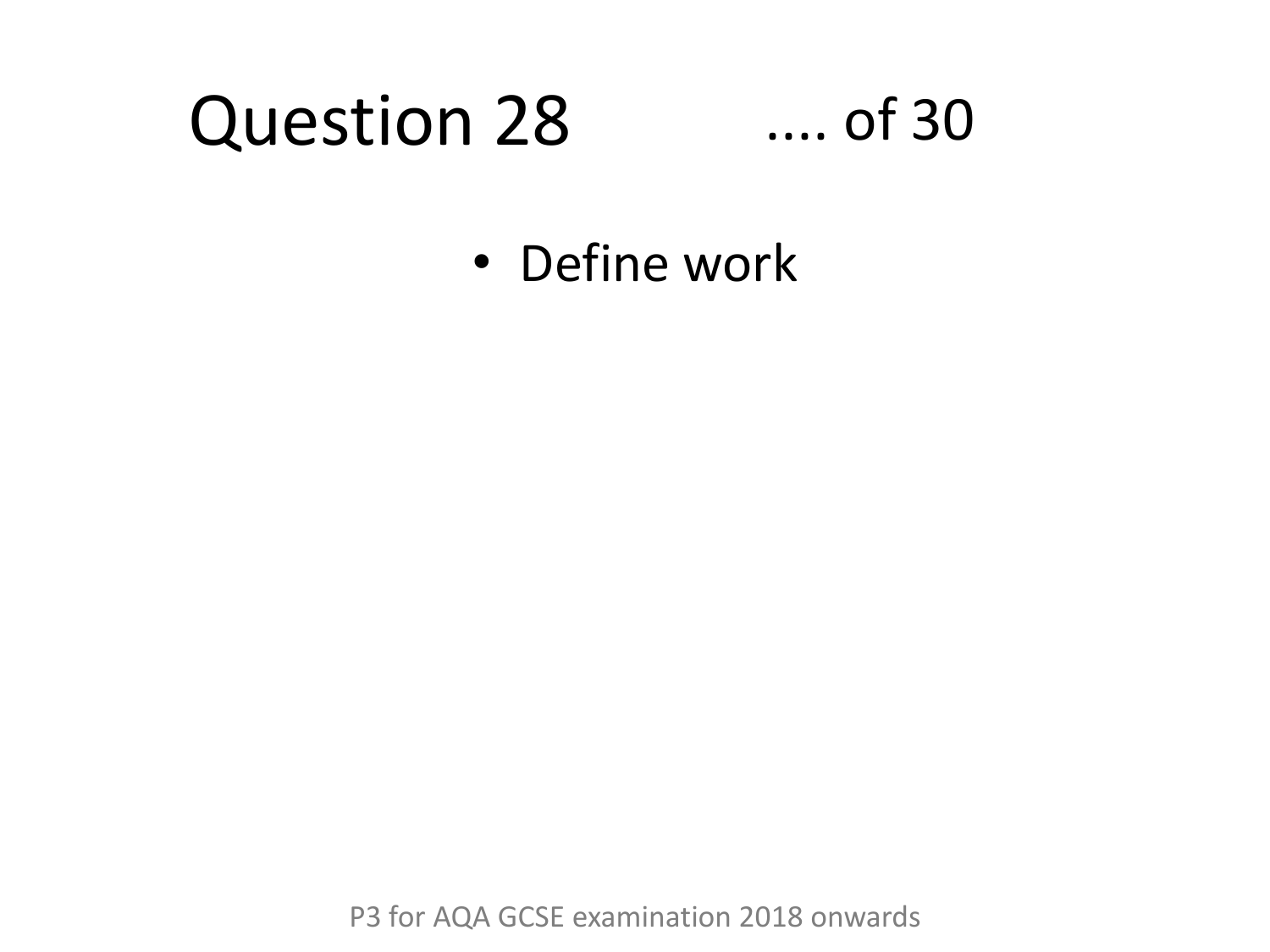# Answer 28 .... of 30

• The transfer of energy by a force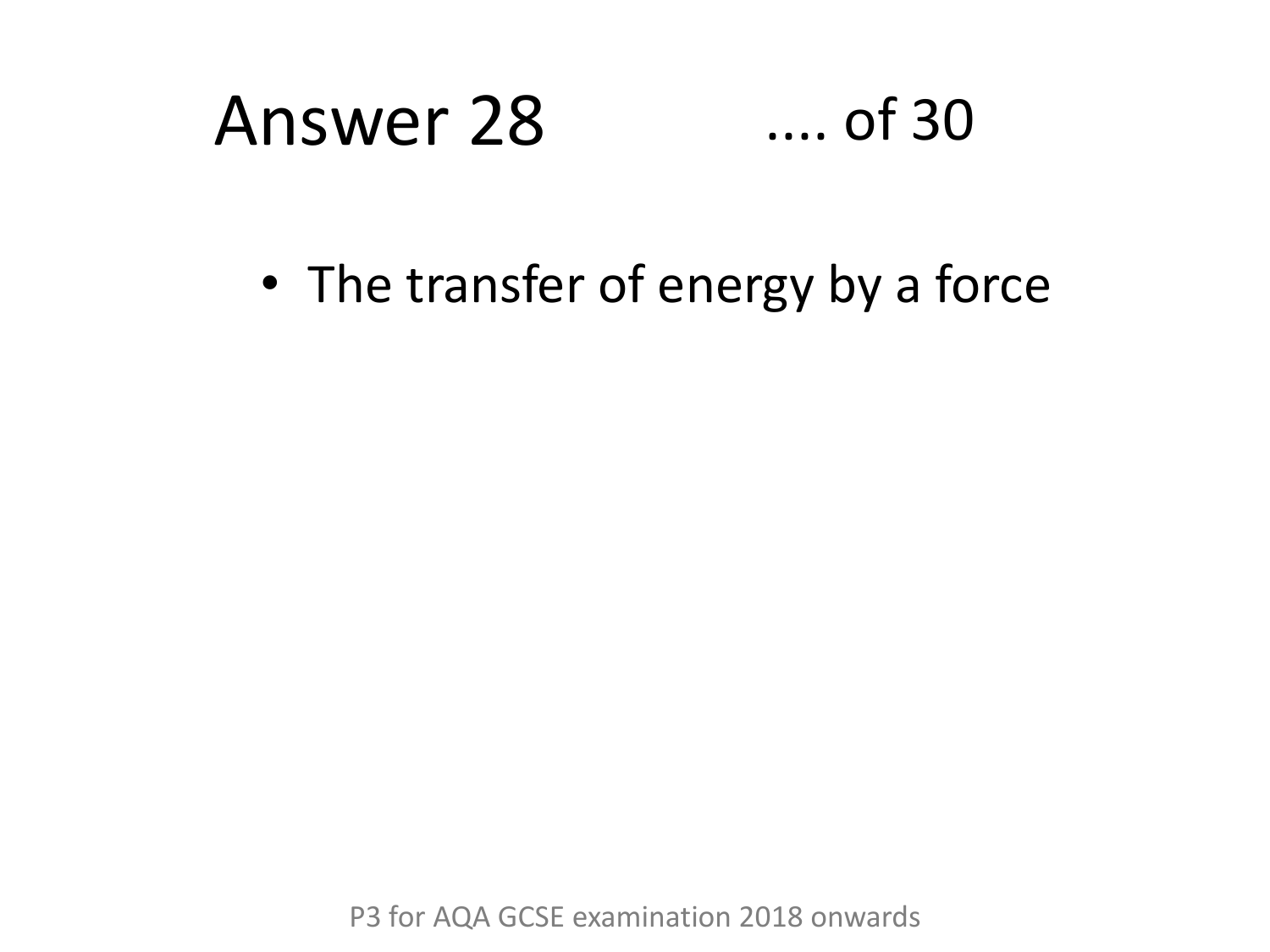#### Question 29 .... of 30

• Why does doing work on a gas using a bicycle bump increase the internal energy of the air in the bicycle tyre?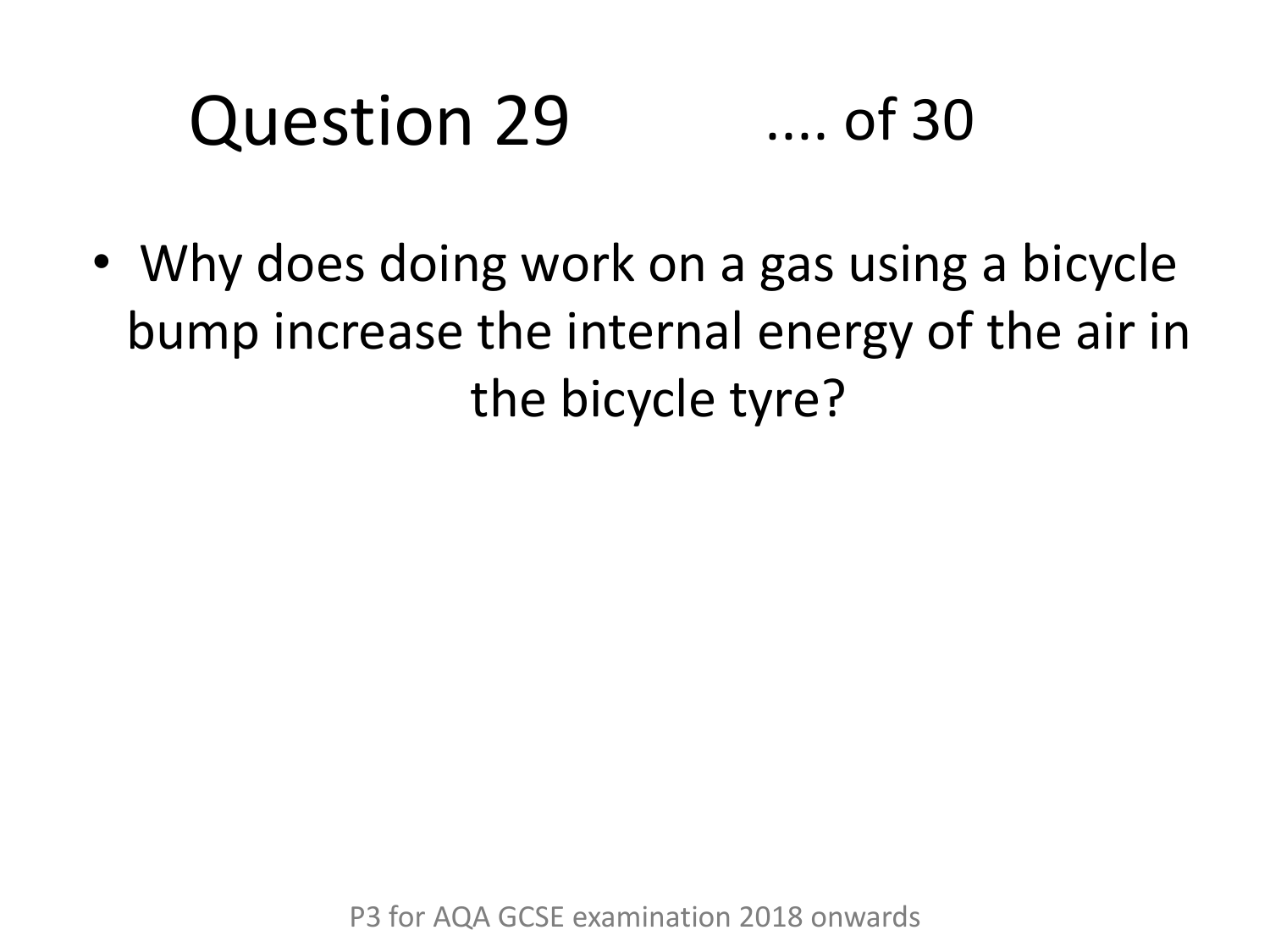# Answer 29 .... of 30

• The internal energy increases because the kinetic energy of the molecules has increased (by doing the work on the gas)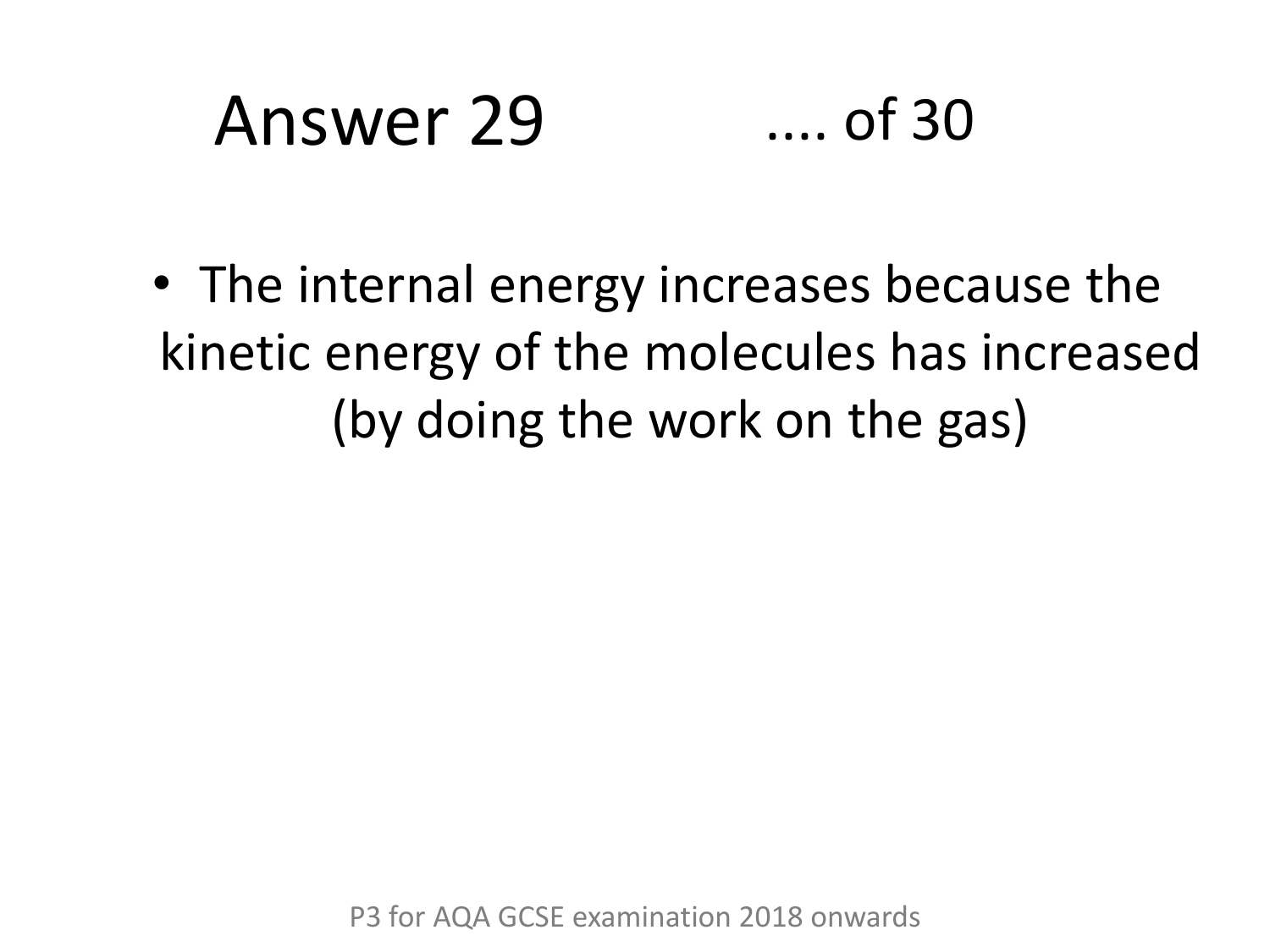#### Question 30 .... of 30 **SS**

• The pressure of a gas is  $1.8 \times 10^5$  Pa when its volume is 80 cm<sup>3</sup>. Its temperature is constant. Calculate its volume when the pressure becomes  $1.2 \times 10^5$  Pa